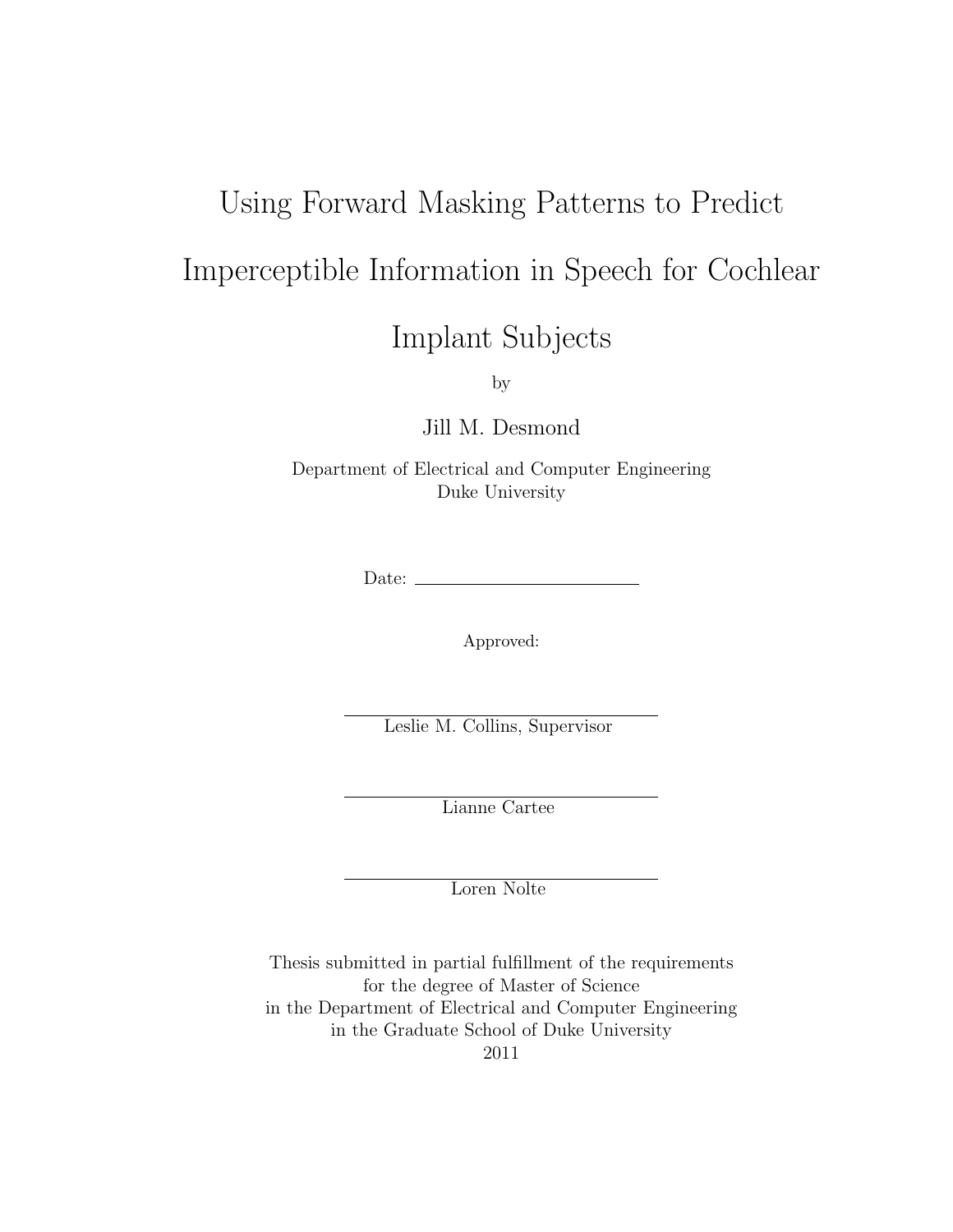### **ABSTRACT**

(Electrical Engineering)

### Using Forward Masking Patterns to Predict Imperceptible

### Information in Speech for Cochlear Implant Subjects

by

Jill M. Desmond

Department of Electrical and Computer Engineering Duke University

Date:  $\_\_$ 

Approved:

Leslie M. Collins, Supervisor

Lianne Cartee

Loren Nolte

An abstract of a thesis submitted in partial fulfillment of the requirements for the degree of Master of Science in the Department of Electrical and Computer Engineering in the Graduate School of Duke University 2011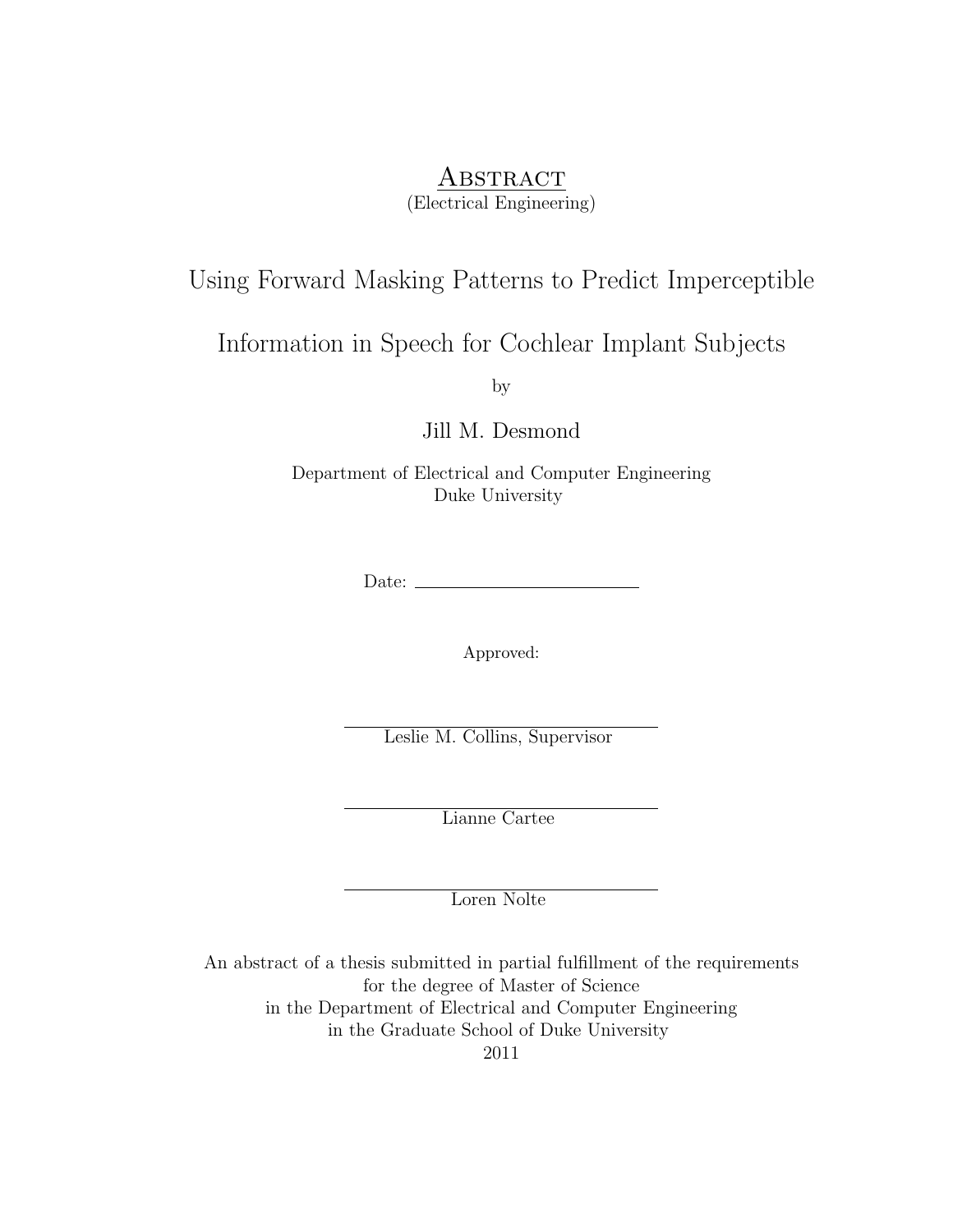Copyright  $\odot$  2011 by Jill M. Desmond All rights reserved except the rights granted by the [Creative Commons Attribution-Noncommercial License](http://creativecommons.org/licenses/by-nc/3.0/us/)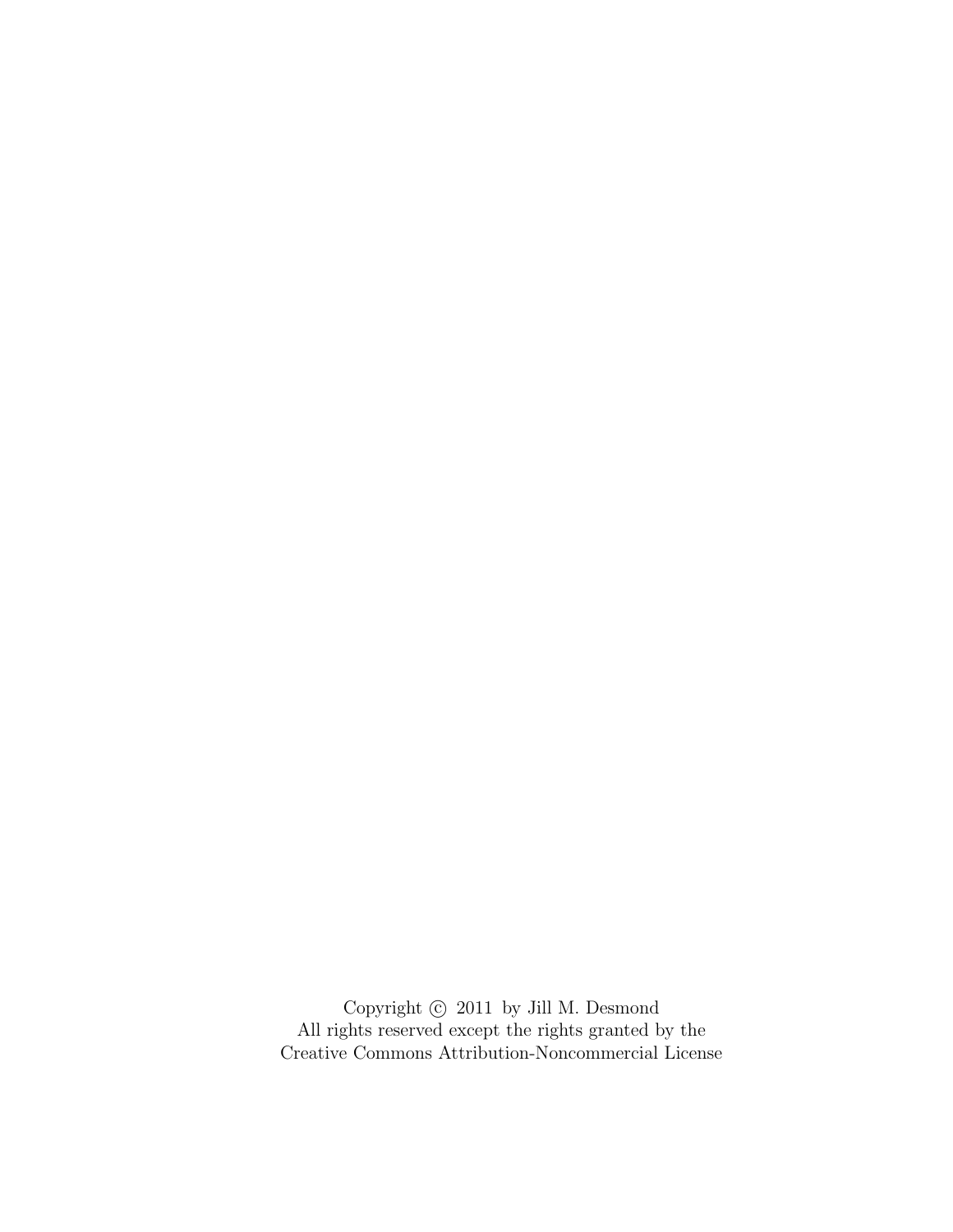## <span id="page-3-0"></span>Abstract

Forward masking is a phenomenon that occurs when one stimulus (masker) elevates the threshold for perception of a subsequent stimulus (probe). In cochlear implant listeners, it has been hypothesized that interactions between electrodes (termed channel interactions) can have a deleterious effect on speech recognition [\[1\]](#page-72-0), [\[2\]](#page-72-1). Forward masking is one measure that has been used to assess channel interactions [\[1\]](#page-72-0), [\[3\]](#page-72-2), [\[4\]](#page-72-3), [\[5\]](#page-72-4), [\[6\]](#page-72-5), [\[7\]](#page-72-6), and it has also been proposed as a mechanism that could be used to assess information that is being presented to but is not received by the user [\[2\]](#page-72-1), [\[8\]](#page-72-7). Determining information that is not received by the user, or is masked, has the potential to provide guidance for the design of new speech processing algorithms that either work to reduce lost information or substitute alternate information.

Nogueira et al., (2005) investigated the potential for using forward masking to estimate masked information and found a limited benefit with information substitution; however, their findings were based on normal hearing psychoacoustic forward masking patterns [\[8\]](#page-72-7). Given that psychophysically measured forward masking patterns vary from subject to subject and electrode to electrode (e.g. [\[1\]](#page-72-0), [\[3\]](#page-72-2), [\[6\]](#page-72-5)), measuring subject- and electrode-specific patterns has the potential to provide a more accurate assessment of masked information. In addition, the experimental time required to gather the full set of psychophysical forward masking patterns for all electrodes is far too long for clinical relevance [\[2\]](#page-72-1). Recently, it has been suggested that forward masking patterns can be measured physiologically via the electrically evoked com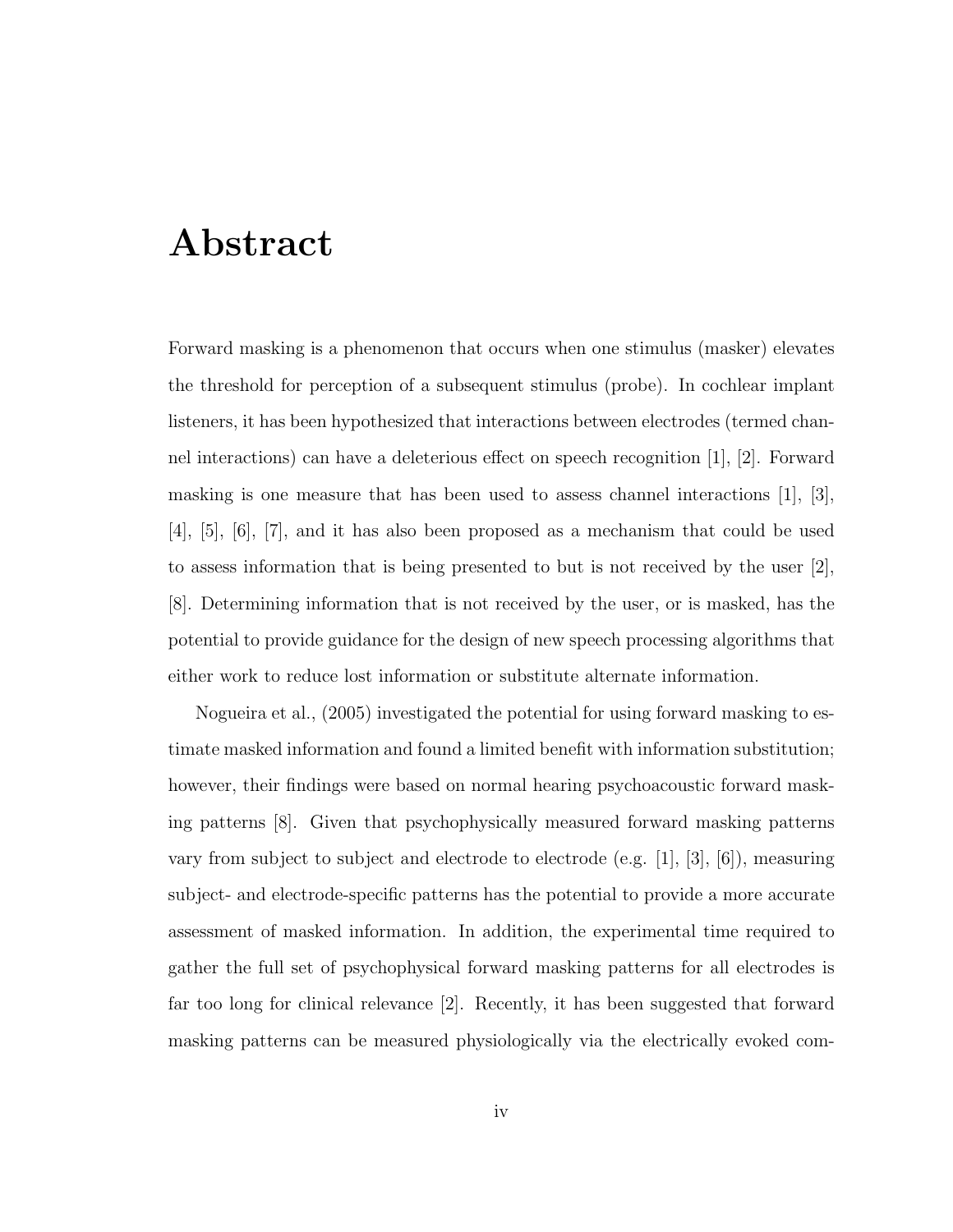pound action potential (ECAP) (e.g. [\[9\]](#page-72-8)) which may make it possible to measure the information necessary for a subject-specific assessment of masked information in a clinically relevant time frame.

This study utilized ECAP measurements to estimate the forward masking patterns in subjects, and these masking patterns were used to estimate the masked stimuli in speech. The estimates were validated using a speech reception threshold task to assess whether speech recognition is affected by removing "masked" pulses from a subject's stimulation pattern. The results of this study suggest that forward masking patterns measured via ECAPs could potentially determine information that is not being perceived by the user.

The masked stimuli were also used to statistically evaluate the segments of speech that are most vulnerable to masking. These results suggest that the amount of masking that occurs per phoneme depends on the characteristics of the subjectspecific masking patterns.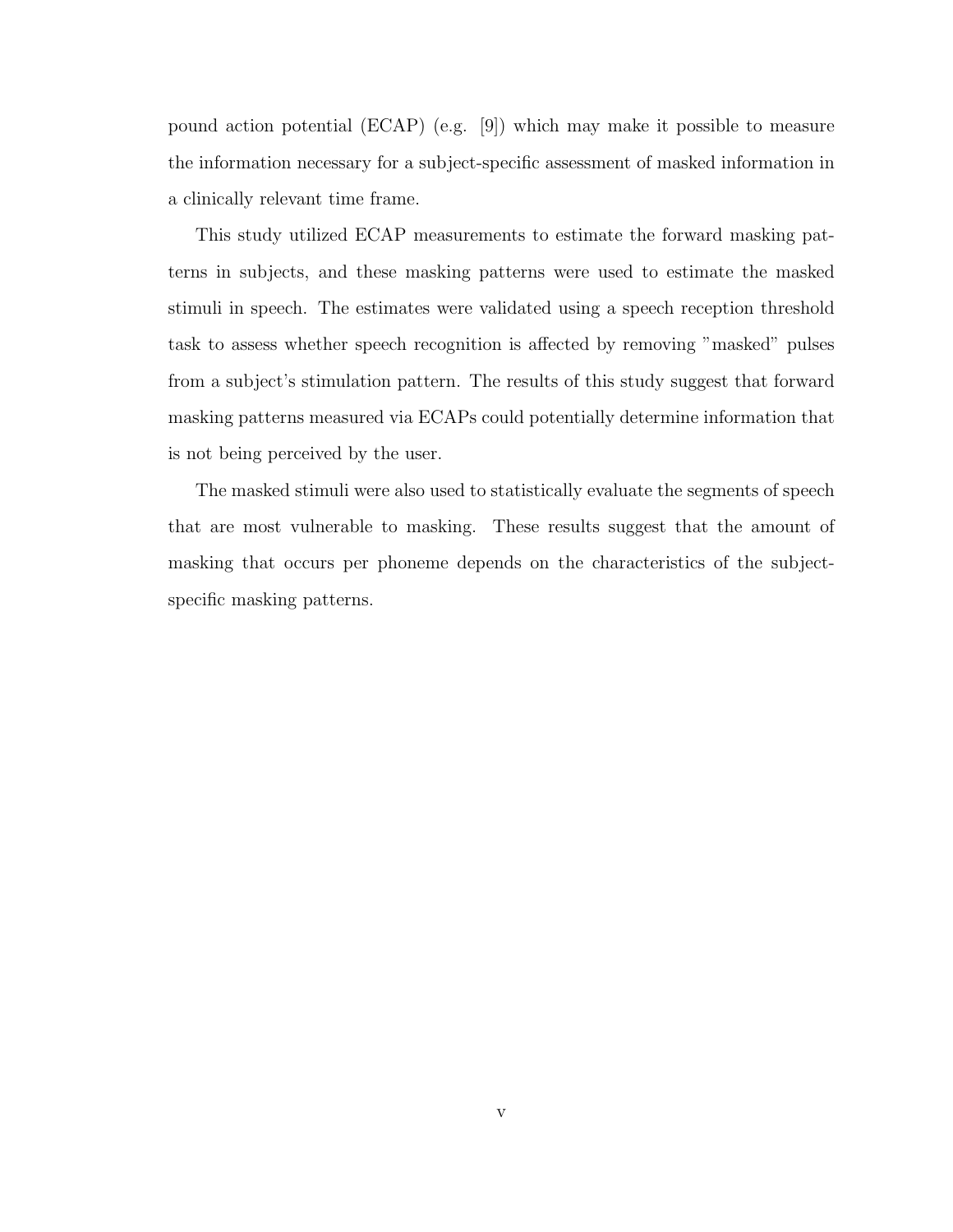## **Contents**

|                | Abstract        |                   |                                                      | iv             |  |  |  |  |  |  |
|----------------|-----------------|-------------------|------------------------------------------------------|----------------|--|--|--|--|--|--|
|                |                 | List of Tables    |                                                      | ix             |  |  |  |  |  |  |
|                | List of Figures |                   |                                                      |                |  |  |  |  |  |  |
| $\mathbf 1$    | Introduction    |                   |                                                      |                |  |  |  |  |  |  |
| $\overline{2}$ |                 | <b>Background</b> |                                                      | $\overline{5}$ |  |  |  |  |  |  |
|                | 2.1             |                   |                                                      | $\overline{5}$ |  |  |  |  |  |  |
|                | 2.2             |                   |                                                      | 9              |  |  |  |  |  |  |
|                | 2.3             |                   |                                                      | 9              |  |  |  |  |  |  |
|                | 2.4             |                   | Electrically Evoked Compound Action Potential (ECAP) | 12             |  |  |  |  |  |  |
|                |                 | 2.4.1             | ECAPs as a Forward Masking Approximation             | 17             |  |  |  |  |  |  |
|                |                 | 2.4.2             | ECAPs as a Measure of Channel Interactions           | 18             |  |  |  |  |  |  |
| 3              |                 |                   | <b>ECAP</b> Detection                                | 19             |  |  |  |  |  |  |
|                | 3.1             |                   |                                                      | 19             |  |  |  |  |  |  |
|                | 3.2             |                   |                                                      | 20             |  |  |  |  |  |  |
|                | 3.3             |                   |                                                      | 20             |  |  |  |  |  |  |
|                |                 | 3.3.1             |                                                      | 21             |  |  |  |  |  |  |
|                |                 | 3.3.2             |                                                      | 26             |  |  |  |  |  |  |
|                |                 | 3.3.3             |                                                      | 28             |  |  |  |  |  |  |
|                |                 | 3.3.4             |                                                      | 28             |  |  |  |  |  |  |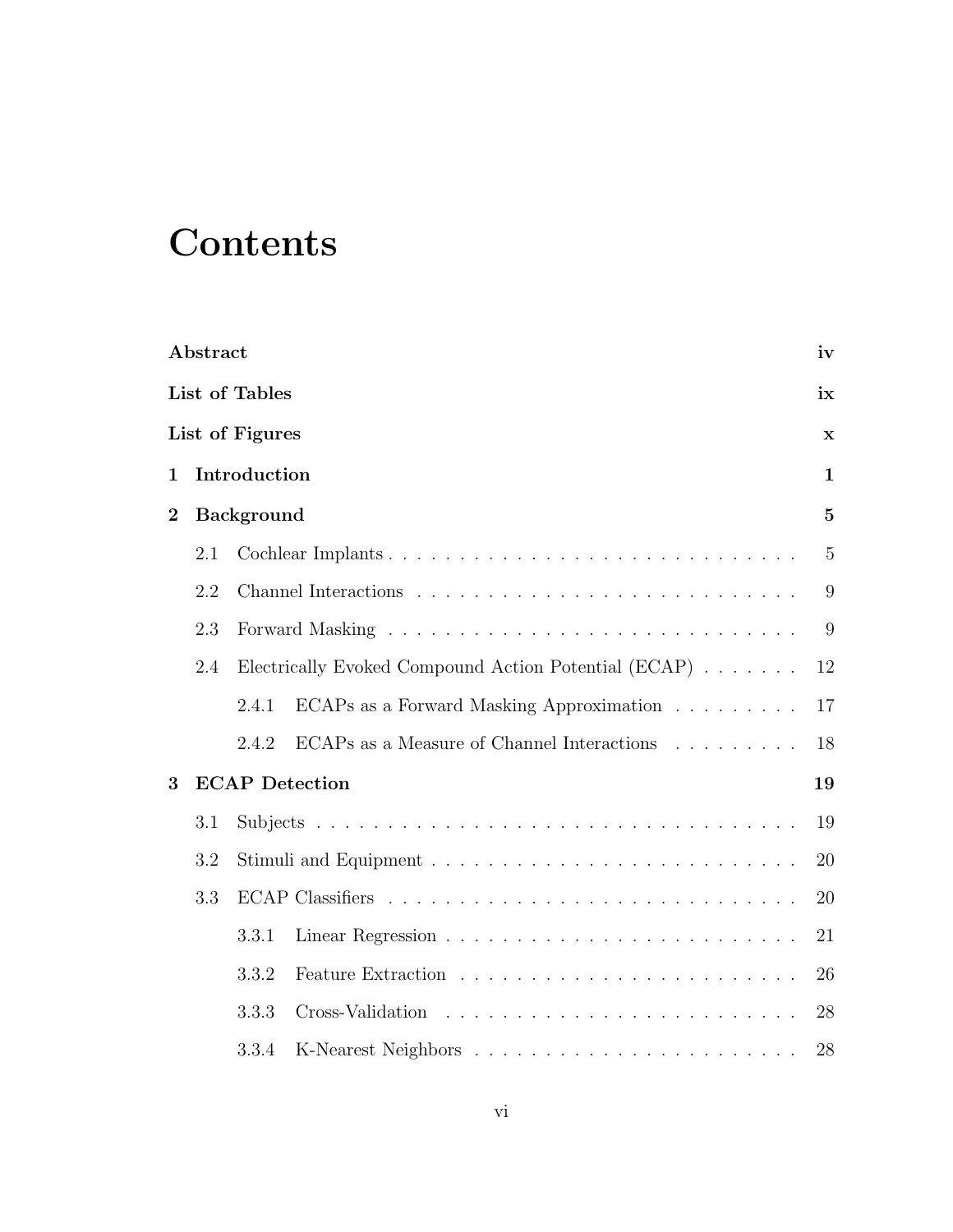|                         |     | 3.3.5 |                                                            | 29 |
|-------------------------|-----|-------|------------------------------------------------------------|----|
|                         |     | 3.3.6 | Generalized Likelihood Ratio Test                          | 29 |
|                         |     | 3.3.7 |                                                            | 31 |
|                         |     | 3.3.8 |                                                            | 31 |
|                         | 3.4 |       |                                                            | 32 |
|                         | 3.5 |       |                                                            | 34 |
| $\overline{\mathbf{4}}$ |     |       | <b>Experimental Methods</b>                                | 35 |
|                         | 4.1 |       |                                                            | 36 |
|                         |     | 4.1.1 |                                                            | 36 |
|                         | 4.2 |       | Psychophysical Forward Masking Data Collection             | 37 |
|                         |     | 4.2.1 |                                                            | 38 |
|                         |     | 4.2.2 |                                                            | 40 |
|                         | 4.3 |       |                                                            | 42 |
| $\bf{5}$                |     |       | <b>Analysis of Forward Masking Patterns</b>                | 46 |
|                         | 5.1 |       | Forward Masking Patterns Applied to Speech Stimuli         | 46 |
|                         |     | 5.1.1 |                                                            | 46 |
|                         |     | 5.1.2 | Applying Forward Masking Patterns to Stimulation Patterns. | 47 |
|                         |     | 5.1.3 |                                                            | 49 |
|                         |     |       |                                                            | 49 |
|                         |     | 5.2.1 |                                                            | 50 |
|                         |     | 5.2.2 |                                                            | 50 |
|                         |     | 5.2.3 |                                                            | 51 |
|                         |     | 5.2.4 | Post Hoc Comparison of Parameter Effects                   | 53 |
|                         | 5.3 |       |                                                            | 54 |
|                         | 5.4 |       |                                                            | 57 |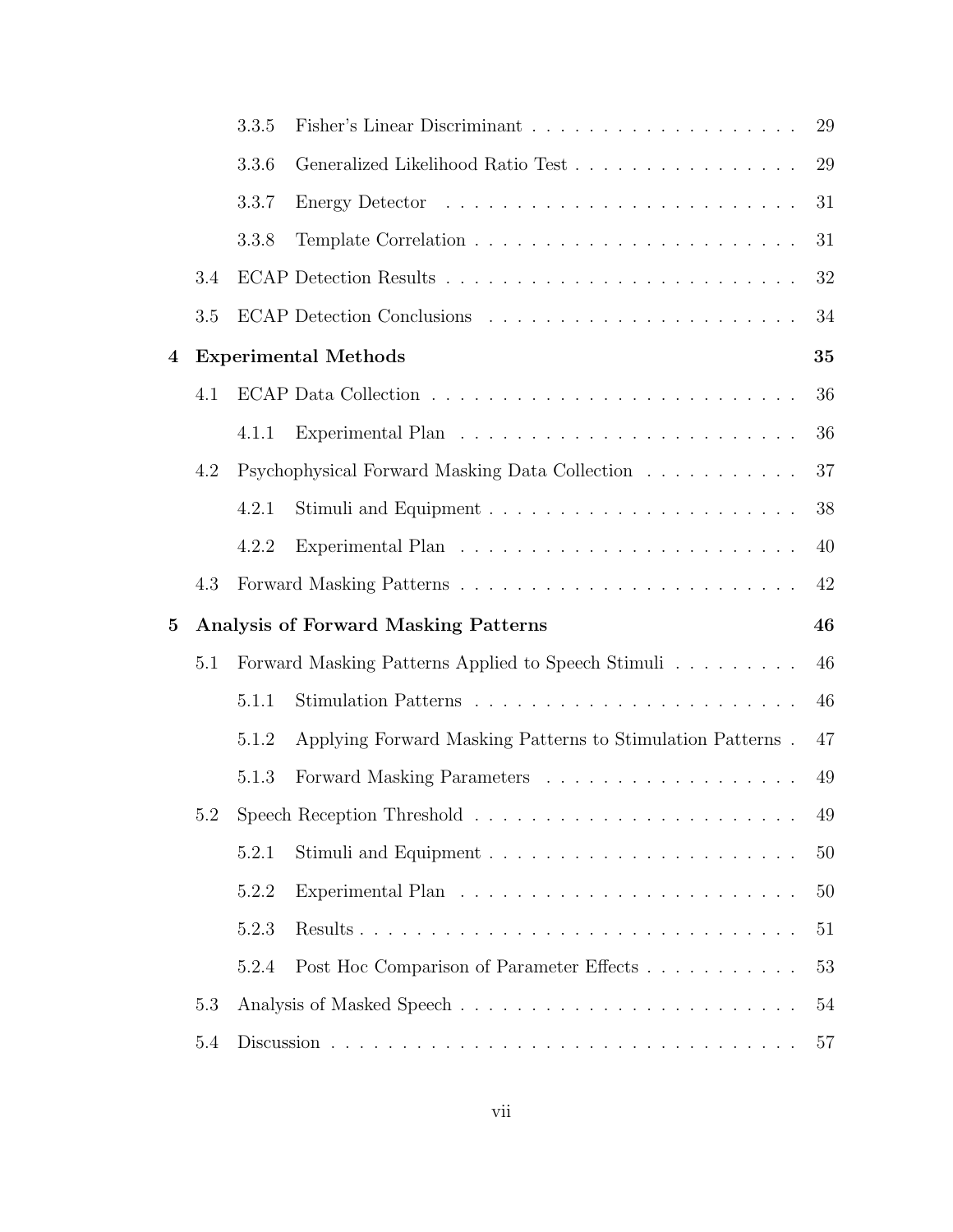| 6 Conclusions       | 59 |
|---------------------|----|
| <b>Bibliography</b> | 62 |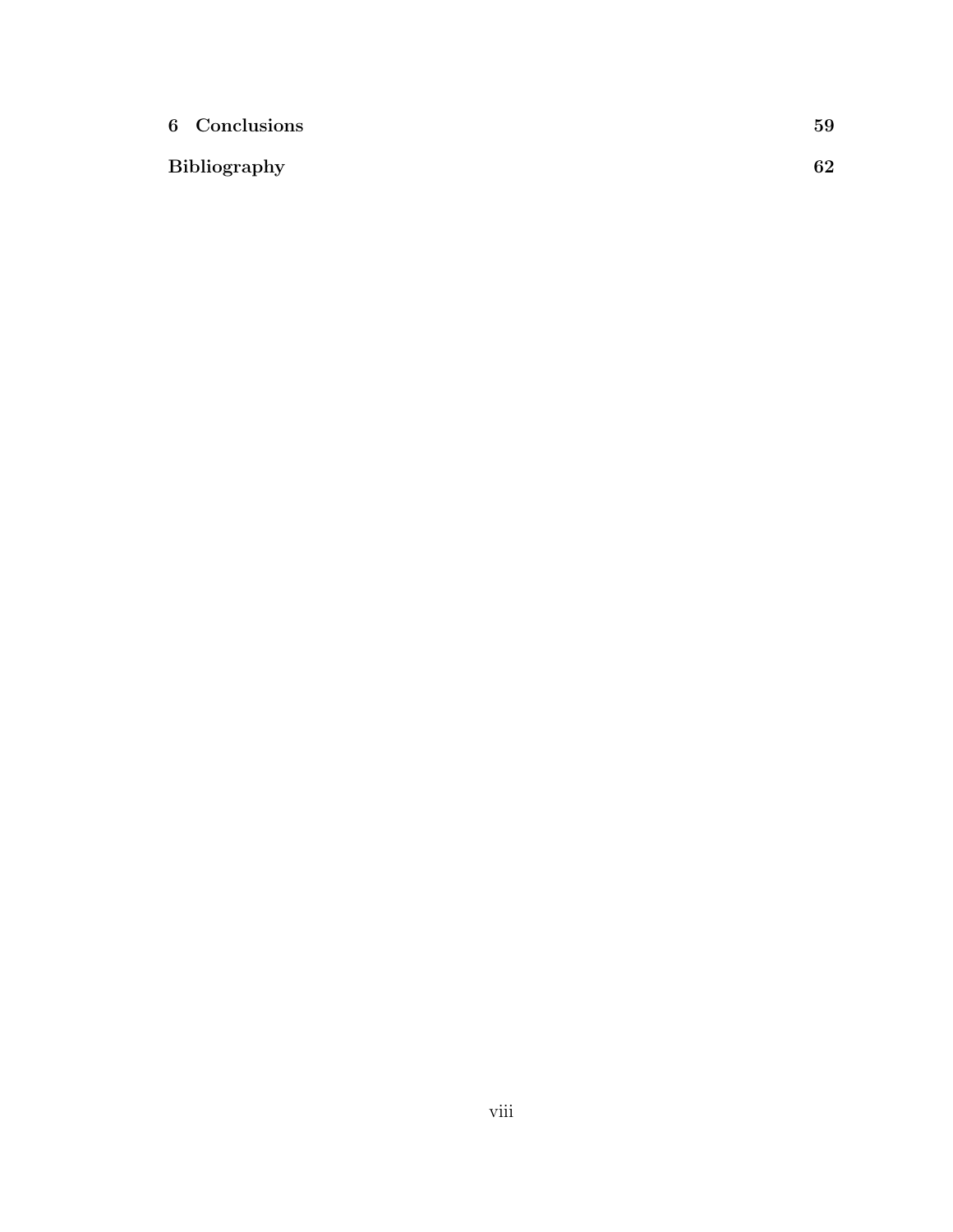## <span id="page-8-0"></span>List of Tables

|  | 3.1 Demographic information for implanted subjects |  |  |  |  |  | -20 |
|--|----------------------------------------------------|--|--|--|--|--|-----|
|  |                                                    |  |  |  |  |  |     |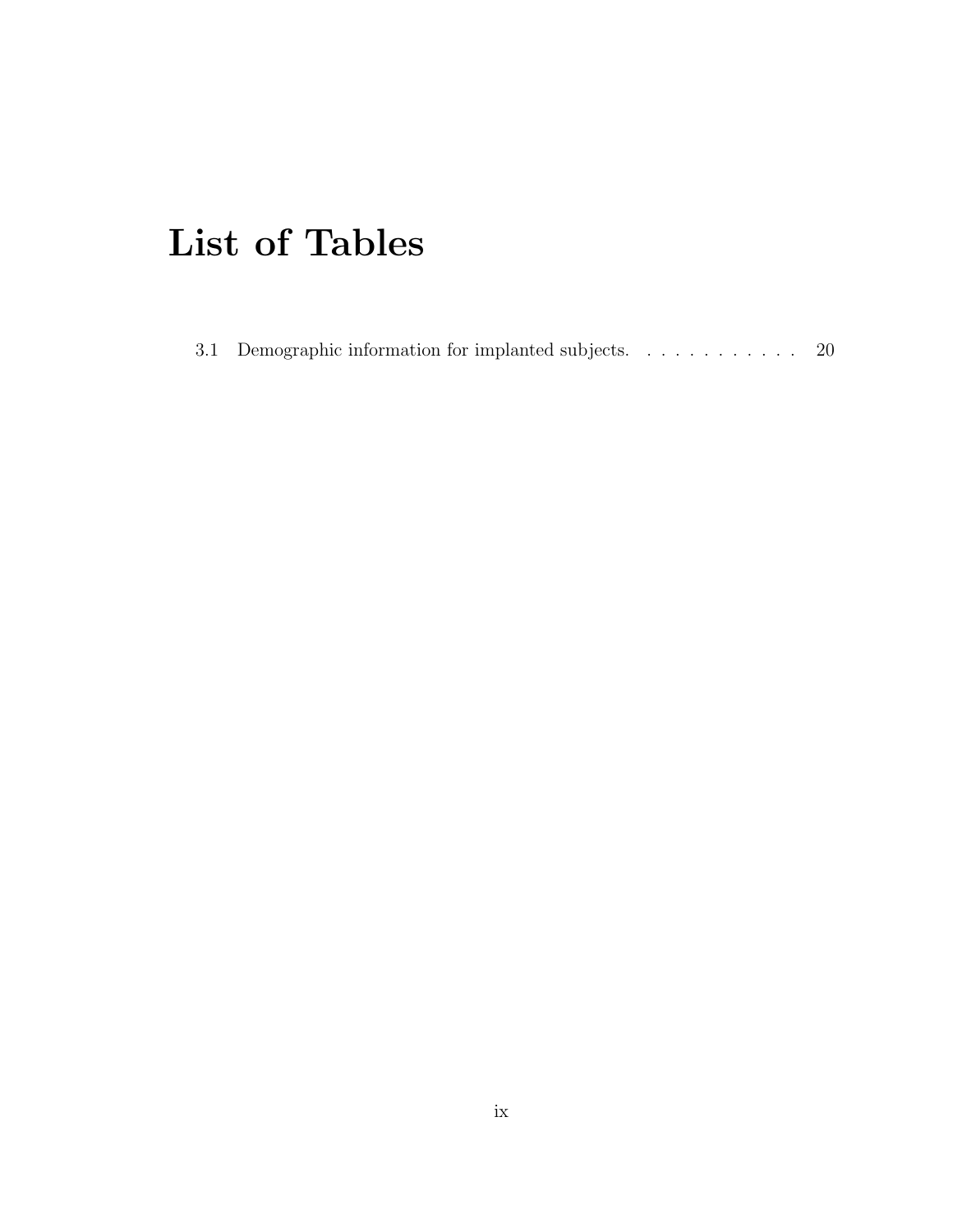# <span id="page-9-0"></span>List of Figures

| 1.1     | Diagram of neural responses when stimulating two electrodes.<br>$\sim$ $\sim$ $\sim$ $\sim$                                                | 3              |
|---------|--------------------------------------------------------------------------------------------------------------------------------------------|----------------|
| 2.1     | Diagram of a human ear with a cochlear implant. $\ldots \ldots \ldots$                                                                     | 6              |
| 2.2     | Diagram outlining the Advanced Combination Encoder (ACE) pro-                                                                              | $\overline{7}$ |
| 2.3     | Stimulation pattern of the speech token "asa." $\ldots \ldots \ldots \ldots$                                                               | $8\,$          |
| 2.4     | Simulated forward masking pattern resulting from a stimulation pulse<br>presented to electrode 11.                                         | 11             |
| $2.5\,$ | Biphasic stimulation pulse and resulting ECAP response                                                                                     | 14             |
| $2.6\,$ | The subtraction method for ECAP artifact removal. $\dots \dots \dots$                                                                      | $15\,$         |
| 2.7     | ECAPs resulting from various masker-probe delays                                                                                           | 17             |
| 3.1     | A simulated ECAP response.                                                                                                                 | 22             |
| $3.2\,$ | An approximation of ECAP threshold by means of linear regression. .                                                                        | 22             |
| 3.3     | An inaccurate approximation of ECAP threshold by means of linear                                                                           | 23             |
| 3.4     | Kernel density estimates of ECAP thresholds determined using the<br>linear regression method and determined by visual inspection for three | 24             |
| 3.5     | Kernel density estimates of ECAP thresholds determined using the<br>linear regression method and determined by visual inspection across    | 25             |
| 3.6     | Z-scored ECAP features for Subjects S1, S2, and S3.                                                                                        | 27             |
| 3.7     | Z-scored ECAP features combined across subjects                                                                                            | 28             |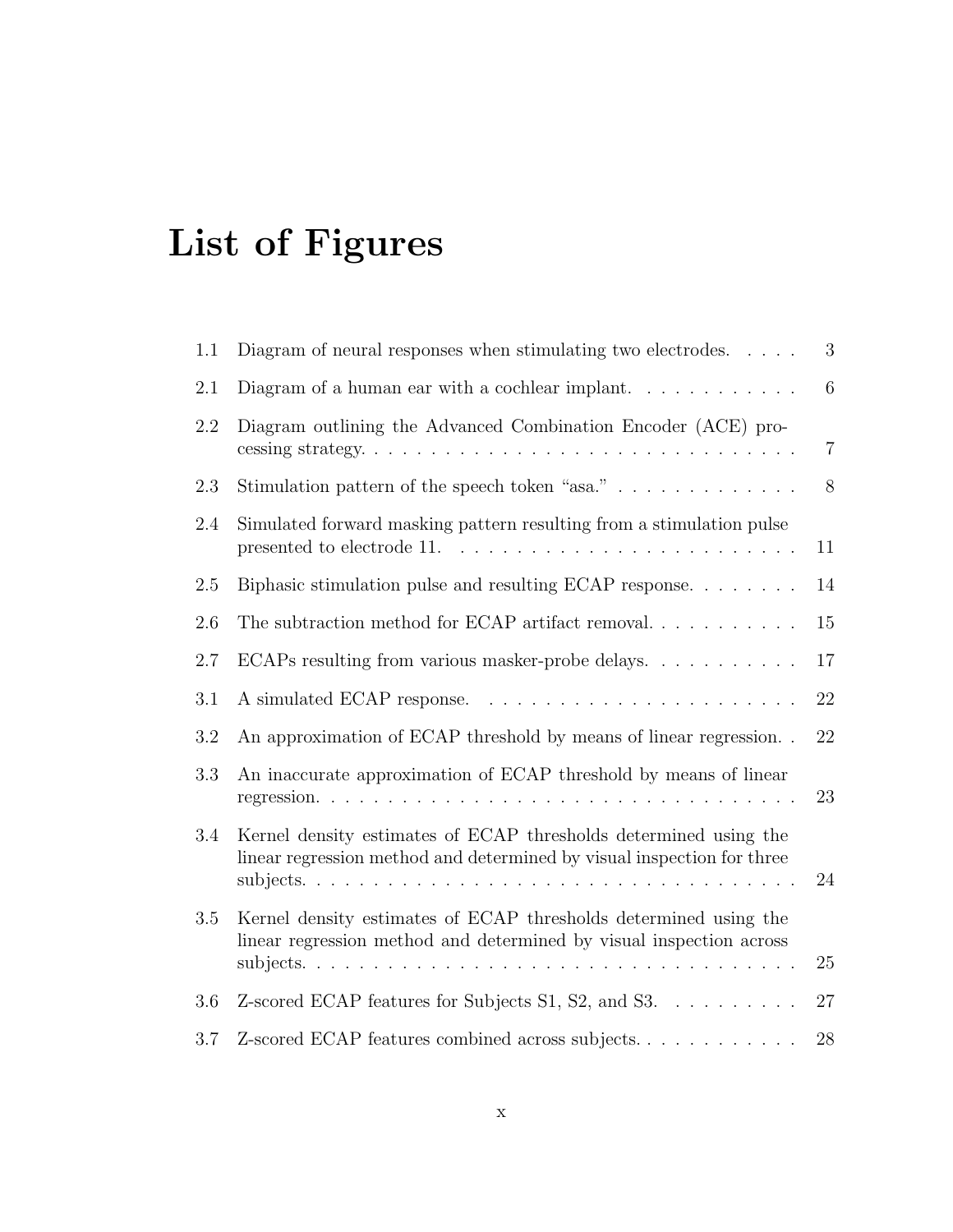| 3.8  | Kernel density estimates of the features used for ECAP detection                                                                                                           | 30 |
|------|----------------------------------------------------------------------------------------------------------------------------------------------------------------------------|----|
| 3.9  | Subject-specific ROC curves for the ECAP detectors. $\ldots \ldots \ldots$                                                                                                 | 33 |
| 3.10 | ROC curves for ECAP detectors trained and tested using data gath-<br>ered from all subjects.                                                                               | 34 |
| 4.1  | ECAP threshold pattern for Subject S3, masker electrode 8.                                                                                                                 | 37 |
| 4.2  | One section of the stimuli used in the psychophysical forward masking<br>task.                                                                                             | 40 |
| 4.3  | The graphical user interface (GUI) presented to subjects during the<br>forward masking task.                                                                               | 41 |
| 4.4  |                                                                                                                                                                            | 42 |
| 4.5  | Threshold shift pattern for Subject S3, masker electrode 8.                                                                                                                | 43 |
| 4.6  | Threshold shift pattern for Subject S2, masker electrode $19. \ldots \ldots$                                                                                               | 44 |
| 4.7  | Threshold shift pattern for Subject S3, masker electrode $3. \ldots \ldots$                                                                                                | 45 |
| 5.1  | Stimulation pattern of the speech token "asa" generated using Subject<br>S3's clinical parameters.                                                                         | 47 |
| 5.2  | Stimulation pattern of the speech token "asa" after removing masked                                                                                                        | 48 |
| 5.3  | Speech reception thresholds measured for three subjects and two con-<br>ditions: original sentence stimuli, and sentence stimuli from which<br>masked pulses were removed  | 52 |
| 5.4  | The percentages of pulses masked per channel for three subjects, when<br>altering the recovery process completion time versus altering the mask-<br>ing pattern amplitude. | 54 |
| 5.5  | The number of pulses masked from different parts of speech as a func-<br>tion of the total number of pulses originally present                                             | 55 |
| 5.6  | Stem plot of the average percentage of pulses masked per phoneme<br>across subjects                                                                                        | 56 |
| 5.7  | Forward masking patterns for Subject S1, masker electrodes 19-22.                                                                                                          | 57 |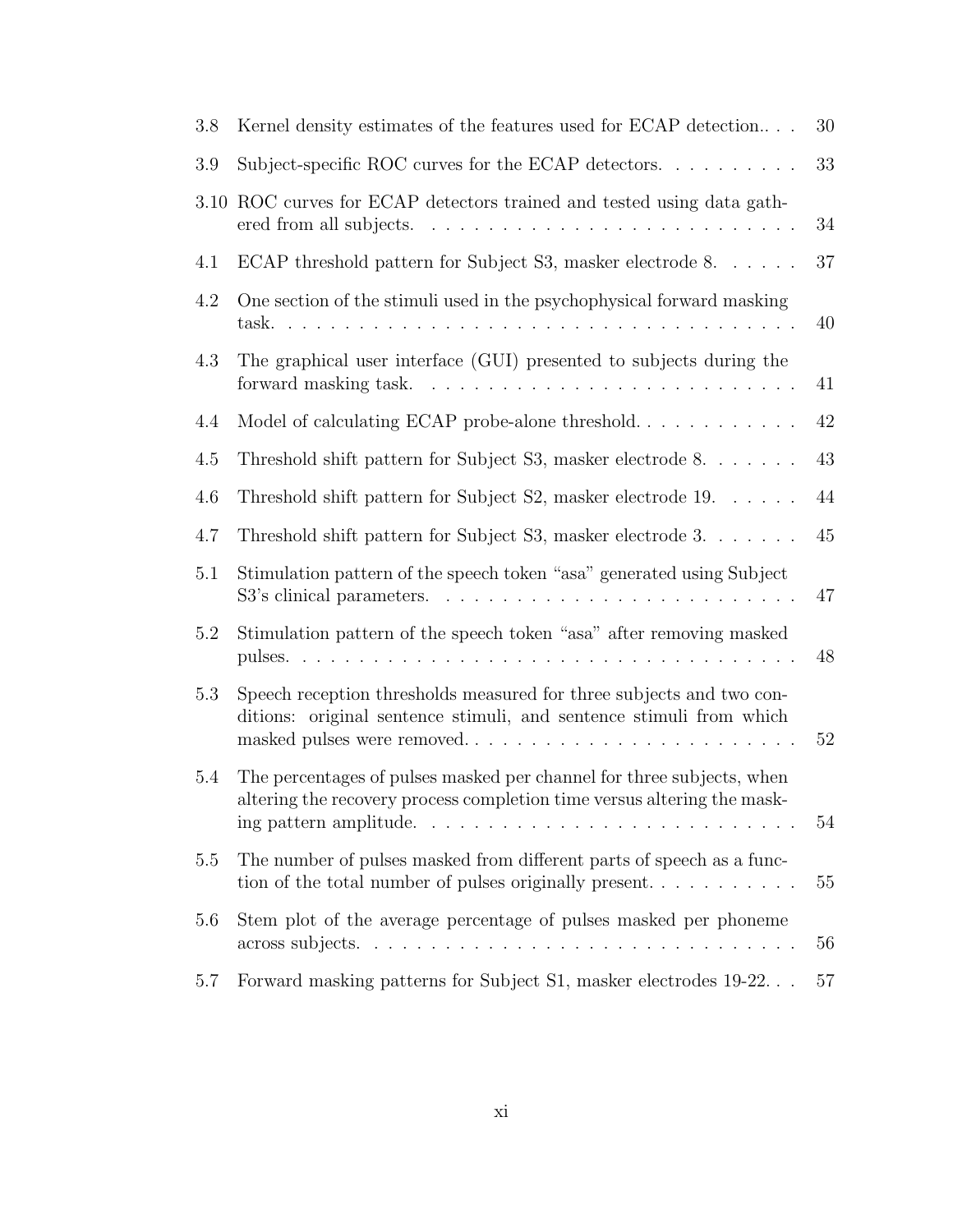## 1 Introduction

<span id="page-11-0"></span>Modern cochlear implants contain an array of up to 22 electrodes, or channels. Ideally, each channel would stimulate a unique group of nerve fibers, and the stimulation of one channel would not effect the perception of stimuli on another channel. However, channel interactions do occur (e.g. [\[3\]](#page-72-2)), and these interactions may negatively impact speech recognition (e.g. [\[1\]](#page-72-0), [\[2\]](#page-72-1)). One measure of channel interactions is forward masking (e.g. [\[3\]](#page-72-2)). Forward masking increases stimulus thresholds, which in turn can prevent a subject from perceiving the associated information. This study aims to assess the lost information that potentially results from the forward masking phenomenon.

Forward masking occurs when a preceding stimulus (masker) fully or partially prevents a neural population from responding to a subsequent stimulus (probe), thus evoking less of a neural response. Forward masking occurs because nerve fibers require a period of time to recover (termed the refractory period) from the original stimulus, and the result is often a lowered sensitivity to a subsequent stimulus because of the lowered neural response. This lower sensitivity can be observed as an increased threshold of perception of the subsequent stimulus (e.g. [\[10\]](#page-72-9)). If the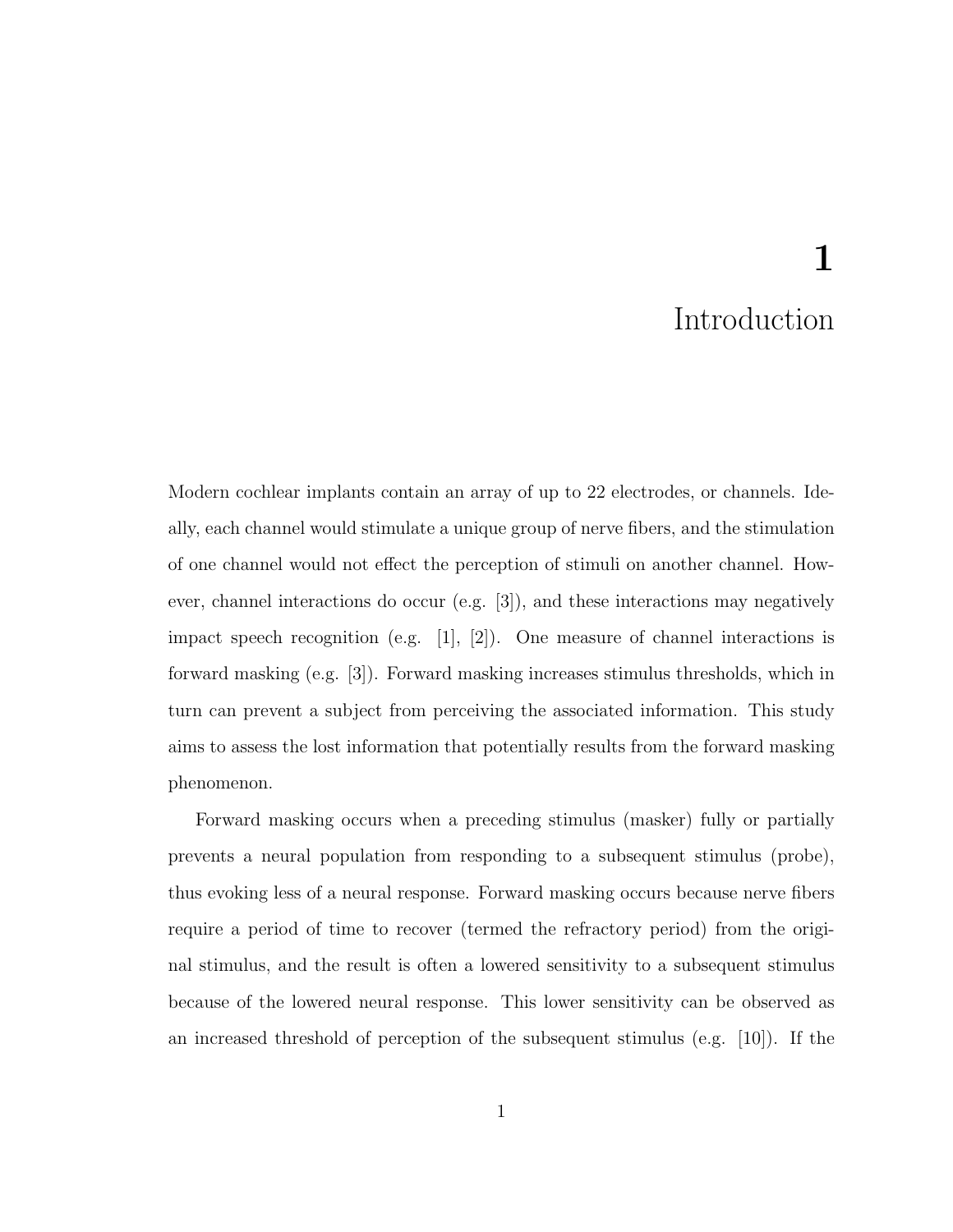probe's presentation level is less than its masked threshold, a subject may be unable to perceive the probe stimulus.

Forward masking is thought to provide insight into auditory excitation patterns by providing a measure of overlap in neural populations stimulated by the masker and the probe [\[2\]](#page-72-1). (A greater forward masking threshold shift suggests a greater overlap in neural populations affected by the two stimuli, and thus increased channel interactions.) Figure [1.1](#page-13-0) demonstrates examples of neural responses to various masker and probe electrode locations. In this figure, white and black circles represent unstimulated and stimulated electrodes, respectively, and gray ovals represent possible current fields. In the top segment of Figure [1.1,](#page-13-0) the same electrode is stimulated by the masker and the probe, resulting in the stimulation of the same neural population. In the middle segment of the figure, neighboring electrodes are stimulated, which results in the stimulation of some nerves common to both electrodes. In the bottom segment of Figure [1.1,](#page-13-0) the large distance between the two stimulated electrodes results in no overlap between the nerves stimulated by the masker and probe.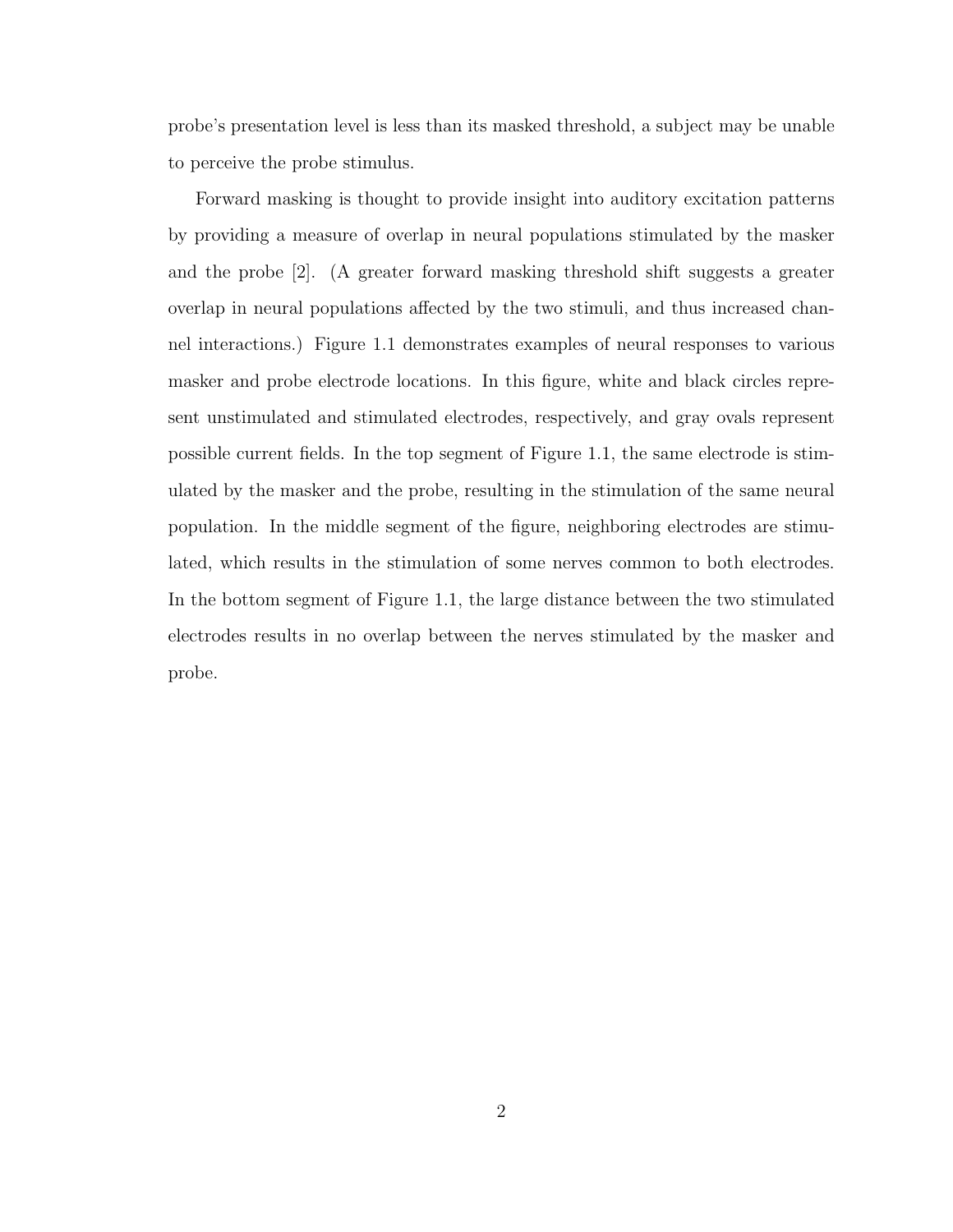Full overlap between masker and probe



<span id="page-13-0"></span>Figure 1.1: Diagram of neural responses when stimulating two electrodes. White and black circles represent unstimulated and stimulated electrodes, respectively, and gray ovals represent possible current fields.

While forward masking data provides an opportunity to assess channel interaction and potential for information loss, traditional psychophysical measures of forward masking require significant experimental time [\[2\]](#page-72-1), and since such data varies across subjects (e.g. [\[1\]](#page-72-0), [\[3\]](#page-72-2), [\[6\]](#page-72-5)) and electrodes (e.g. [\[2\]](#page-72-1)), psychophysical measures of forward masking are not clinically relevant. Many studies (e.g.  $[9], [11], [12]$  $[9], [11], [12]$  $[9], [11], [12]$  $[9], [11], [12]$  $[9], [11], [12]$ ) have found a promising correlation between forward masking patterns measured psychophysically and those approximated physiologically using electrically evoked compound action potential (ECAP) measurements. ECAP-based data collection requires much less experimental time, and as such could potentially be clinically relevant. Rather than requiring subject feedback on the interaction of each electrode pairing, which may require about 4 minutes per repetition for each pairing, ECAPs are measured by interpreting neural responses to presented stimuli, which requires about 1 minute per pairing for a total of 100 repetitions. Therefore ECAP measurements, rather than psychophysical measurements, were used to predict masking patterns in this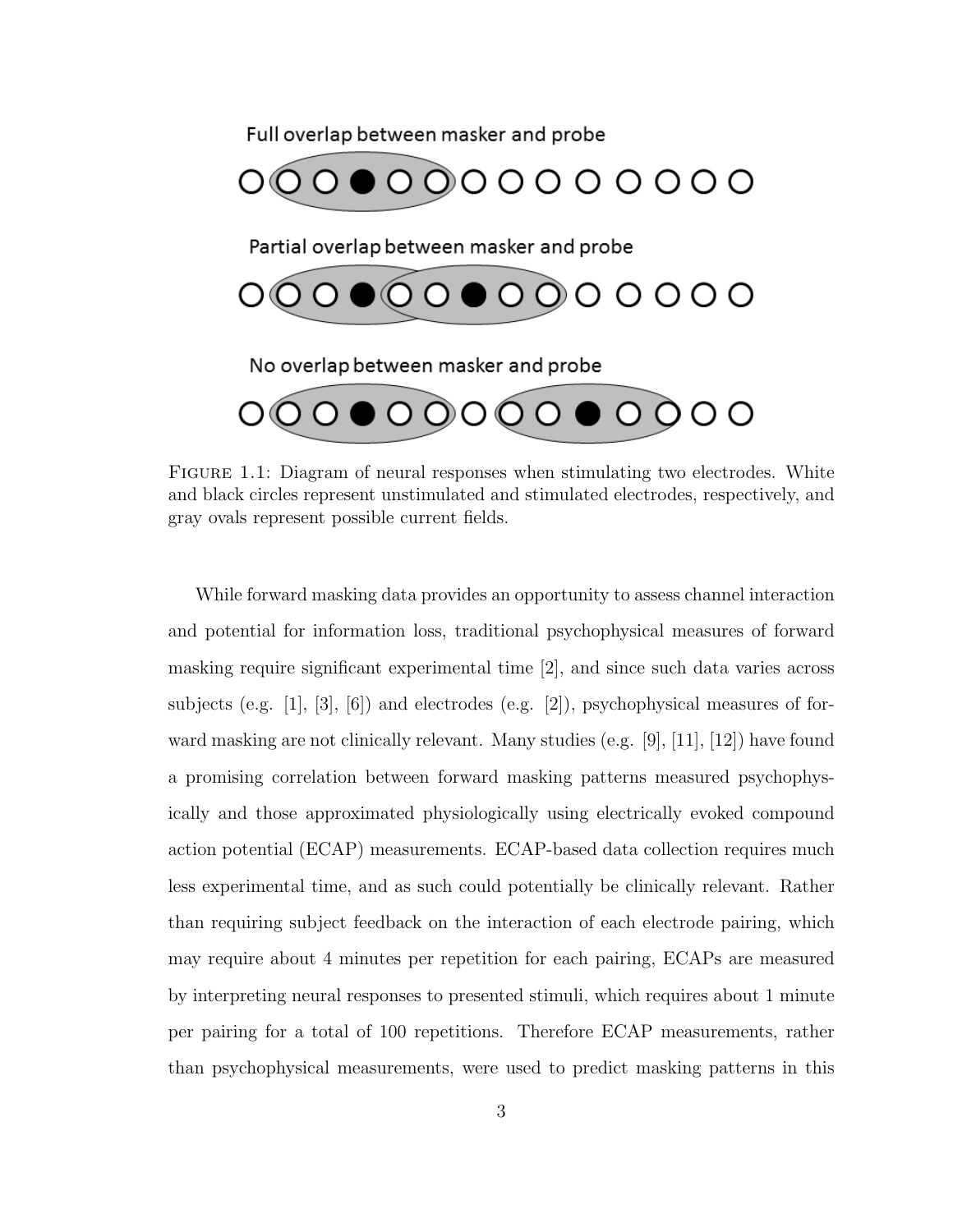study, although a set of psychophysical measurements was used to scale the patterns estimated from the ECAP data.

Chapter 2 of this document will include background information on cochlear implants, channel interactions, forward masking, and ECAPs. Chapter 3 will then discuss ECAP measurements and detection techniques. In Chapter 4, this document will review the experimental methods required to approximate forward masking patterns. The applications of these forward masking patterns to speech stimuli will be presented in Chapter 5. Finally, Chapter 6 will discuss conclusions and plans for future work.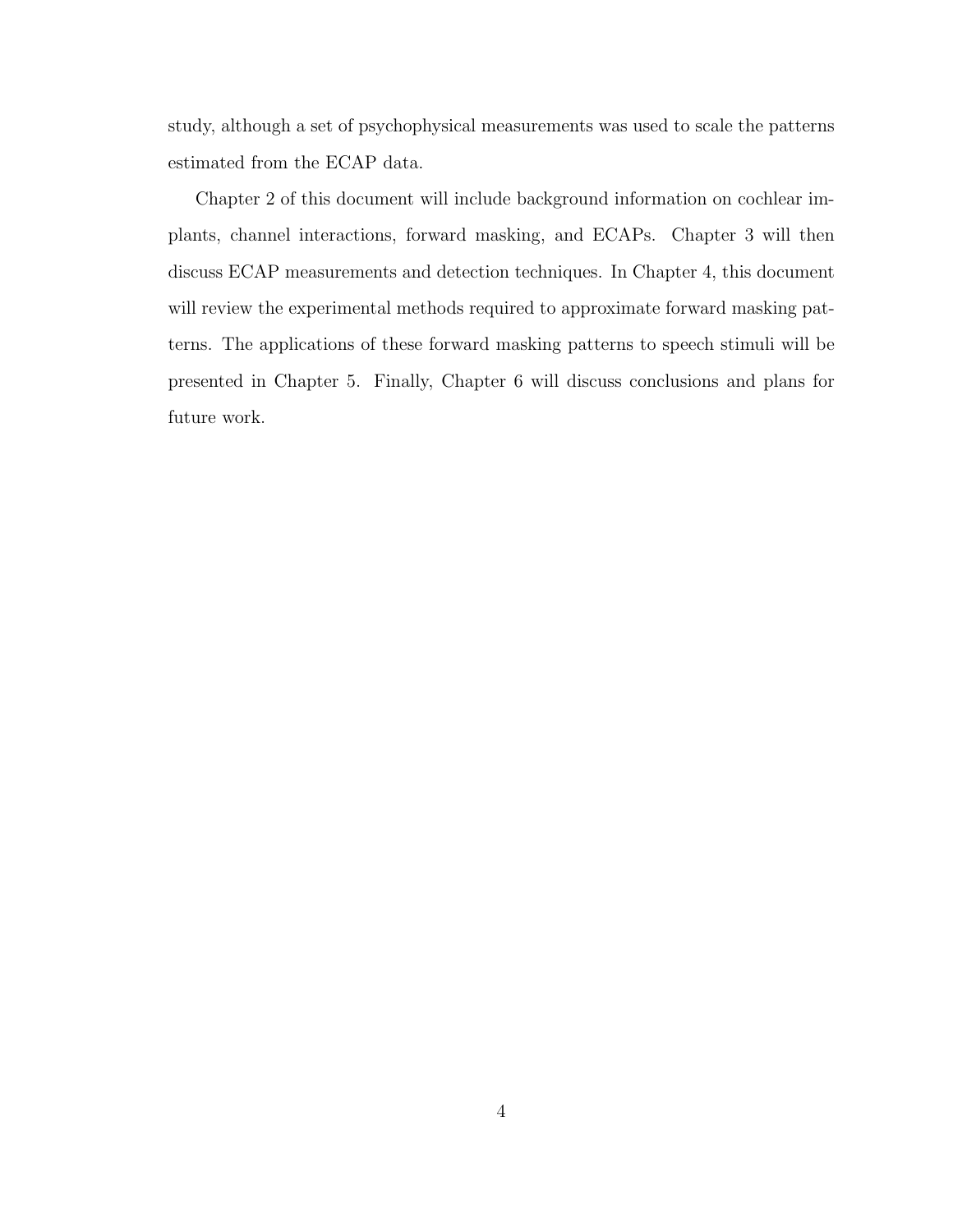## Background

2

#### <span id="page-15-1"></span><span id="page-15-0"></span>2.1 Cochlear Implants

In a normal hearing ear, small bones located in the middle ear convert pressure waves received by the outer ear into mechanical vibrations. As a result, fluid inside the cochlea (located in the inner ear) vibrates and causes the basilar membrane to shift. Hair cells that are attached to the basilar membrane bend in response to this shift. As a direct result of being bent, neurotransmitters are released from the hair cells, causing neighboring neurons to fire. A common form of deafness is caused by a loss of hair cells (e.g. [\[13\]](#page-73-2)). However, if the nerves are intact, they can be excited with electrical stimulation and caused to fire.

The cochlear implant is an approach to address the loss of hair cells. An array of up to 22 electrodes is inserted into the cochlea, and these are used to electrically stimulate the surviving neurons. In a normal hearing ear, the basilar membrane vibrates maximally at different locations given different stimulation frequencies, from low frequencies at one end (the apex) to high frequencies at the opposite end (the base) of the cochlea. Electrodes within the array of a cochlear implant are able to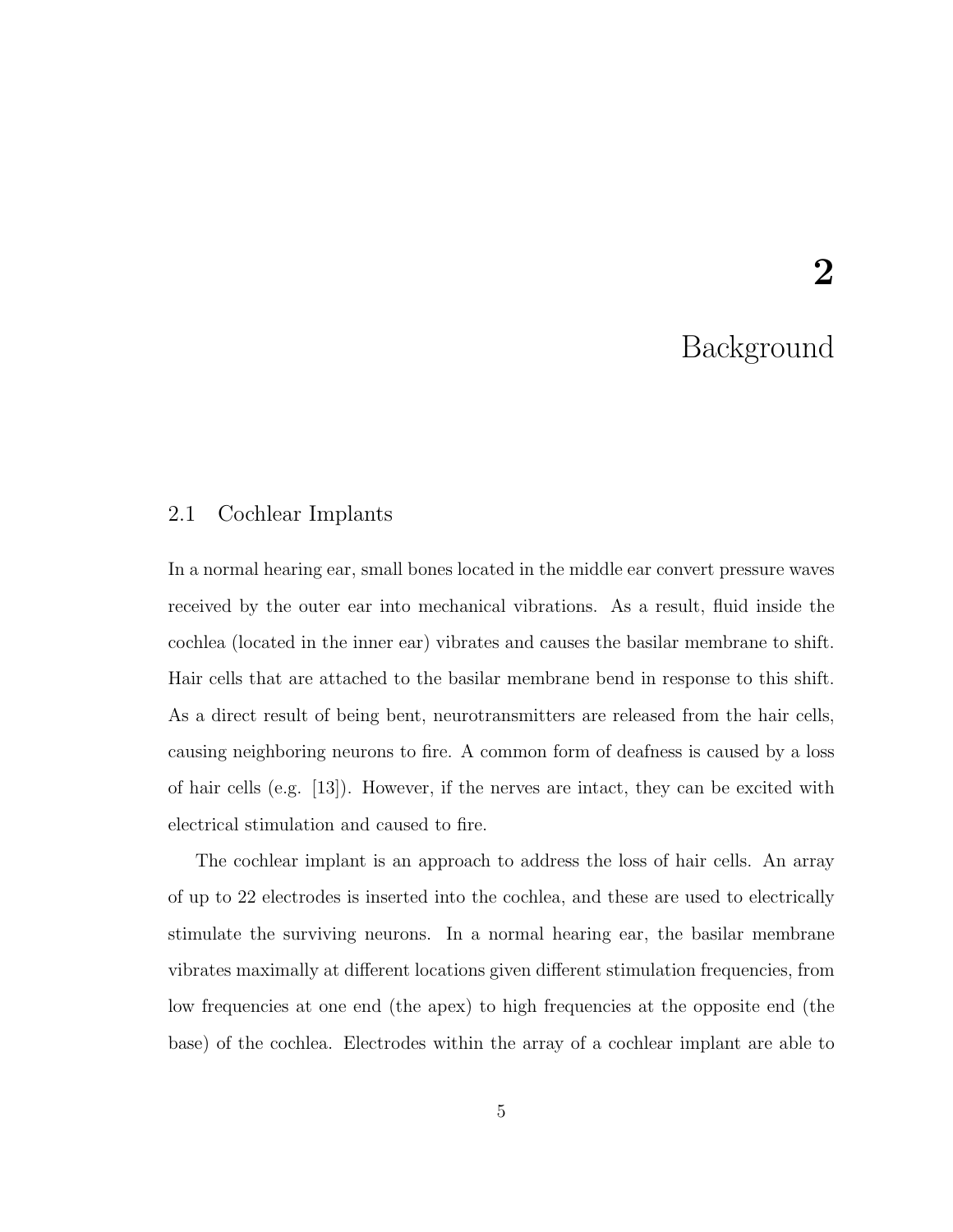make use of this tonotopic arrangement. Specifically, each electrode is responsible for transmitting the information corresponding to one frequency band (for a review, see  $|14|$ ).

All cochlear implants are equipped with a microphone, which sends sound to a speech processor (see Figure [2.1\)](#page-16-0). The speech processor filters the input into the available frequency bands and converts the sound into electrical signals that will be transmitted to the implanted device either transcutaneously via a radio frequency (RF) signal or percutaneously (not shown). From here, the signal is decoded, transformed from a bit stream into currents, and sent to the electrode array inside the cochlea. These electrodes, in turn, stimulate the auditory nerve, which results in the perception of sound.



<span id="page-16-0"></span>FIGURE 2.1: Diagram of a human ear with a cochlear implant. Sound is transmitted from a microphone to the speech processor. The signal, which is filtered into the available frequency bands and converted into electrical signals, is transmitted transcutaneously or percutaneously (not shown). The signal is then transformed into currents and sent to the electrode array located inside the cochlea, which is responsible for stimulating the auditory nerve (National Institutes of Health, Division of Medical Arts).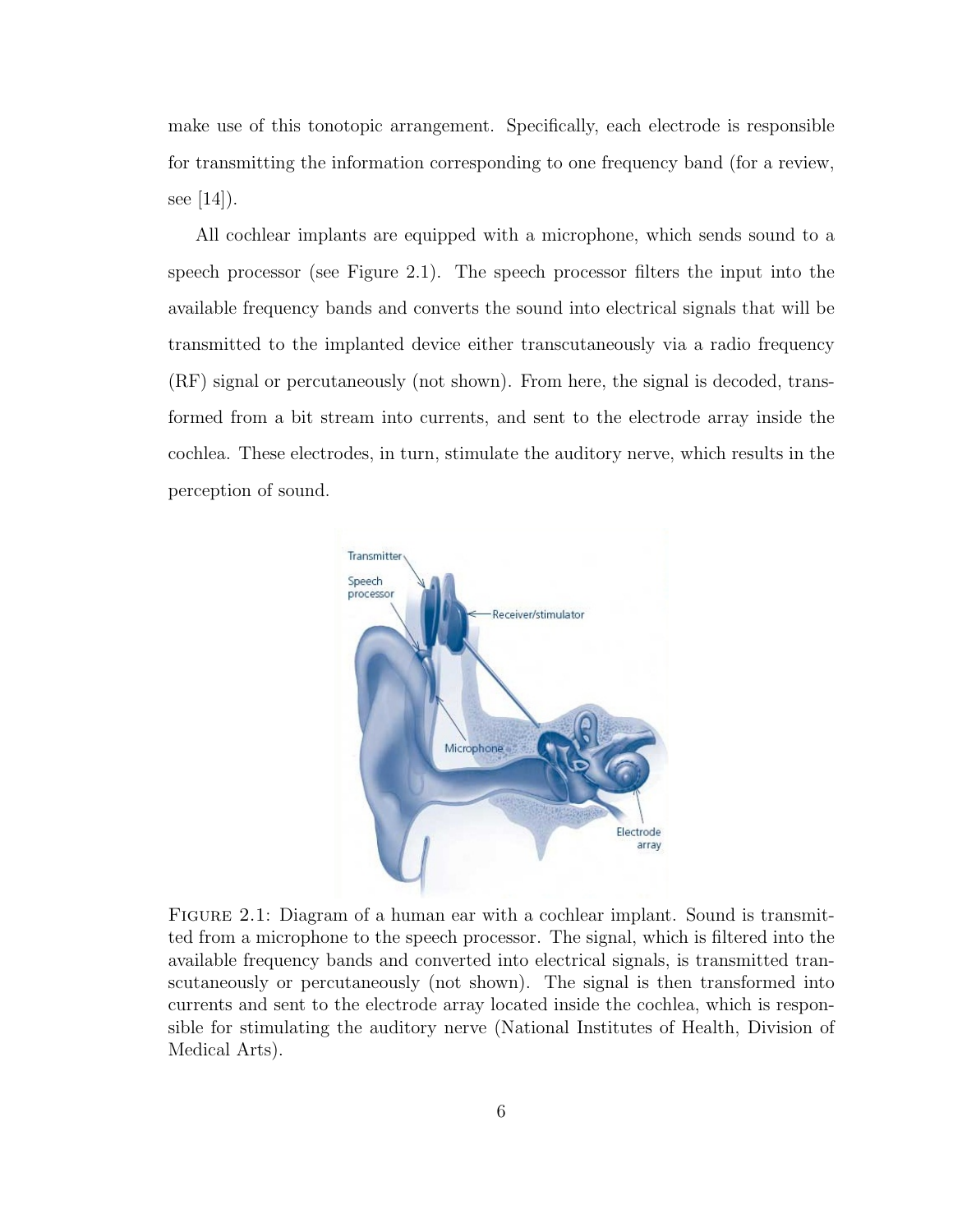Although several speech processing algorithms are currently utilized in the cochlear implant population, the participants in this study use the Advanced Combination Encoder (ACE) strategy. In this strategy (see Figure [2.2\)](#page-17-0), sound travels from the microphone to an array of M bandpass filters, each corresponding to one electrode. The signal segments are then lowpass filtered and rectified in order to extract their envelopes. Next, the electrodes corresponding to the 'N' (less than 'M') frequency band envelopes with the greatest energy in each temporal analysis window are selected for stimulation. Following this step is an amplitude compression stage, which accounts for the reduced dynamic range of electric hearing. This signal then modulates a biphasic current pulse train, which is presented to the electrodes (e.g. [\[15\]](#page-73-4)).



<span id="page-17-0"></span>Figure 2.2: Diagram outlining the ACE processing strategy. Sound travels from the microphone to an array of bandpass filters. The envelopes are then extracted from the signal segments. Next, the electrodes corresponding to the 'N' frequency band envelopes with the greatest energy in each window are selected for stimulation. Following this step is an amplitude compression stage. Finally, the signal is modulated with a biphasic current pulse train, which is sent to the electrodes (e.g.  $[15]$ ).

The speech processing algorithms determine the temporal and frequency information that will be presented to the cochlear implant user. This information can be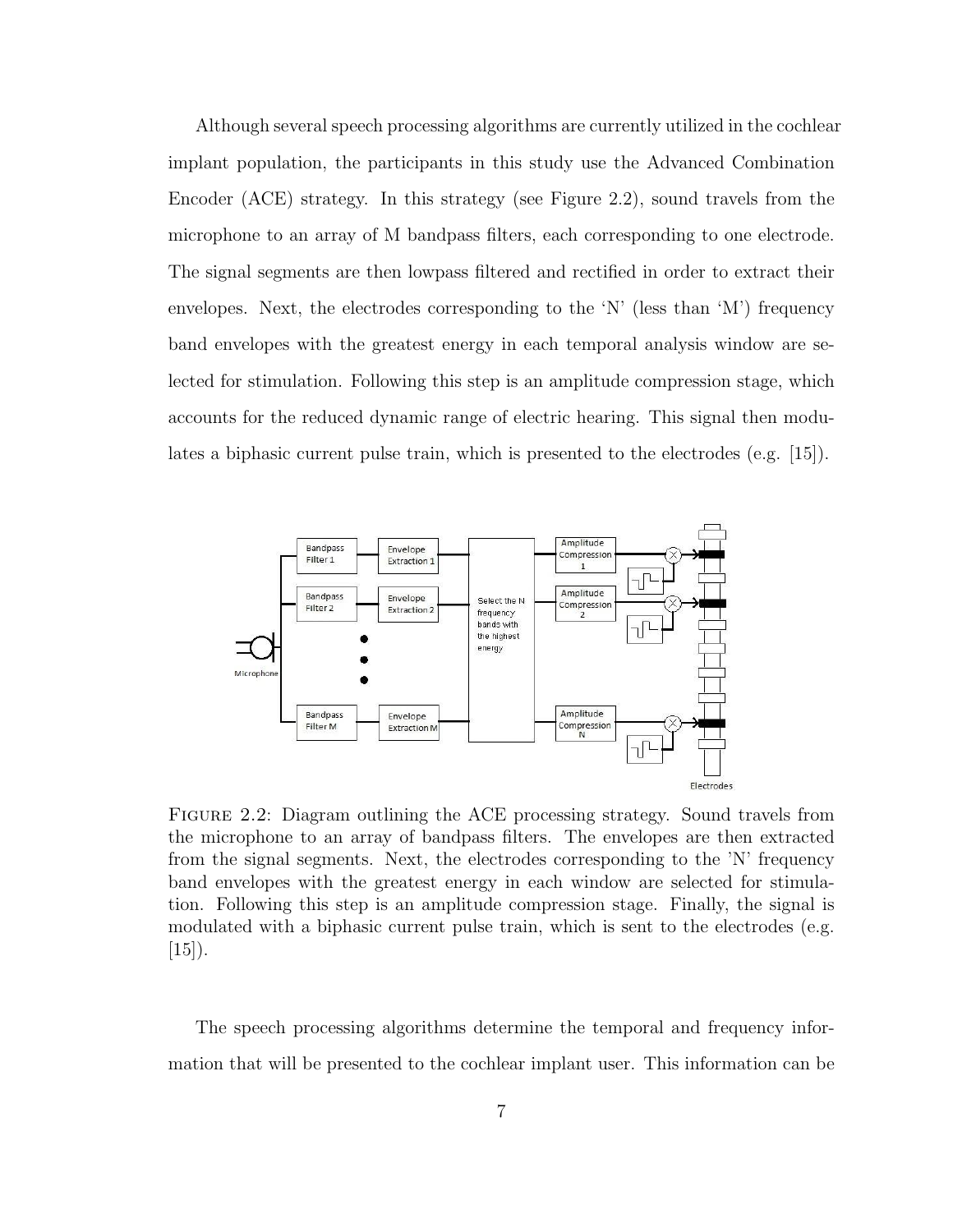viewed in plots, termed electrodograms, as in Figure [2.3.](#page-18-0) Electrodograms are plots of electrode location as a function of time. If an electrode is to be stimulated at a given time, a "tick" will appear with amplitude corresponding to the stimulation current level. Because each electrode corresponds to a different frequency band, electrodograms are simply a method of displaying the frequency and temporal content of the stimulation pattern. High frequencies, which stimulate the base of the cochlea, are represented by lower numbers in the electrode array.



**Stimulation Pattern of "Asa"** 

<span id="page-18-0"></span>FIGURE 2.3: Stimulation pattern of the speech token "asa." This stimulation pattern, referred to as an electrodogram, demonstrates the frequency and temporal information that is presented to a cochlear implant user during the speech token "asa." Time is plotted on the x axis, and the y axis designates electrode number. If an electrode is to be stimulated at a given time, a "tick" mark, with amplitude corresponding to the stimulation current level, will appear at the corresponding location.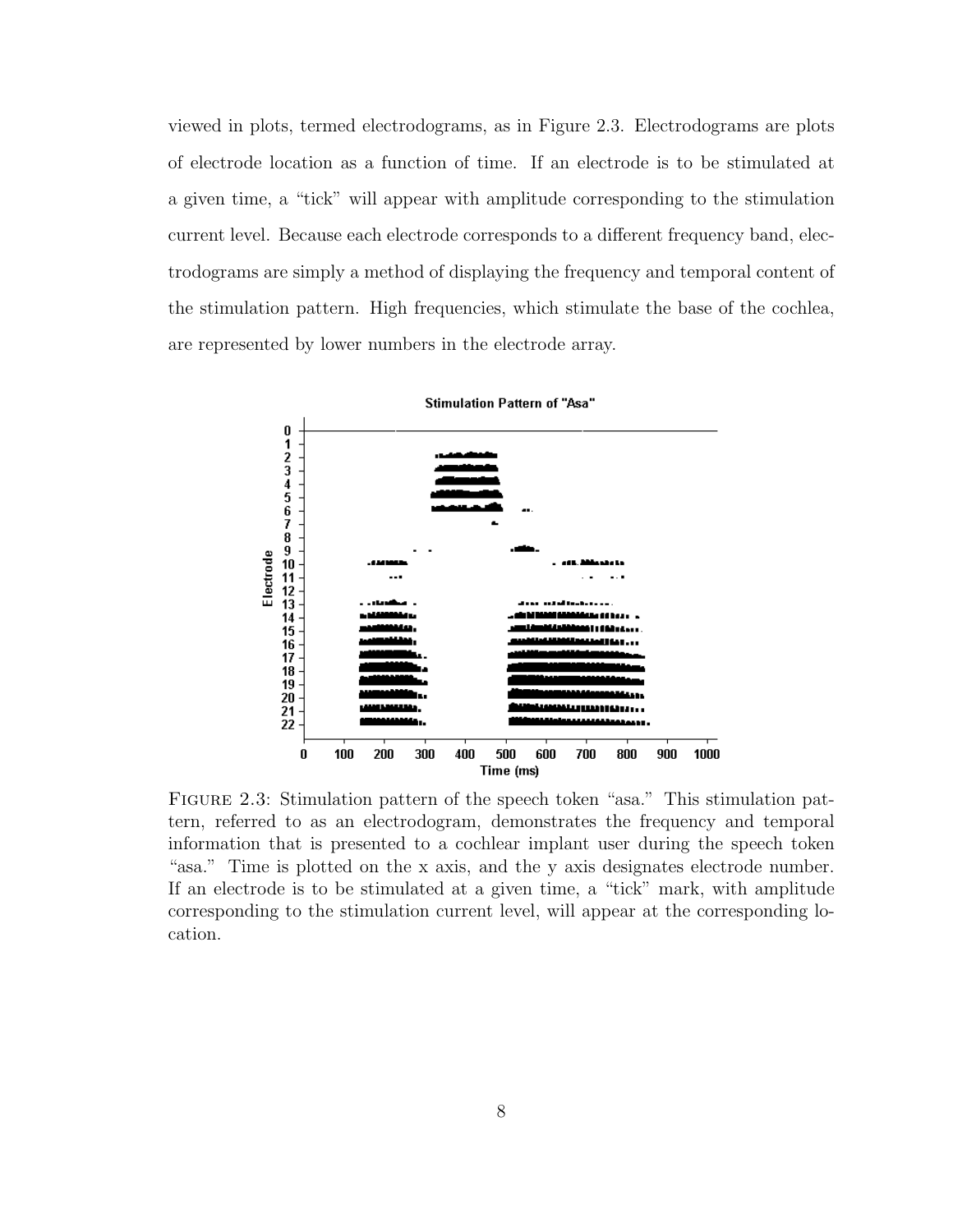#### <span id="page-19-0"></span>2.2 Channel Interactions

Channel interactions result from the lack of electrode independence within a cochlear implant, and they can occur in the form of current summation and neural interactions. Cochlear implants were designed such that each electrode is assumed to be independent of the others, and the success of cochlear implant strategies requires some level of independence between the channels (e.g. [\[3\]](#page-72-2)).

The type of channel interaction that concerns the study outlined in this document is that of neural interactions, which can occur because each electrode most likely does not stimulate a unique set of nerve fibers. Forward masking and gap detection are two examples of experimental tasks that can be used to quantify the amount of neural overlap that exists between channels (e.g. [\[1\]](#page-72-0), [\[2\]](#page-72-1), [\[3\]](#page-72-2), [\[6\]](#page-72-5)). This study focuses on the forward masking approach because physiological approaches to estimating forward masking data suggest that these measurements may be completed in a clinically relevant time frame.

#### <span id="page-19-1"></span>2.3 Forward Masking

Forward masking is a phenomenon experienced by both normal hearing and cochlear implant listeners in which the presence of one stimulus impedes a person's ability to perceive a subsequent stimulus (e.g. [\[16\]](#page-73-5), [\[17\]](#page-73-6), [\[18\]](#page-73-7), [\[19\]](#page-73-8), [\[20\]](#page-73-9)). This phenomenon has been measured in single fibers as the reduction of a response to one stimulus (probe) when following a separate stimulus (masker) (e.g. [\[18\]](#page-73-7)). In normal hearing listeners, this results in a shift of the probe threshold, the level at which the probe stimulus would first become audible (e.g. [\[10\]](#page-72-9)). Because the cochlea is arranged tonotopically and forward masking results from stimulating the same nerve fibers in succession (e.g. [\[16\]](#page-73-5), [\[17\]](#page-73-6), [\[18\]](#page-73-7)), masker stimuli that are close in frequency to the following probe stimuli result in a greater masking effect, or a greater threshold shift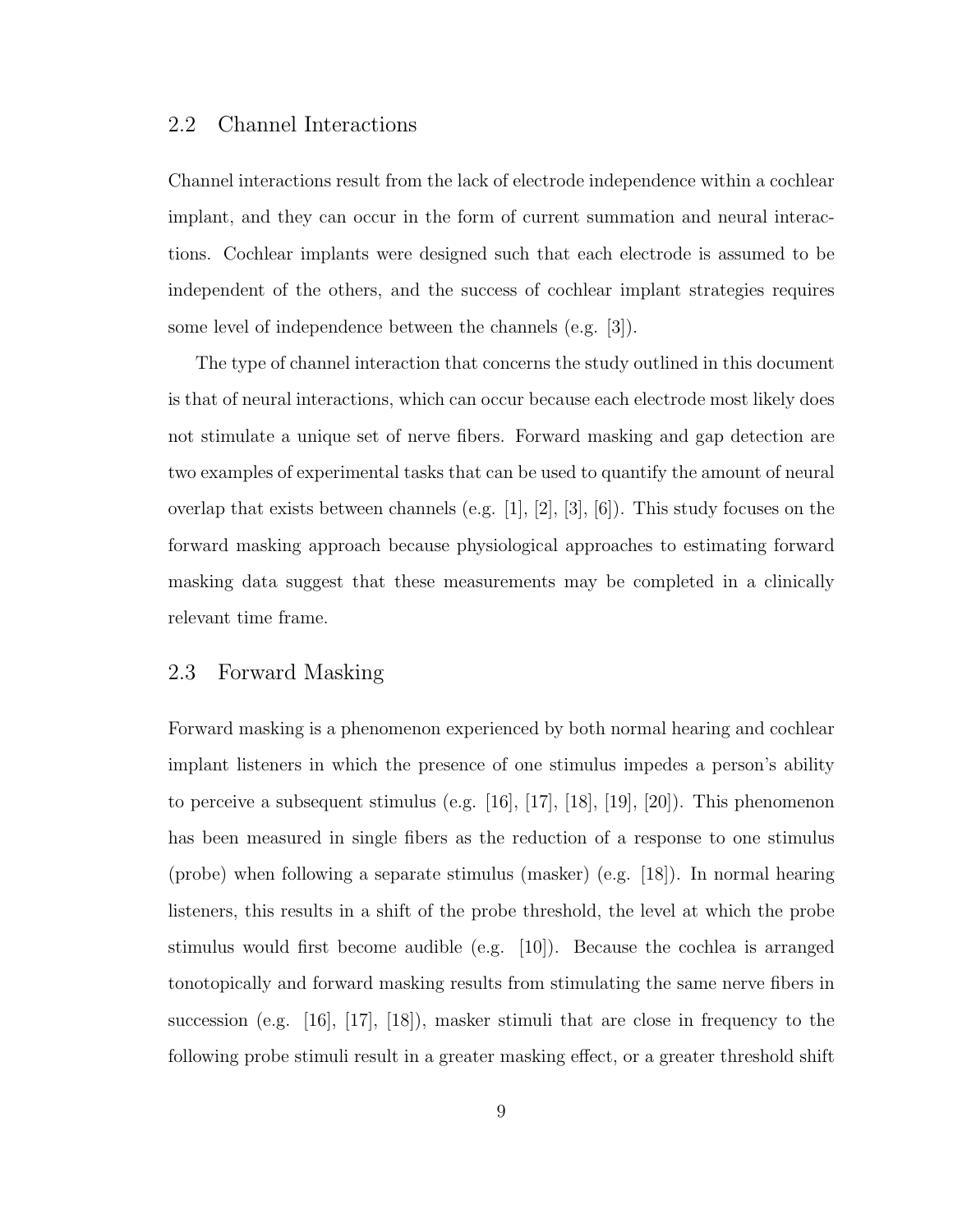(e.g. [\[21\]](#page-73-10)). As the time between the masker and the probe stimuli increases and nerves are able to recover, this threshold shift decreases (e.g. [\[10\]](#page-72-9), [\[18\]](#page-73-7)).

Forward masking has been measured to quantify the recovery of nerves from adaptation (e.g. [\[17\]](#page-73-6), [\[18\]](#page-73-7)), which results in increased thresholds of nerves fibers following a masker stimulus (e.g. [\[20\]](#page-73-9)). Shannon (1983) suggests that the adaptation recovery process associated with electrical stimulation is longer than that for normal hearing. The study explains this finding by noting that the amount of adaptation in normal hearing may be reduced due to the stochastic firing of nerves [\[20\]](#page-73-9). Additionally, electrical stimulation causes nerve fibers to fire more rapidly [\[22\]](#page-73-11), and an increased firing rate is reported to result in longer recovery processes [\[18\]](#page-73-7).

Cochlear implant users are also presented with less frequency and temporal information than normal hearing listeners, further limiting the amount of information they receive. Studies of forward masking in electric hearing could help researchers better understand the connection between signals that are being sent to the implant and signals that are being perceived by the implanted listener. With this in mind, previous studies have measured forward masking in order to study temporal interac-tions (e.g. [\[1\]](#page-72-0), [\[2\]](#page-72-1), [\[3\]](#page-72-2), [\[4\]](#page-72-3), [\[5\]](#page-72-4), [\[6\]](#page-72-5), [\[7\]](#page-72-6)) and spatial interactions (e.g. [1], [2], [3], [6]) that occur in cochlear implants.

In an implanted cochlea, forward masking results from stimulating the same underlying neural population, and it can occur when the masker (initial stimulus) and the probe (subsequent stimulus) are located on the same or different electrodes. The degree of forward masking may be a measure of the degree of neural overlap between two electrodes (e.g. [\[3\]](#page-72-2)). Because neural overlap generally decreases as distance between electrodes increases, the threshold shift of a probe preceded by a masker tends to decrease with increased distance between the channels (e.g. [\[3\]](#page-72-2)).

Figure [2.4,](#page-21-0) which is a plot of current level as a function of electrode number, demonstrates a simplified example of forward masking data. The blue stem located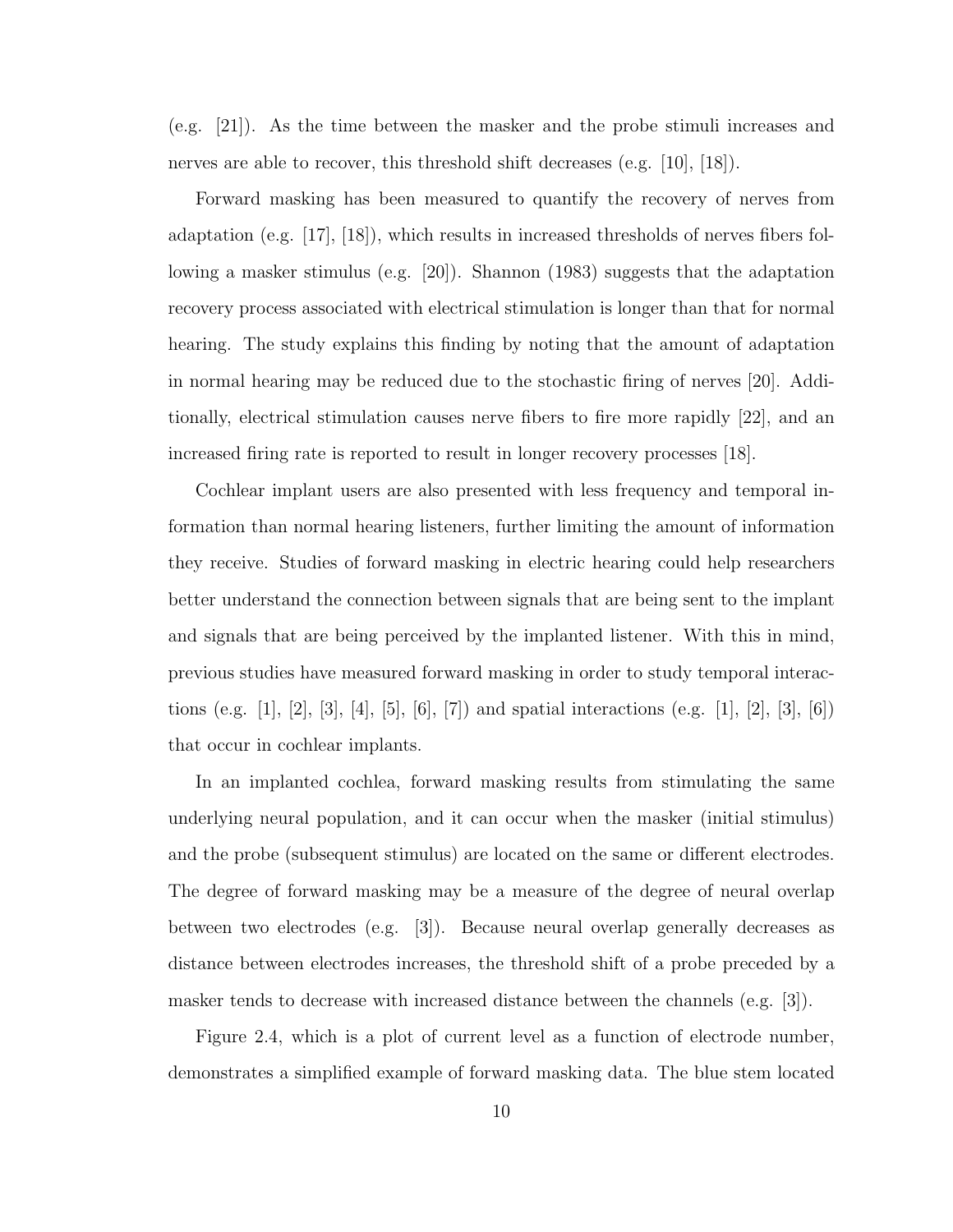at electrode 11 represents the stimulating (masking) pulse, and the green curve represents the elevated thresholds of neighboring electrodes following the masker stimulation pulse. That is, at each electrode location on the x-axis, the presence of the masker pulse elevates the threshold by the amount of current indicated by the green curve. The threshold shift that results at each electrode quantifies the degree of forward masking present in that channel due to stimulation on electrode 11.



<span id="page-21-0"></span>Figure 2.4: Simulated forward masking pattern resulting from a stimulation pulse presented to electrode 11. The green curve represents the elevated thresholds of neighboring electrodes following the masker stimulation pulse presented to electrode 11.

When considering how changes in stimulus parameters would affect a forward masking pattern, there are two main stimulus parameters to consider. The first parameter is concerned with how the pattern scales with masker amplitude. That is, the parameter is associated with how the amplitude of the threshold shifts change with masker pulses of different amplitudes. Nelson and Donaldson (2001) found that the amplitude of single-pulse forward masking patterns scale linearly with masker amplitude (relative to the masker's threshold) [\[23\]](#page-73-12). The next parameter to consider is the how the masking pattern decays with the time delay between the masker and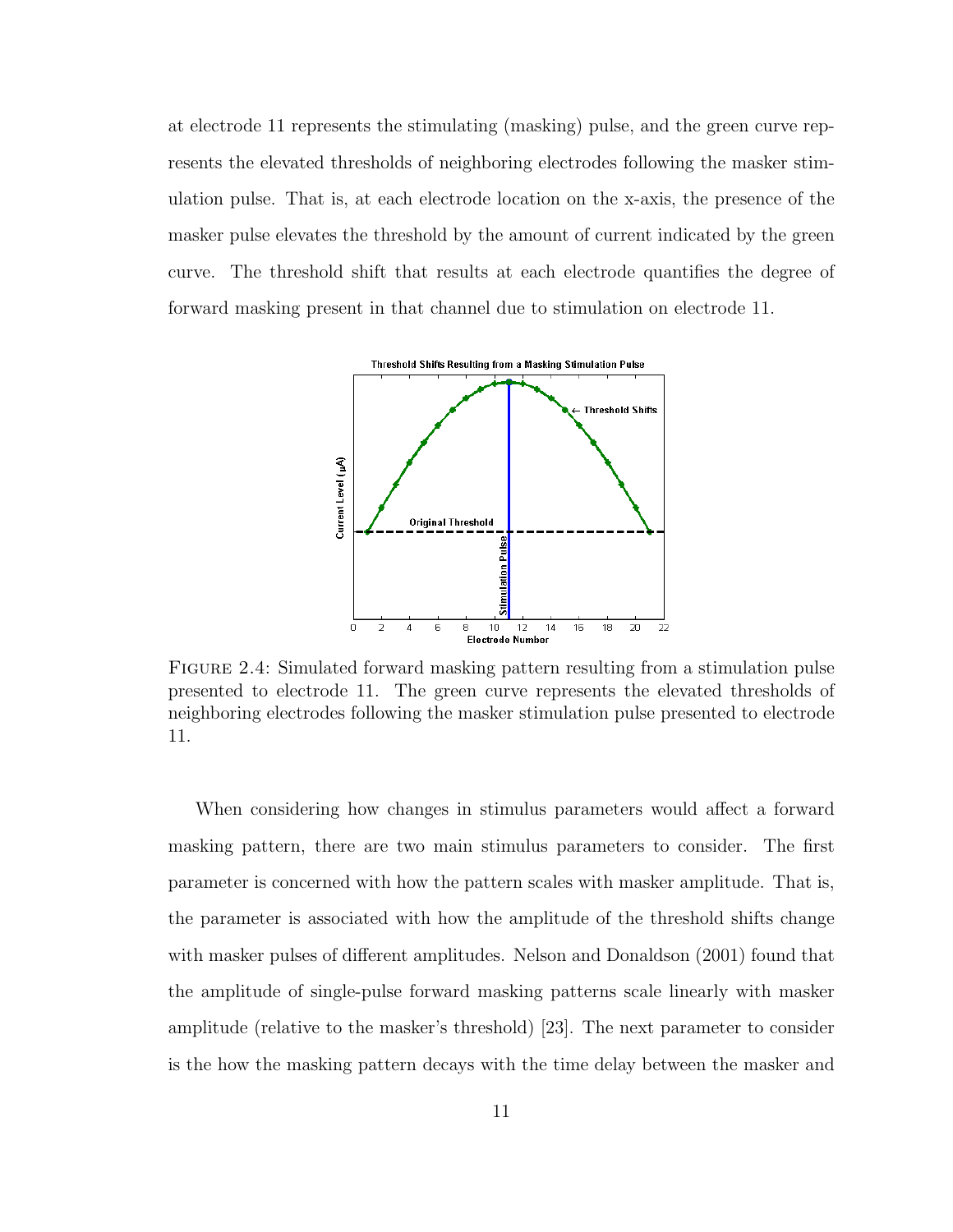the probe. Nelson and Donaldson (2001) found that the rapid recovery process from single-pulse forward masking completes by about 10 ms for most subjects [\[23\]](#page-73-12).

As previously mentioned, forward masking may be used as a measure of channel interactions. In an ideal cochlear implant with no channel interactions, the green curve in Figure [2.4](#page-21-0) would be an impulse at electrode 11, suggesting that thresholds of neighboring electrodes are not increased as a result of stimulation on electrode 11. Since this is the assumption under which cochlear implants operate, forward masking may be tied to a subject's speech recognition performance. Chatterjee and Shannon (1998) discussed a possible correlation between speech recognition and sensitivity to forward masking parameter alterations [\[1\]](#page-72-0). Additionally, Throckmorton and Collins (1999) found a correlation between average levels of forward masking and speech recognition, which led them to hypothesize a link between forward masking and imperceptible information. They further hypothesized that this correlation may be due to both spectral and temporal interactions, as quantified by forward masking [\[2\]](#page-72-1). Although forward masking appears to be an accurate measure of neural interactions, psychophysically gathering the necessary data requires experimental time that is too long for clinical relevance.

#### <span id="page-22-0"></span>2.4 Electrically Evoked Compound Action Potential (ECAP)

The lack of clinical relevance of psychophysical forward masking techniques was one reason alternate measures of forward masking were sought by the research community. One alternate measure, the ECAP, is a measure of a neural population's response to a stimulus (e.g. [\[24\]](#page-73-13), [\[25\]](#page-74-0), [\[26\]](#page-74-1), [\[27\]](#page-74-2), [\[28\]](#page-74-3), [\[29\]](#page-74-4)). In cochlear implant applications, one electrode stimulates a nerve population with a pulse, and a neighboring electrode records the resulting neural response (e.g. [\[30\]](#page-74-5)). Because ECAPs require high amplitude pulses, they cannot be measured at all current levels within a subject's dynamic range.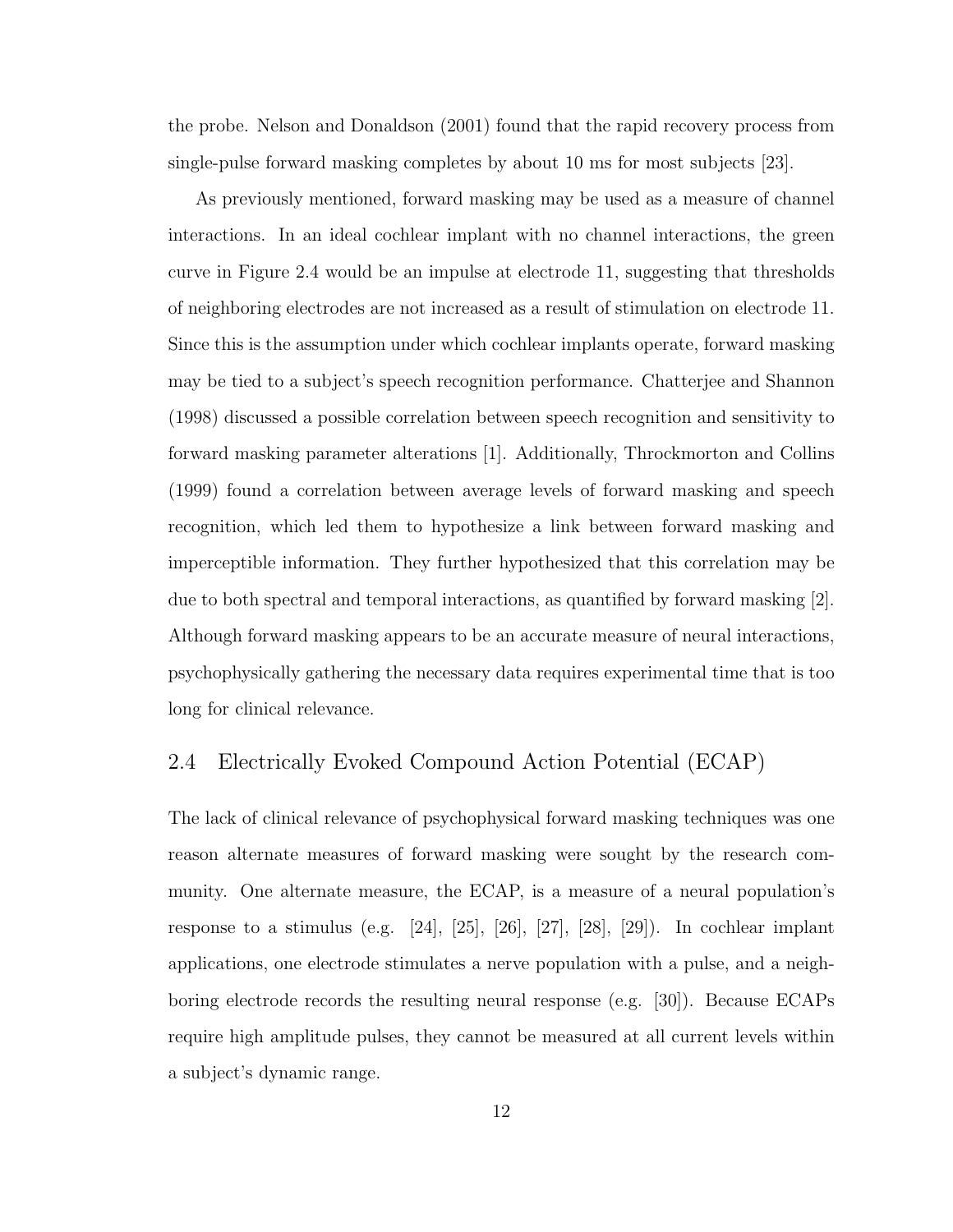The ability to measure ECAPs in implanted subjects has many possible applications. One such application is the potential to confirm the proper functioning of a cochlear implant and to confirm that the nerve fibers are responding to stimulation [\[31\]](#page-74-6). Some studies also found that ECAP thresholds may help clinicians establish an appropriate dynamic range for individual subjects [\[32\]](#page-74-7), [\[33\]](#page-74-8), [\[34\]](#page-74-9). This application would be extremely helpful when working with young children, who may be unable to provide the feedback required to set the necessary parameters. Additionally, ECAPs measured in different subjects may be indicative of the amount of nerve survival surrounding a given electrode [\[35\]](#page-74-10), [\[36\]](#page-75-0), [\[37\]](#page-75-1). Others have investigated using ECAPs to measure channel interactions [\[11\]](#page-73-0), [\[12\]](#page-73-1), [\[38\]](#page-75-2) and to measure refractory periods of nerve fibers [\[39\]](#page-75-3).

For a biphasic current pulse, the ECAP response is characterized by a sharp negative peak followed by a gradual positive peak, and a simplified conceptual rendering is shown following a biphasic stimulation pulse in Figure [2.5.](#page-24-0) This figure, which plots voltage as a function of time, is not drawn to scale. In reality the ECAP amplitude is very small compared to the stimulus, and it is therefore necessary to remove the artifact created by the stimulus pulse to accurately measure the ECAP response (e.g.  $[26]$ ,  $[30]$ ,  $[34]$ ,  $[40]$ ).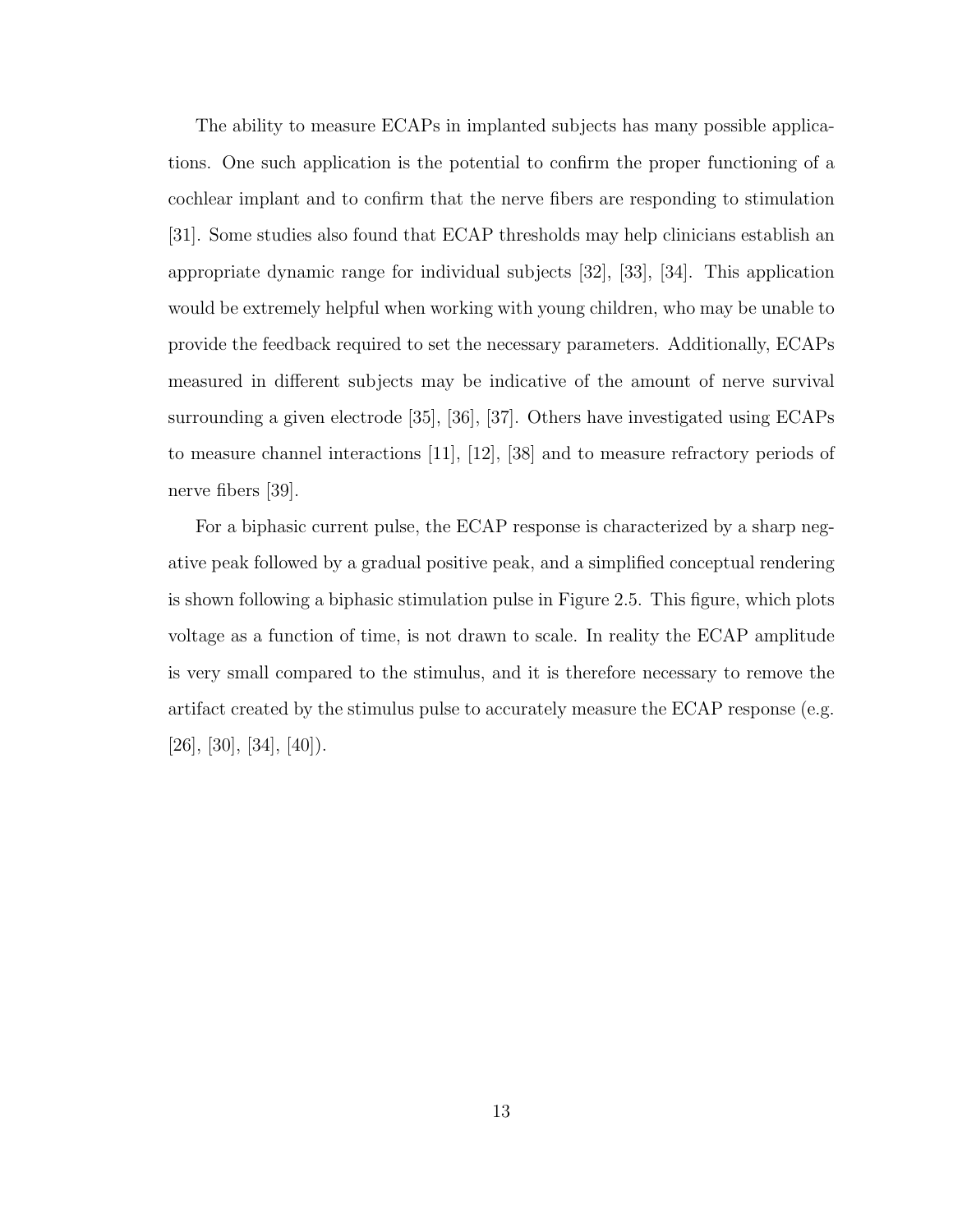

<span id="page-24-0"></span>Figure 2.5: Biphasic stimulation pulse and resulting ECAP response. The ECAP is characterized by a sharp negative peak followed by a gradual positive peak for a biphasic stimulation pulse. Note: figure is not drawn to scale.

Many artifact reduction techniques have been developed and studied. One such technique, alternating polarity, involves stimulating the nerves with a pulse of one polarity, and repeating the measurement with a pulse of opposite polarity (e.g. [\[41\]](#page-75-5)). The mean of both measurements is computed such that the two stimulation pulses average to zero, and only the ECAP response remains. This technique suffers inaccuracies, as responses to stimuli of different polarity do not have identical amplitudes and response delays [\[42\]](#page-75-6). Another artifact reduction technique subtracts an artifact template from the stimulus artifact and ECAP response. The template is measured using a subthreshold stimulus and its amplitude is scaled to match that of the stimulus from which the ECAP is measured [\[42\]](#page-75-6). However, scaling the template to match the stimulating pulse may reduce the signal to noise ratio of the recording [\[41\]](#page-75-5).

A more robust and widely used artifact removal method, the subtraction method, was used in this study [\[26\]](#page-74-1), [\[30\]](#page-74-5). The subtraction method was developed to utilize the refractoriness of nerve fibers. This algorithm, illustrated in Figure [2.6,](#page-25-0) subtracts the neural response to a masker followed by a probe (third row) from the sum of the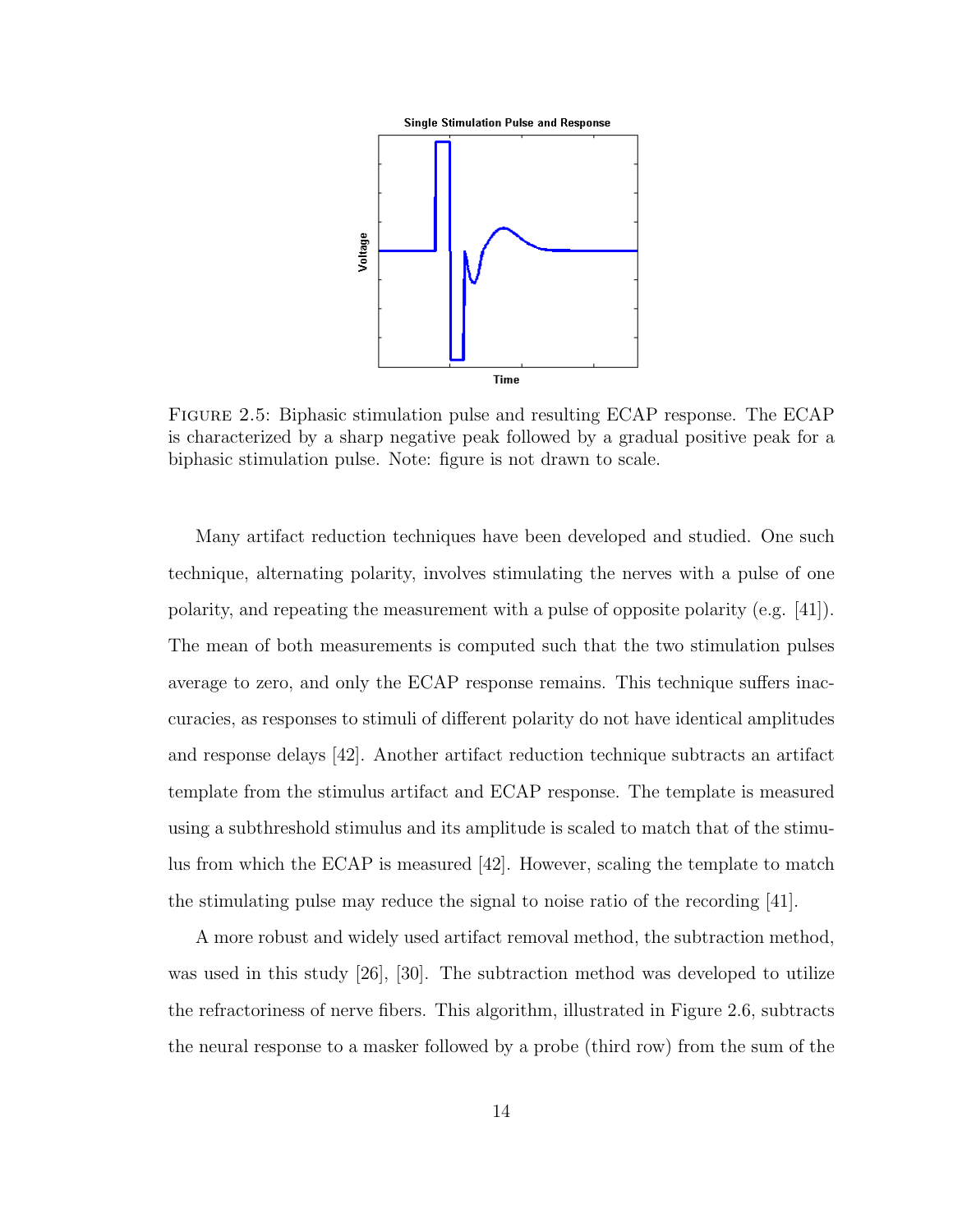neural response to a masker (top row) and the neural response to a probe (second row). If the masker and and the probe pulses are presented in rapid succession, the nerves that responded to the masker pulse will be in their absolute refractory period during the presentation of the probe pulse. During the absolute refractory period, nerve fibers are unable to respond to a stimulus. Therefore, if the probe is fully masked in the masker-followed-by-probe response (third row), the measurement recorded during this panel will simply be the two stimulation pulses and the ECAP response to the masker pulse. Once this measurement is subtracted from the sum of the masker-alone and probe-alone measurements (first and second rows of Figure [2.6\)](#page-25-0), the subtraction method will result in the neural response to the probe alone (as seen in the bottom row of the figure) [\[26\]](#page-74-1), [\[30\]](#page-74-5).



<span id="page-25-0"></span>FIGURE 2.6: The subtraction method for ECAP artifact removal. The signals displayed in the top two panels are summed, and the signal in the third panel is subtracted from the summation. If the probe is fully masked in the third panel, the resulting signal (shown in the bottom panel) will be equivalent to the response resulting from the probe alone.

Although the subtraction method was created to measure a neural response to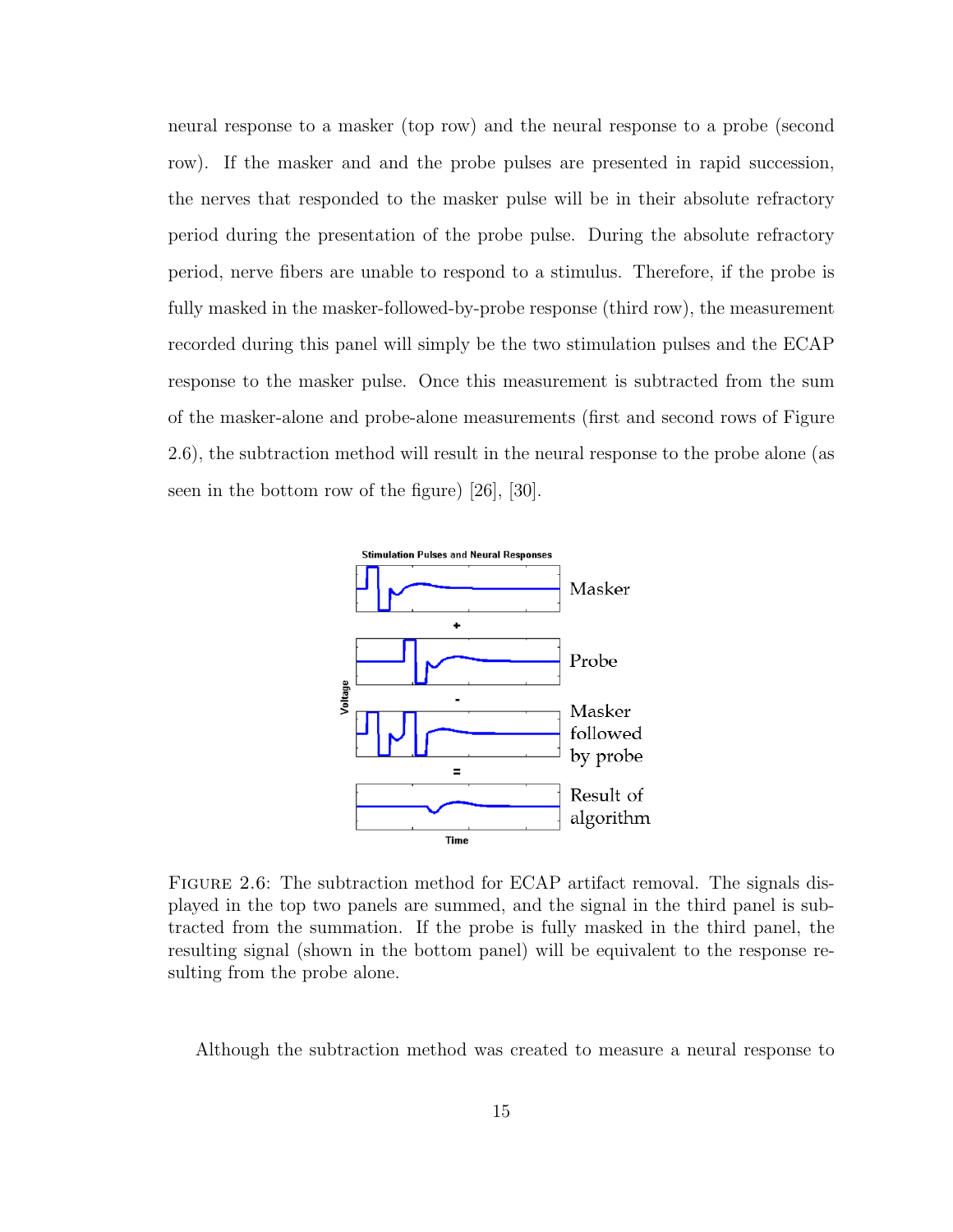a probe pulse [\[26\]](#page-74-1), [\[30\]](#page-74-5), it has been suggested that the subtraction method can be extended to estimate a forward masking pattern for a given electrode (e.g. [\[11\]](#page-73-0), [\[12\]](#page-73-1)). As previously mentioned, if the probe pulse is fully masked when following the masker pulse, the ECAP that results from the subtraction method will simply be the response to the probe pulse. However, as the time between the masker and the probe pulses is increased in the third panel of Figure [2.6,](#page-25-0) the nerve fibers may begin to recover from the masker stimulation pulse. If the probe response is only partially masked when preceded by a masker pulse, the ECAP resulting from the subtraction method will be the neural response to the probe-alone pulse minus the (partially masked) neural response to the probe when following the masker. Different degrees of masking in the third panel of Figure [2.6](#page-25-0) can result in ECAPs of different sizes when the subtraction method is performed. Therefore, ECAP measurements can approximate the amount of forward masking occurring. Specifically, a large amount of masking results in a large ECAP response measured using the subtraction algorithm. Alternatively, if no masking is present in the masker-followed-by-probe scenario, no ECAP will result from this method.

To further illustrate this concept, simulations of three different forward masking scenarios are depicted in Figure [2.7,](#page-27-1) which again plots voltage as a function of time. The plots in the top row represent the masker-followed-by-probe stimulation pulses and responses, and the corresponding bottom plots display the results obtained using the subtraction method. In the first vertical column, the masker and probe pulses are separated by enough time that the probe experiences no masking, and no ECAP results from the subtraction method. The second column demonstrates a scenario in which the masker and probe pulses are separated by enough time that the probe pulse is only partially masked. The result of the subtraction method is a small ECAP, the response to the probe-alone minus the response to a partially masked probe. The third vertical pair of plots represents the scenario in which the probe pulse is fully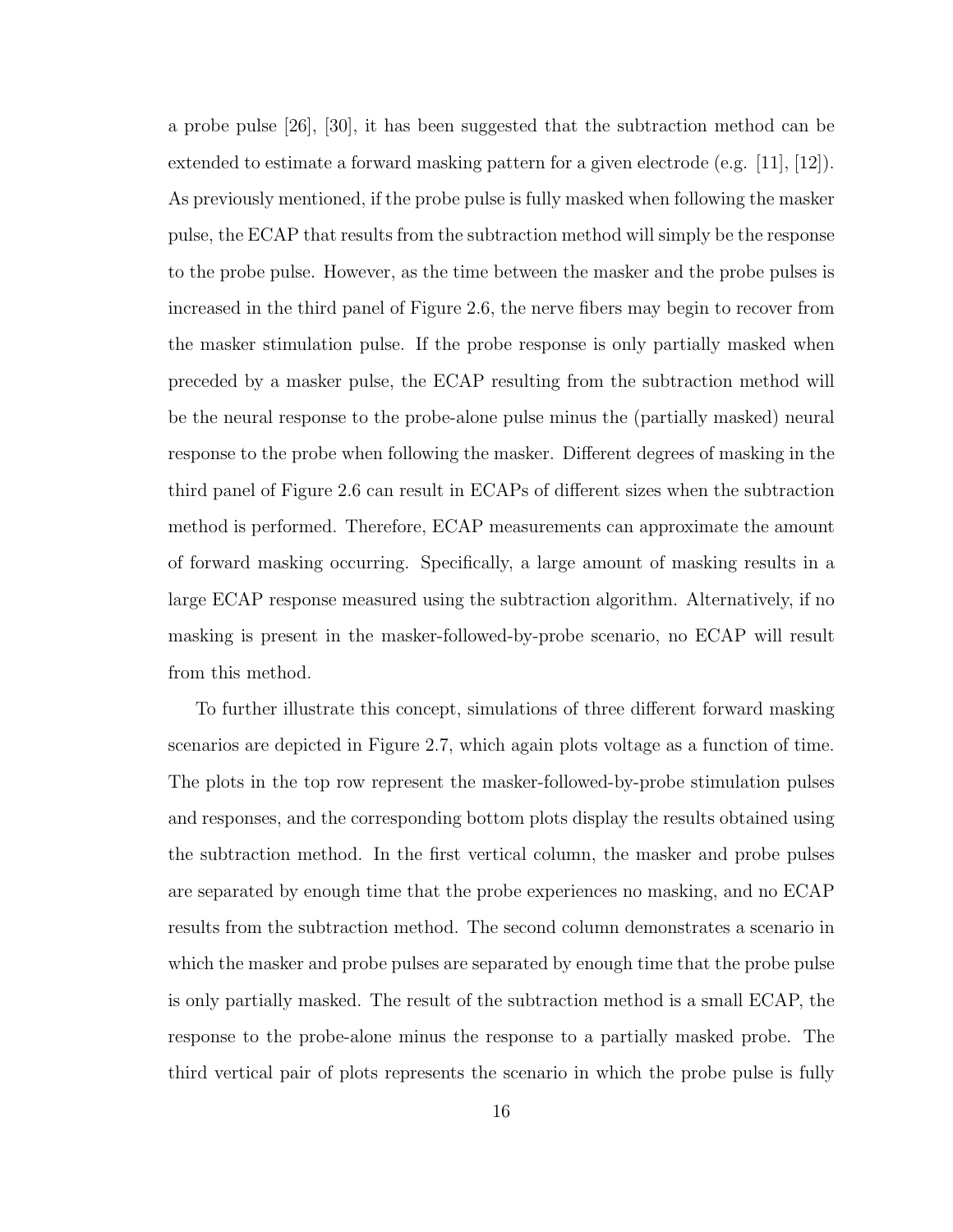masked by the masking pulse. Therefore a full ECAP results from the subtraction method, as seen in the rightmost bottom plot.



<span id="page-27-1"></span>Figure 2.7: ECAPs resulting from various masker-probe delays. In the first vertical pair of plots, the masker and probe pulses are separated by enough time that the probe pulse is not masked. The second vertical pair of plots demonstrates a scenario in which the masker and probe pulses are separated by enough time that the probe pulse is only partially masked. The third vertical pair of plots represents the scenario in which the probe pulse is fully masked by the masker pulse.

#### <span id="page-27-0"></span>2.4.1 ECAPs as a Forward Masking Approximation

As mentioned previously, this study aimed to use physiological ECAP measurements to assess forward masking patterns on a subject by subject and electrode by electrode basis. Hughes and Stille (2008) investigated whether psychophysical forward masking patterns and physiological masking patterns are correlated. Although 10 subjects showed strong correlation, 2 subjects showed only moderately strong correlation and 6 subjects showed weak correlation. It was hypothesized that the lack of correlation may have been due to discrepancies in the ECAP and psychophysical forward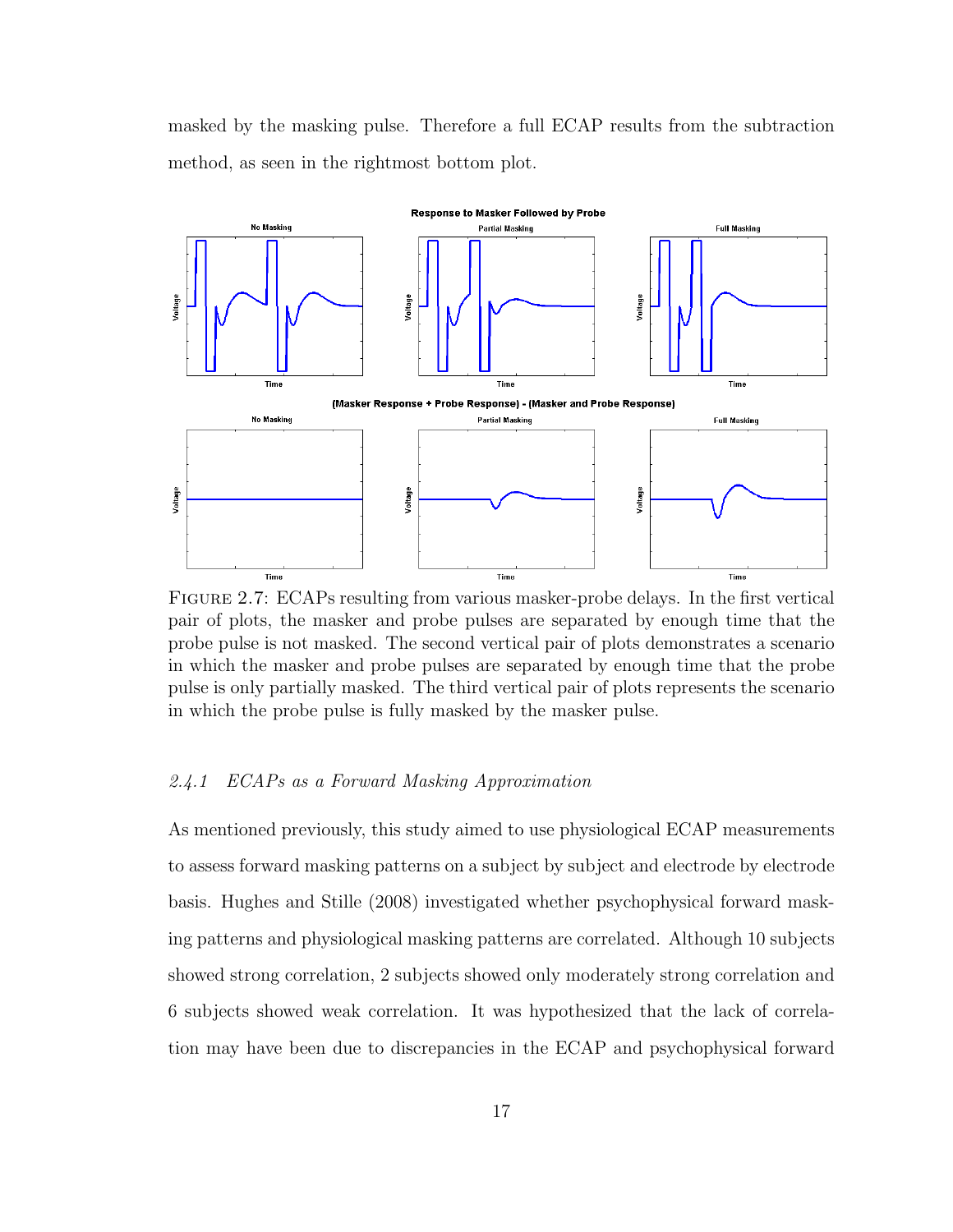masking experimental parameters. One such discrepancy was the use of different masker-probe delays, the ECAP delay being 0.5 ms and the psychophysical delay being 2 ms. Additionally, single-pulse stimuli were used to measure ECAPs, while pulse train stimuli were used to measure psychophysical forward masking. Finally, different current levels were used when recording the two types of measurements. Both psychophysical and physiological data were collected at the same percentage of their respective dynamic ranges. However, since the two stimuli were of different pulse rates, the current levels resulting from the dynamic range percentage differed [\[43\]](#page-75-7).

In a subsequent study, Hughes and Stille (2009) found a strong correlation between ECAP threshold shifts and psychophysical threshold shifts. In this study, an effort was made to ensure that the ECAP and psychophysical stimuli were as similar as possible, including parameters such as pulse width, interphase gap, pulse rate, and amplitude. Simultaneous stimulation was used for the ECAP and psychophysical measurements, and threshold shift was determined by measuring the threshold of a probe stimulus, followed by measuring the threshold of the probe stimulus in the presence of a (simultaneous) subthreshold "interaction stimulus" [\[9\]](#page-72-8).

#### <span id="page-28-0"></span>2.4.2 ECAPs as a Measure of Channel Interactions

Although the design of cochlear implants assumes independence between electrodes, channel interactions occur. It has been suggested that these channel interactions could affect speech recognition  $|1|, |2|$ . Although forward masking is one method of measuring channel interactions (e.g.  $[1]$ ,  $[2]$ ,  $[3]$ ,  $[4]$ ,  $[5]$ ,  $[6]$ ,  $[7]$ ), masking patterns cannot be measured psychophysically in a clinically relevant time frame. However, a correlation has been found between ECAP threshold shifts and psychophysical threshold shifts [\[9\]](#page-72-8), suggesting that psychophysical measurements may be approximated physiologically.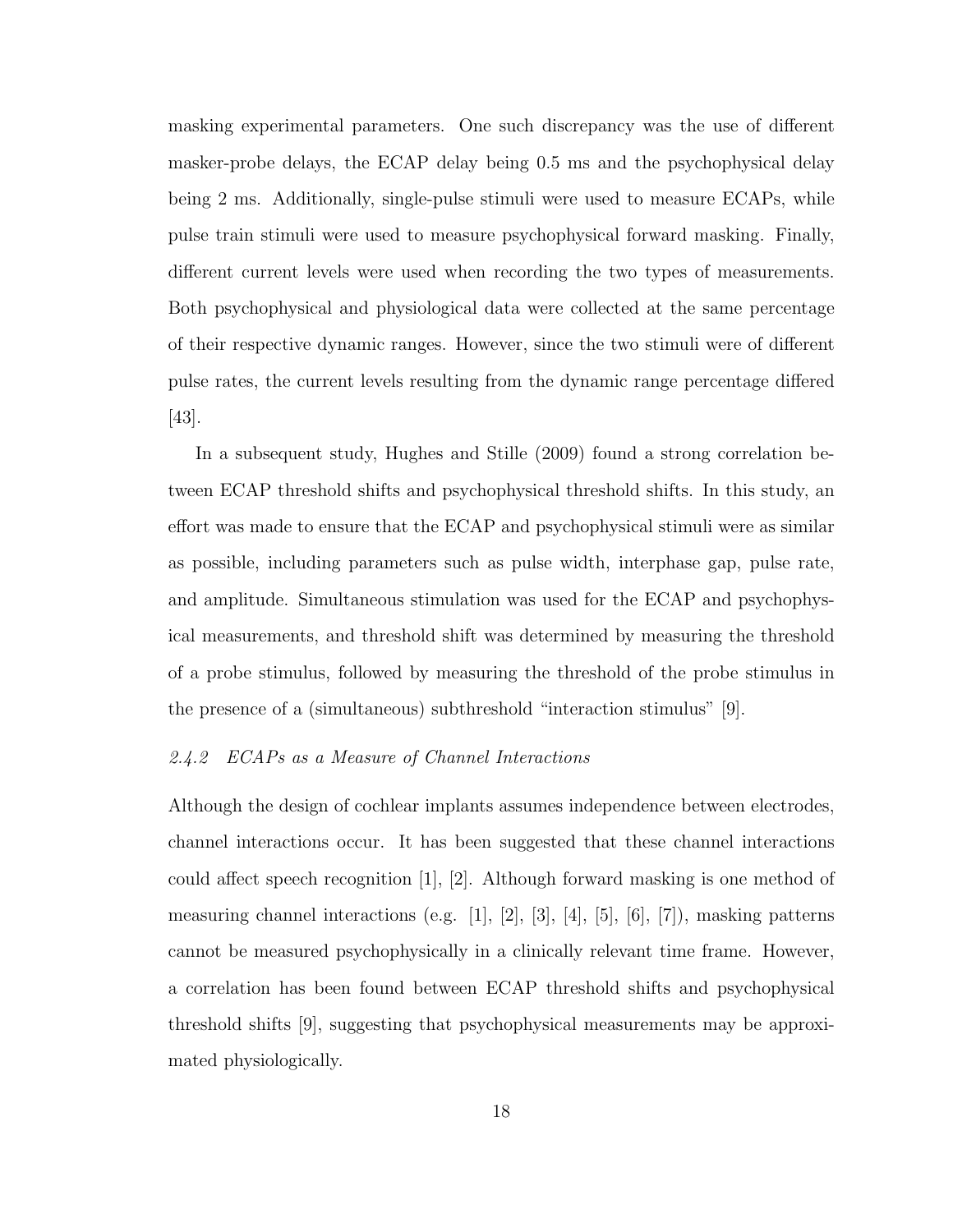## ECAP Detection

3

<span id="page-29-0"></span>In order to complete this and future studies, hundreds of measurements must be collected and identified as either containing an ECAP or not containing an ECAP. Completing this process visually for every subject would be very time consuming, and determining whether a signal contains an ECAP becomes difficult near threshold, possibly resulting in inconsistencies. In order to address these two concerns, several automatic ECAP classifiers were considered as part of this study.

#### <span id="page-29-1"></span>3.1 Subjects

Three postlingually deaf subjects, all users of Cochlear Corporation's CI24 family of devices, participated in this study. The stimulation mode for each subject was monopolar  $1+2$  (MP1+2), in which both available extra-cochlear electrodes (labeled as 1 and 2) were used as ground electrodes. Table [3.1](#page-30-2) contains the subjects' demographic information.

This study was completed in six to eight sessions, each of which was three to four hours in length. Subject S2 volunteered his time, while the remaining participants were compensated. The Institutional Review Board of Duke University approved the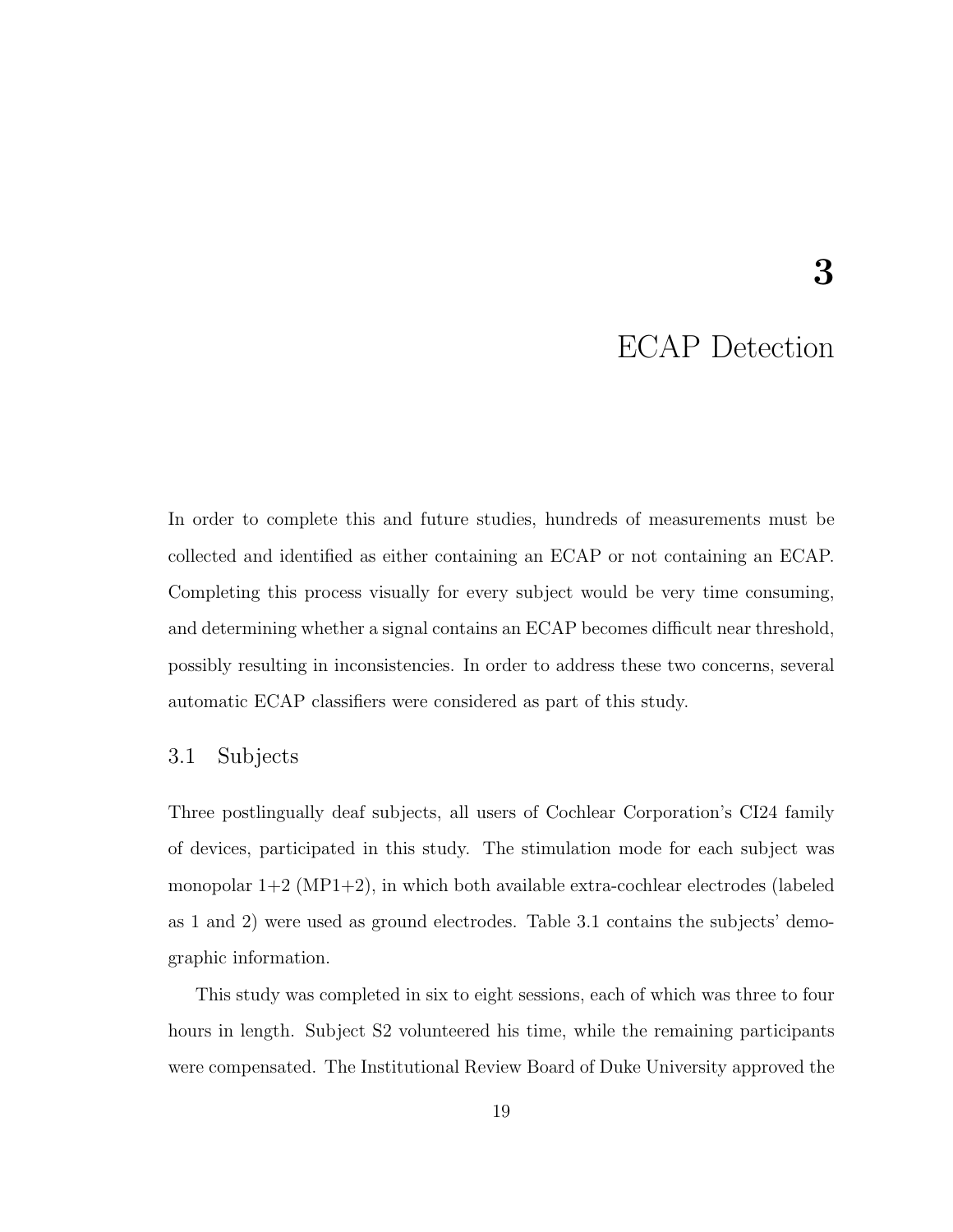use of human subjects in the experiments associated with this study.

| Subject        | Gender | Age     | Age at onset | Age at       | Implant type | Mode of     |  |  |
|----------------|--------|---------|--------------|--------------|--------------|-------------|--|--|
| ID             |        | (years) | of deafness  | implantation |              | stimulation |  |  |
|                |        |         | (years)      | years)       |              |             |  |  |
| $\mathrm{S}1$  |        | 47      |              | 41           | CI24RE       | $MP1+2$     |  |  |
| S <sub>2</sub> | М      | 57      | 48           | 49           | CI24R        | $MP1+2$     |  |  |
| S3             | М      | 58      | 15           | 53           | CI24RE       | $MP1+2$     |  |  |

<span id="page-30-2"></span>Table 3.1: Demographic information for implanted subjects

#### <span id="page-30-0"></span>3.2 Stimuli and Equipment

The ECAP data was collected using a Nucleus Freedom Sound Processor and the Neural Response Telemetry (NRT) system available in the Cochlear Custom Sound EP software [\[34\]](#page-74-9), [\[40\]](#page-75-4). Prior to testing, the subjects' thresholds (Ts) and maximum comfortable levels (MCLs) were measured. These values were used to determine the masker and probe current levels that would be appropriate for testing. The stimuli presented in this study consisted of biphasic pulses with pulse widths of 25 microseconds. A delay of 122 microseconds was included between the stimulation pulses and the onset of recording. Data was recorded using NRT via a recording electrode located two electrodes from the probe in the apical direction. For Subject S2, the measured data was amplified with a 60 dB gain. In order to prevent saturation, a 50 dB gain was used for Subjects S1 and S3. An interpulse interval of 400 microseconds was inserted between the masker and probe pulses. Additionally, each ECAP measurement was the result of averaging 100 recordings

#### <span id="page-30-1"></span>3.3 ECAP Classifiers

As previously mentioned, the large quantity of signals that needed to be evaluated for this study motivated the evaluation of automatic ECAP detectors. Initially,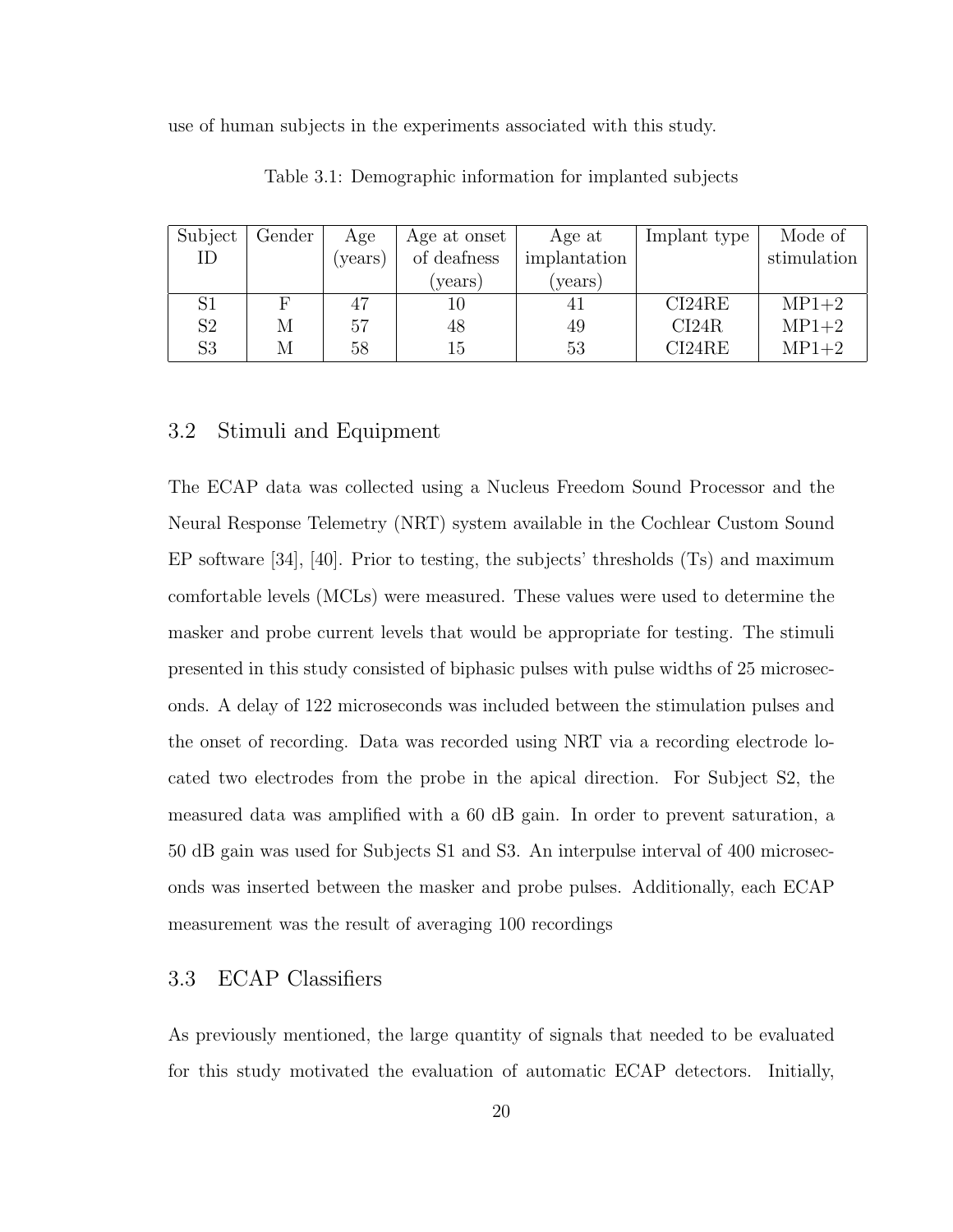linear regression was considered as a method to determine ECAP threshold, since that is the method used by the Custom Sound software. In addition other ECAP detectors, namely K nearest neighbors, Fisher's linear discriminant, the generalized likelihood ratio test, an energy detector, and template correlation, were implemented and applied to the ECAP classification problem.

#### <span id="page-31-0"></span>3.3.1 Linear Regression

When determining ECAP thresholds automatically, the Cochlear Custom Sound EP software measures the peak-to-peak amplitudes of ECAPs at various current levels. (A peak-to-peak amplitude is measured from the ECAP's characteristic sharp negative peak to the gradual positive peak. See Figure [3.1](#page-32-0) for a reference.) The plot of ECAP amplitude as a function of probe current level results in a sigmoidal curve, to which the software applies linear regression to approximate the ECAP threshold. Figure [3.2](#page-32-1) illustrates ECAP data and a linear regression fit, as an illustration of a successful application of this method. The circles represent ECAP amplitudes measured at the given probe current levels, and the straight line illustrates the result of linear regression. (Current level (CL) is defined on Cochlear's 1-255 scale, which relates to current (I) for CI24R implants by the equation  $I(\mu A) = 10 \times e^{\frac{CL \times In(175)}{255}}$ , and for CI24RE implants by the equation  $I(\mu A) = 17.5 \times 100^{\frac{CL}{255}}$ .) The approximate ECAP threshold is determined to be the probe current level at which the ECAP amplitude would equal zero, according to linear regression. In Figure [3.2,](#page-32-1) the ECAP threshold occurs at a current level of approximately 133.6 current steps.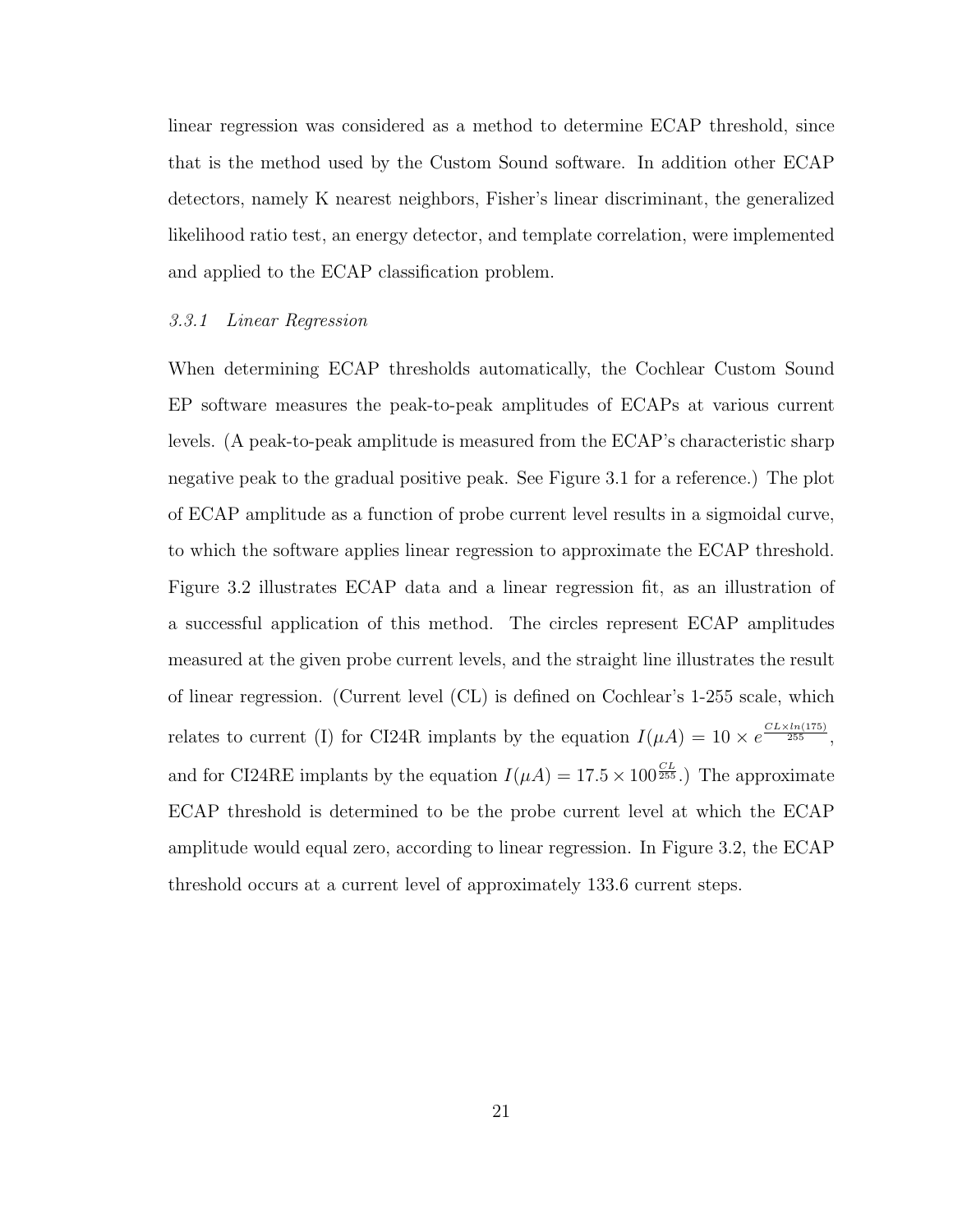



<span id="page-32-0"></span>Figure 3.1: A simulated ECAP response. The Cochlear Custom Sound EP software measures the peak-to-peak amplitudes of ECAPs at various current levels to determine ECAP thresholds. Note the characteristic negative and positive peaks in this figure.



<span id="page-32-1"></span>FIGURE 3.2: An approximation of ECAP threshold by means of linear regression. The circles represent ECAP amplitudes measured at the given probe current levels, and the straight line is the result of linear regression. This plot suggests an ECAP threshold at a current level of approximately 133.6.

Although Figure [3.2](#page-32-1) demonstrates promising results, linear regression alone can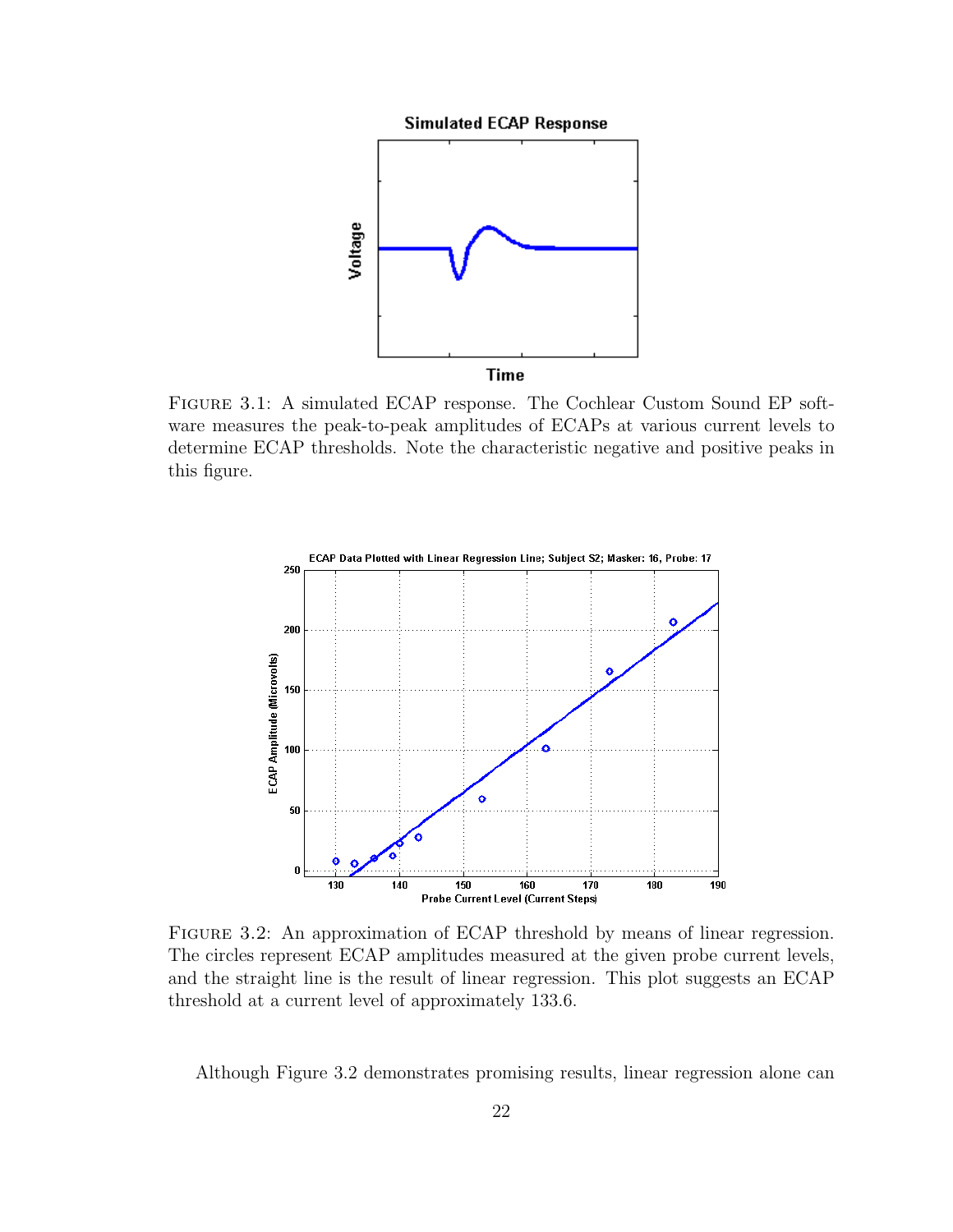be unreliable in some cases. Figure [3.3](#page-33-0) shows a series of measurements in which ECAPs were not measurable until current levels near the subject's maximum comfortable level were delivered. Because ECAPs were not measurable at lower probe current levels, and higher current levels would have resulted in an uncomfortable sensation, peak-to-peak ECAP amplitudes could only be obtained for a limited range of probe current levels, as shown in Figure [3.3.](#page-33-0) The expected sigmoidal shape of ECAP amplitude as a function of probe current level could not be obtained, as only measurements at the flat "base" of the anticipated sigmoidal curve could be made. When applied to this incomplete sigmoid, linear regression determined an incorrect ECAP threshold at a current level of approximately 101. The ECAP threshold for this masker-probe pair was found to be at a current level of 188 when determined visually.



<span id="page-33-0"></span>FIGURE 3.3: An inaccurate approximation of ECAP threshold by means of linear regression. The circles represent ECAP amplitudes measured at the given probe current levels, and the straight line shows the result of linear regression.

Even when the linear regression method performs accurately, as in Figure [3.2,](#page-32-1) it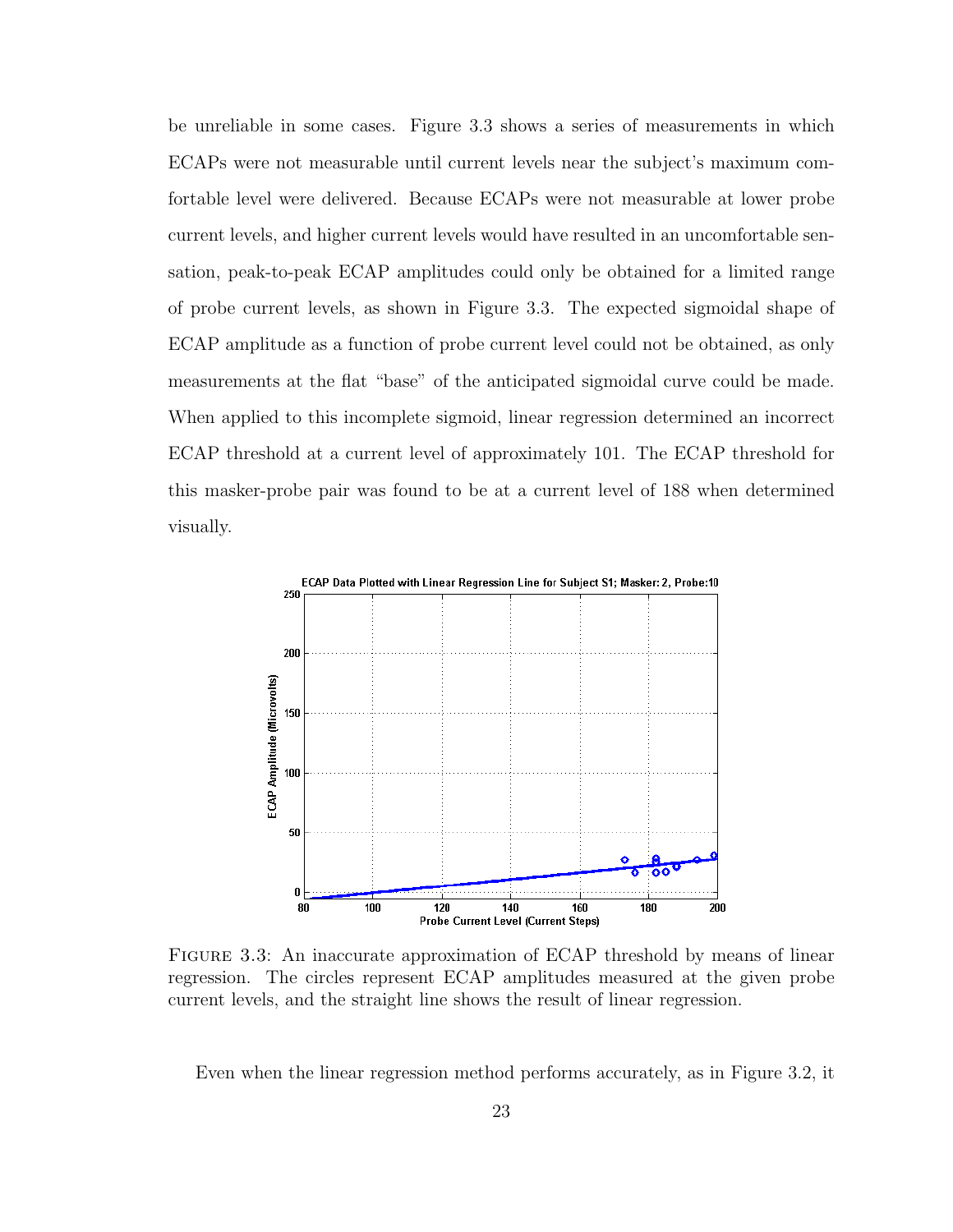consistently results in lower ECAP threshold estimates than does visual detection. The sigmoidal shape of the ECAP-amplitude versus probe-current-level curve skews the x-intercept in favor of lower thresholds. This skew of the data can be seen in Figure [3.4,](#page-34-0) which plots the kernel density estimates of ECAP thresholds determined visually and those determined using linear regression for each subject. The means of two distributions are statistically significantly different for all three subjects (student t-test,  $p < 0.05$ ).



<span id="page-34-0"></span>Figure 3.4: Kernel density estimates of ECAP thresholds determined using the linear regression method and determined by visual inspection for three subjects. The top left plot demonstrates the results for Subject S1, the top right plot displays the results for Subject S2, and the results for Subject S3 are shown in the bottom plot. Clearly, ECAP thresholds determined by the linear regression method are lower on average than those determined visually.

Figure [3.5](#page-35-0) displays the kernel density estimates of ECAP thresholds for all sub-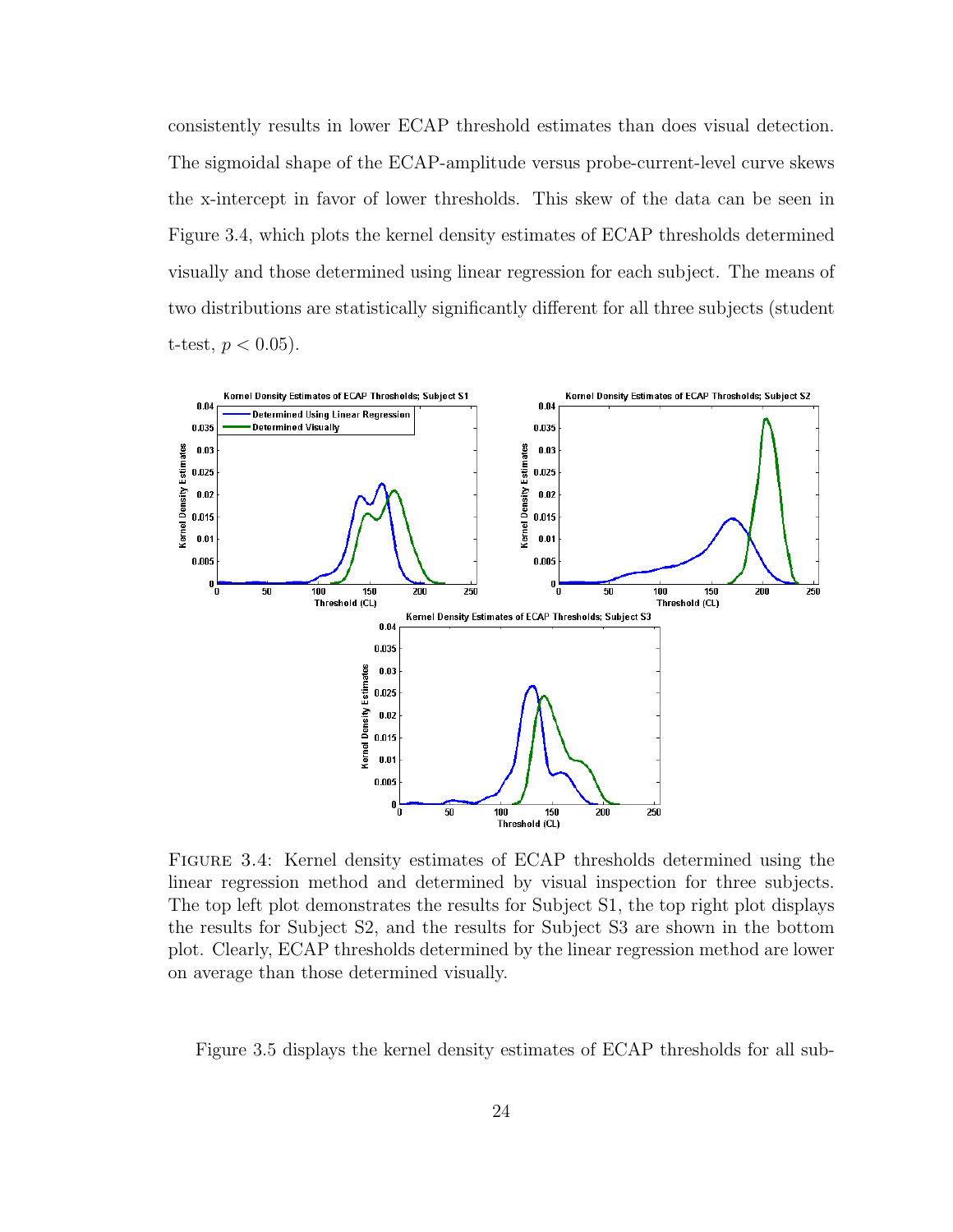jects determined both visually and using linear regression. This plot and Figure [3.4](#page-34-0) clearly show that the skew of ECAP thresholds determined by linear regression occurs both when considering subject-specific thresholds and when considering thresholds gathered from multiple participants. The means of the distributions containing data across subjects, similarly to those containing subject-specific data, are statistically significantly different (student t-test,  $p < 0.05$ ). If relied upon for approximate forward masking patterns, this skew of ECAP thresholds would result in inaccuracies which, in turn, would result in erroneous predictions of the "masked" pulses that this study is attempting to identify.



<span id="page-35-0"></span>Figure 3.5: Kernel density estimates of ECAP thresholds determined using the linear regression method and determined by visual inspection across subjects. Clearly the skew of ECAP thresholds resulting from linear regression estimates is not simply a phenomenon of subject-specific data. Rather, ECAP thresholds determined by linear regression are lower than those determined visually when considering each subject's data separately and when combining data across subjects.

Although linear regression was a logical method to consider, it is sometimes an unreliable ECAP threshold detection method. Both this unreliability and the skew of ECAP thresholds determined using this method motivated investigation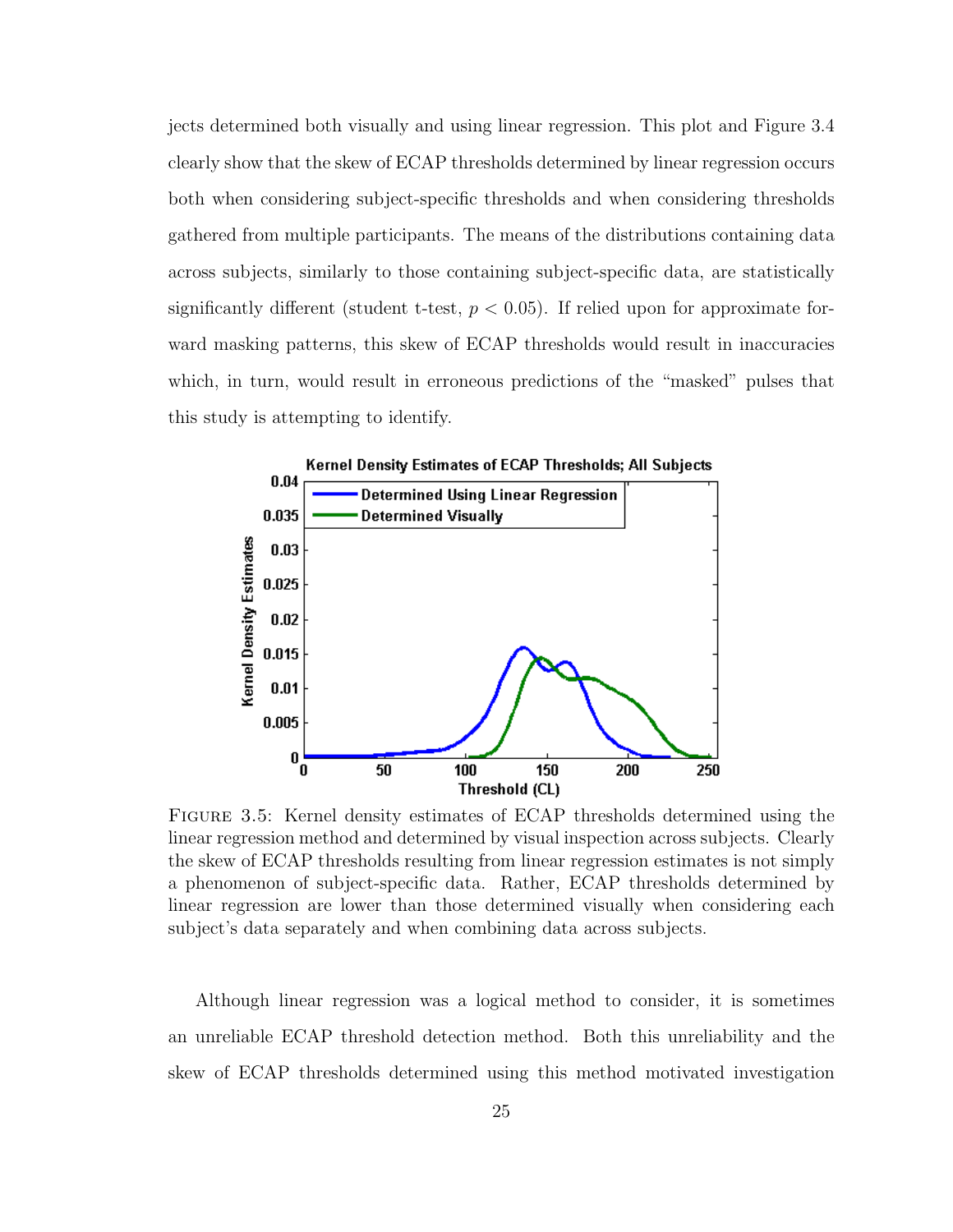into alternate ECAP detection algorithms.

### 3.3.2 Feature Extraction

Additional ECAP detection algorithms that were considered utilized specific characteristics, or features, of the ECAP signals. One such feature was the correlation between the input signals and a template. The template was the average of ten signals known to contain strong ECAPs. Other features included the "local minimum" and "local maximum" of the signals. These features were extracted from the time segments in which they are most likely to appear, to account for the fact that the characteristic negative peak of an ECAP typically occurs between 0.2 and 0.4 ms after the onset of the stimulus and the characteristic positive peak usually occurs between 0.6 and 0.8 ms after the stimulus onset [\[33\]](#page-74-0), [\[34\]](#page-74-1), [\[44\]](#page-75-0). Features in this study also included the global minimum and global maximum values, in an effort to incorporate extrema that deviated from the expected range. The latencies of the local and global minimums and maximums with respect to the onset of recording were also considered. Finally, the energy of each signal was included as a feature, as signals that contain ECAPs will most likely have greater energy than those that do not.

Figure [3.6](#page-37-0) demonstrates these features, after being z-scored, for Subjects S1, S2, and S3 (as noted in the individual plot titles). The blue symbols represent features extracted from data that contained an ECAP, and the red symbols represent features gathered from data that did not contain an ECAP (as determined by visual inspection). A great deal of overlap occurs between the features of the two classes of signals, with some features being more informative than others. However, detection algorithms that consider the information from all features combined may be able to more strongly separate signals that contain an ECAP from those that do not.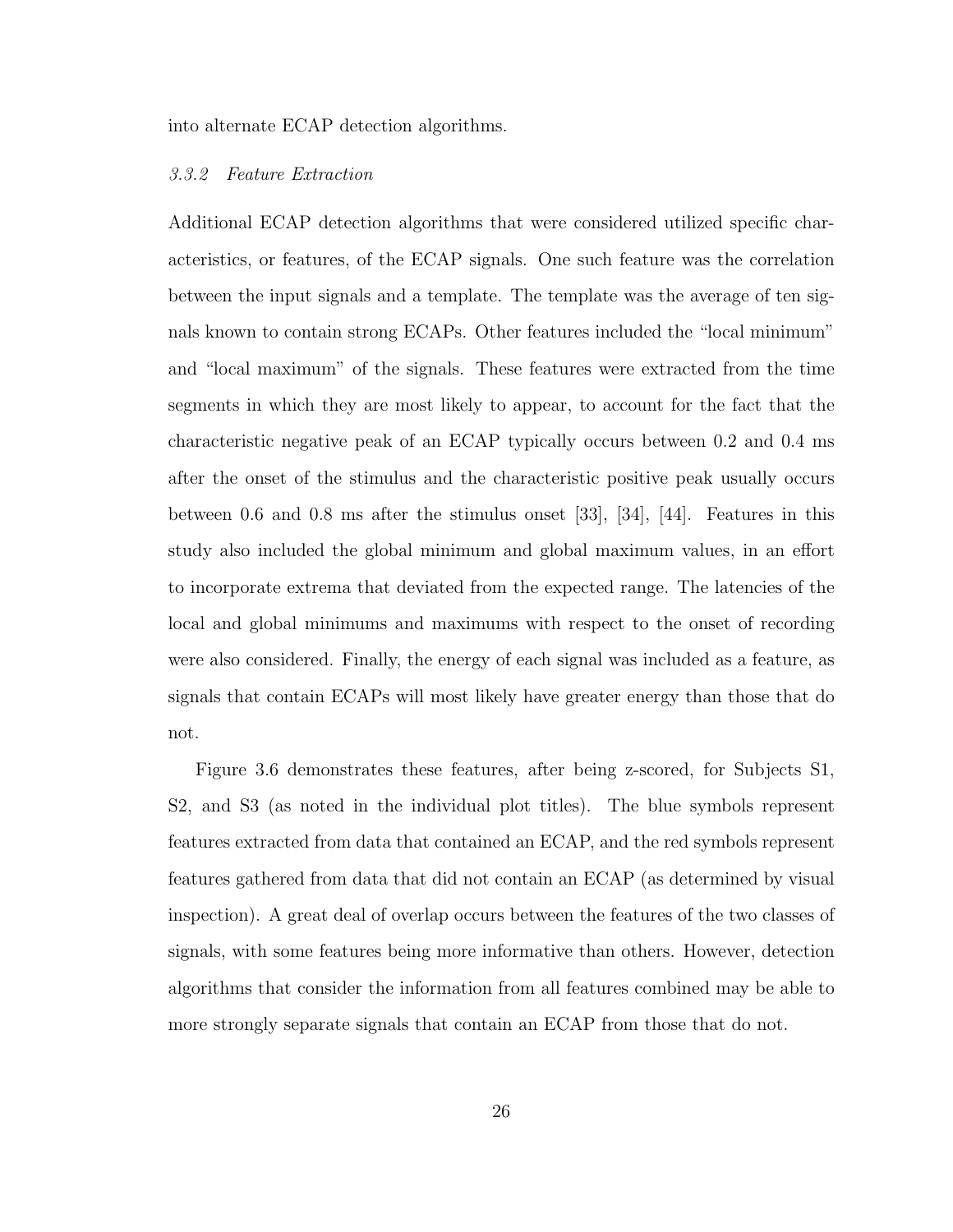

<span id="page-37-0"></span>Figure 3.6: Z-scored ECAP features for Subjects S1, (top left), S2 (top right), and S3 (bottom). The blue symbols represent features extracted from data that contained an ECAP, and the red symbols represent features gathered from data that did not contain an ECAP (as determined by visual inspection).

In an effort to determine whether the ECAP detectors to be discussed could be applied universally, features extracted across subjects were also examined and can be seen in Figure [3.7.](#page-38-0) The distributions of these features are comparable with the subject-specific features, suggesting that the ECAP detectors may be generalizable across subjects.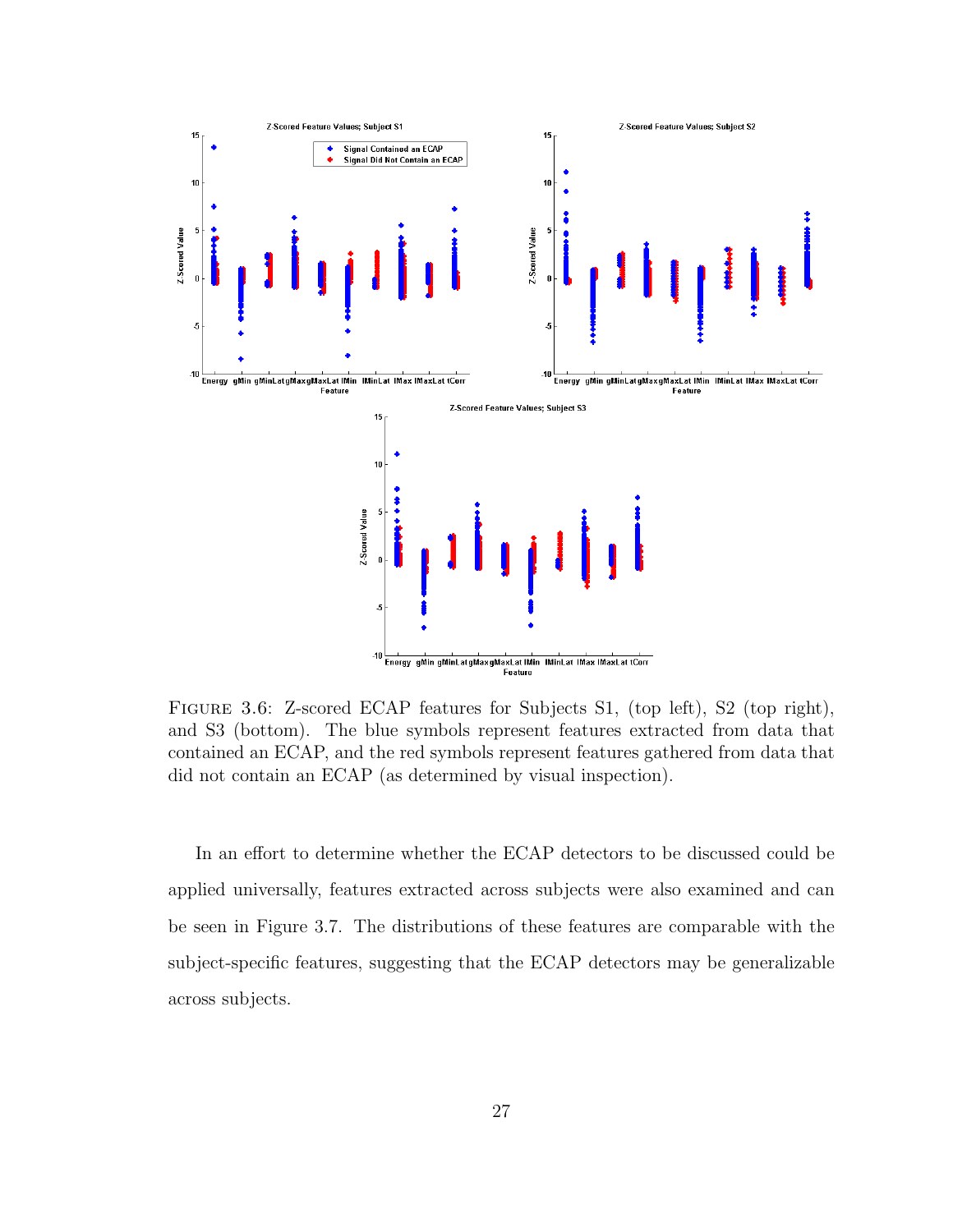

<span id="page-38-0"></span>Figure 3.7: Z-scored ECAP features combined across subjects. The blue symbols represent features extracted from data that contained an ECAP, and the red symbols represent features gathered from data that did not contain an ECAP (as determined by visual inspection).

## 3.3.3 Cross-Validation

The ECAP detectors considered in this study were trained and tested using threefold cross-validation. This technique divides the available data into three groups, or folds. During each iteration, two folds are used to train the classifiers, and the remaining fold is used for testing purposes. This process is completed three times, with each fold acting as the "testing" fold for one iteration. The results from each iteration were combined when evaluating the classifiers. Cross-validation allows the classifiers to have access to more training and testing data than they would otherwise be exposed to  $(e.g. [45])$  $(e.g. [45])$  $(e.g. [45])$ .

### 3.3.4 K-Nearest Neighbors

A K nearest neighbor (KNN) classification algorithm was implemented, using crossvalidation and the features discussed above, to detect the presence of an ECAP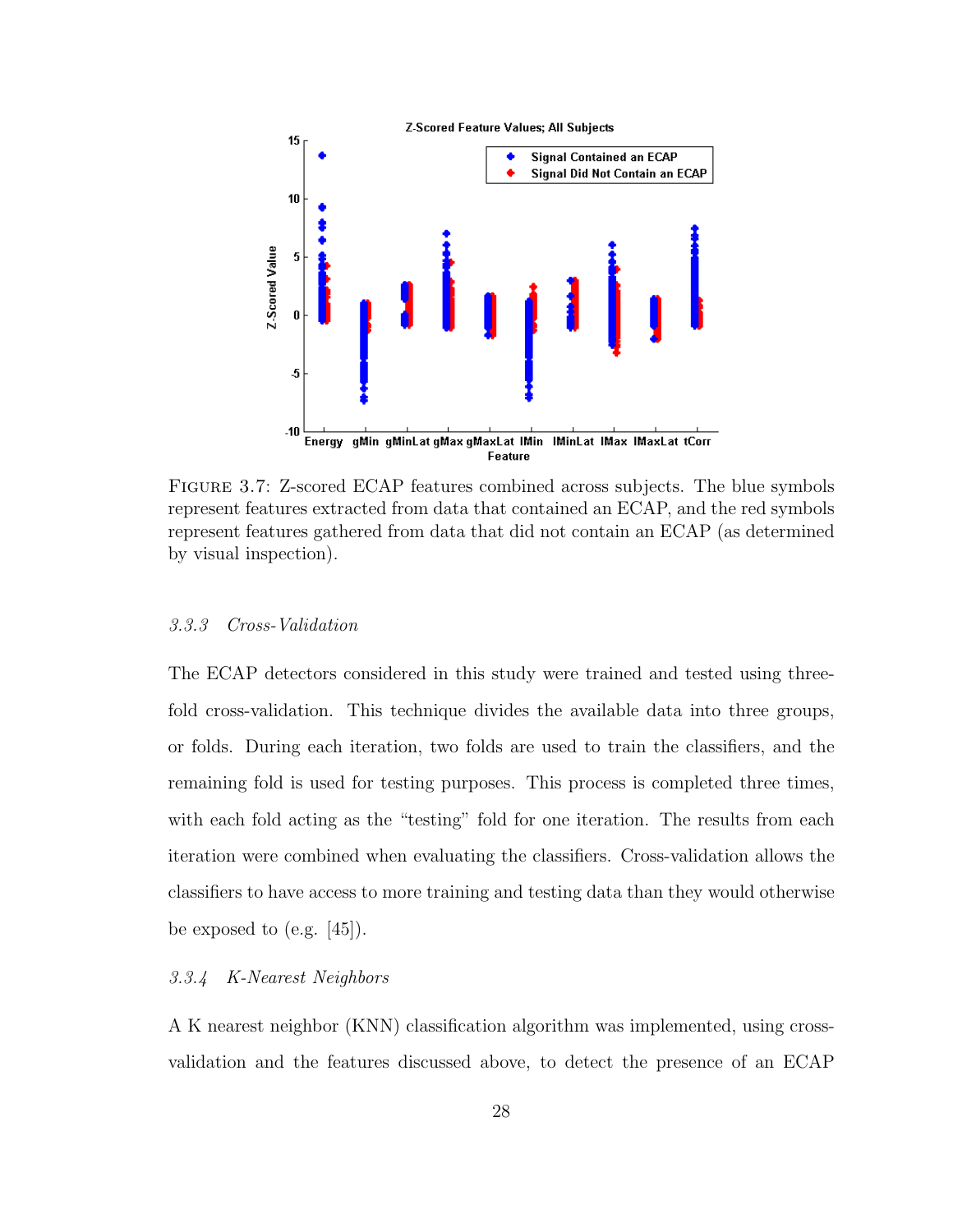in a signal. For this method, the 'K' neighbors that are closest to the data point in question are considered. K was assigned a value of six, as this was empirically determined to provide the best results for the ECAP data. The threshold used to generate the receiver operating characteristic (ROC) curve (see Figures [3.9](#page-43-0) and [3.10\)](#page-44-0) is the number of neighbors, out of the six being considered, that must contain an ECAP in order for the data under consideration to be labeled as containing an ECAP  $(e.g. [45]).$  $(e.g. [45]).$  $(e.g. [45]).$ 

### 3.3.5 Fisher's Linear Discriminant

A Fisher's linear discriminant was also used to detect ECAPs in this study. This classification method projects the feature space onto a single dimension with weight vector  $\mathbf{w} : y = \mathbf{w}^T \mathbf{x}$ . X represents the input vector (of dimension D), and  $\mathbf{w}$  is selected such that the separation between the classes is maximized. That is, Fisher's linear discriminant aims to maximize the distance between the classes' means, while maintaining a small variance within each class. If  $S_W$  is defined as the complete within-class covariance matrix and  $m_1$  and  $m_2$  are the mean vectors of classes  $C_1$ and  $C_2$ , respectively,

$$
\mathbf{S}_W = \sum_{n \in C_1} (\mathbf{x}_n - \mathbf{m}_1)(\mathbf{x}_n - \mathbf{m}_1)^T + \sum_{n \in C_2} (\mathbf{x}_n - \mathbf{m}_2)(\mathbf{x}_n - \mathbf{m}_2)^T.
$$
 (3.1)

W is calculated such that  $w \propto S_W^{-1}(m_2 - m_1)$ . Since Fisher's Linear Discriminant aims to project the data onto a single dimension, the direction rather than the magnitude of **w** is important. The result,  $y = \mathbf{w}^T \mathbf{x}$ , can then be subjected to a threshold in order to classify the data (e.g. [\[45\]](#page-75-1)).

#### 3.3.6 Generalized Likelihood Ratio Test

Another classifier considered for the ECAP detection problem was the generalized likelihood ratio test (GLRT). This detector, as implemented in this study, assumes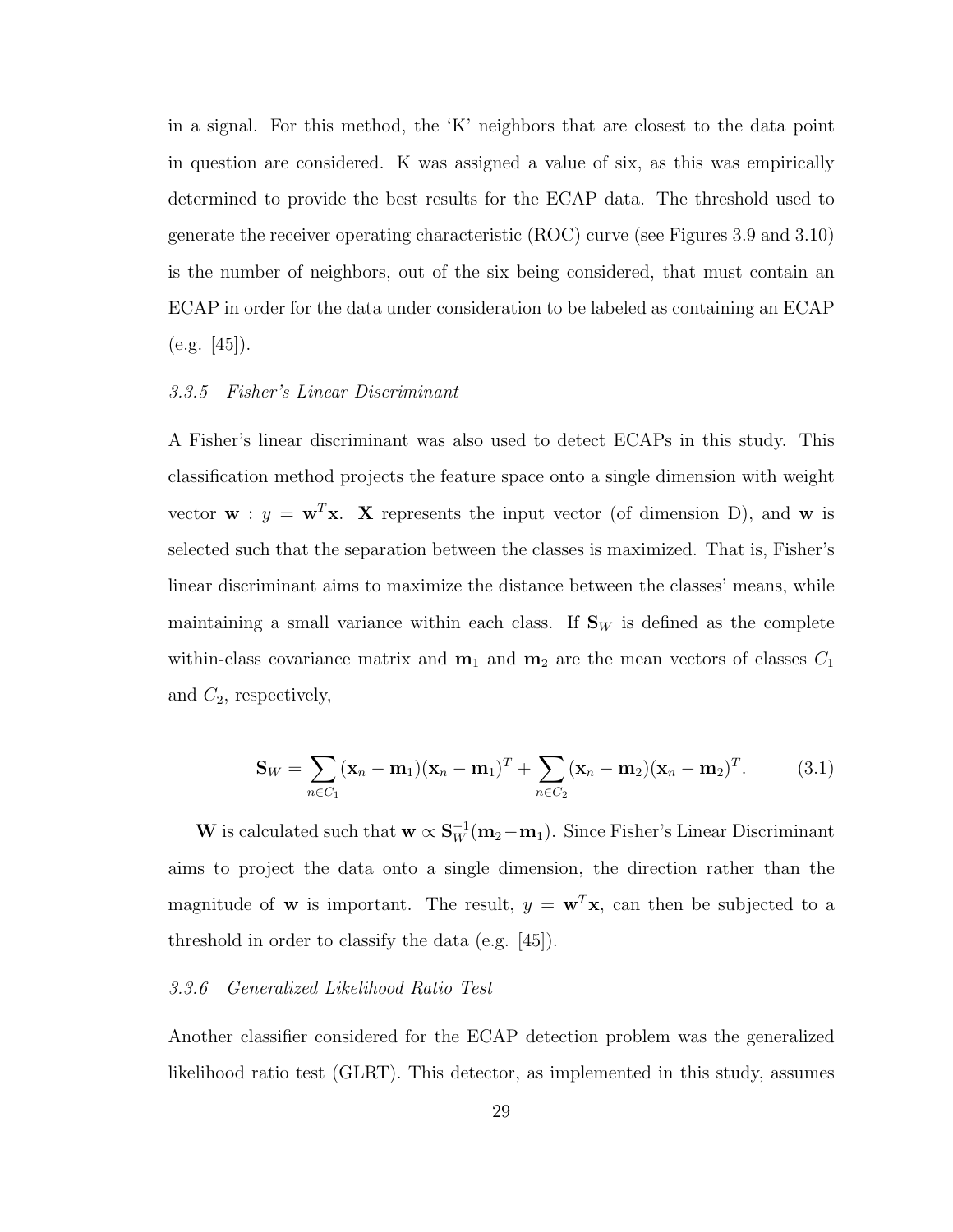that the features are normally distributed. Figure [3.8](#page-40-0) displays the kernel density estimates of the features for each subject and for data gathered across subjects. Although not ideal for all features, the Gaussian distribution captures the general trends of the different densities.



<span id="page-40-0"></span>Figure 3.8: Kernel density estimates of the features used for ECAP detection. The GLRT assumes that the features are distributed normally. Although this is not an ideal fit for each density displayed here, the Gaussian distribution appears to be acceptable for the group of features.

For this detector, the likelihood ratio

$$
\lambda(\mathbf{x}) = \frac{p(\mathbf{x}|\boldsymbol{\mu}_1, \boldsymbol{\Sigma}_1)}{p(\mathbf{x}|\boldsymbol{\mu}_0, \boldsymbol{\Sigma}_0)}
$$
(3.2)

is computed, where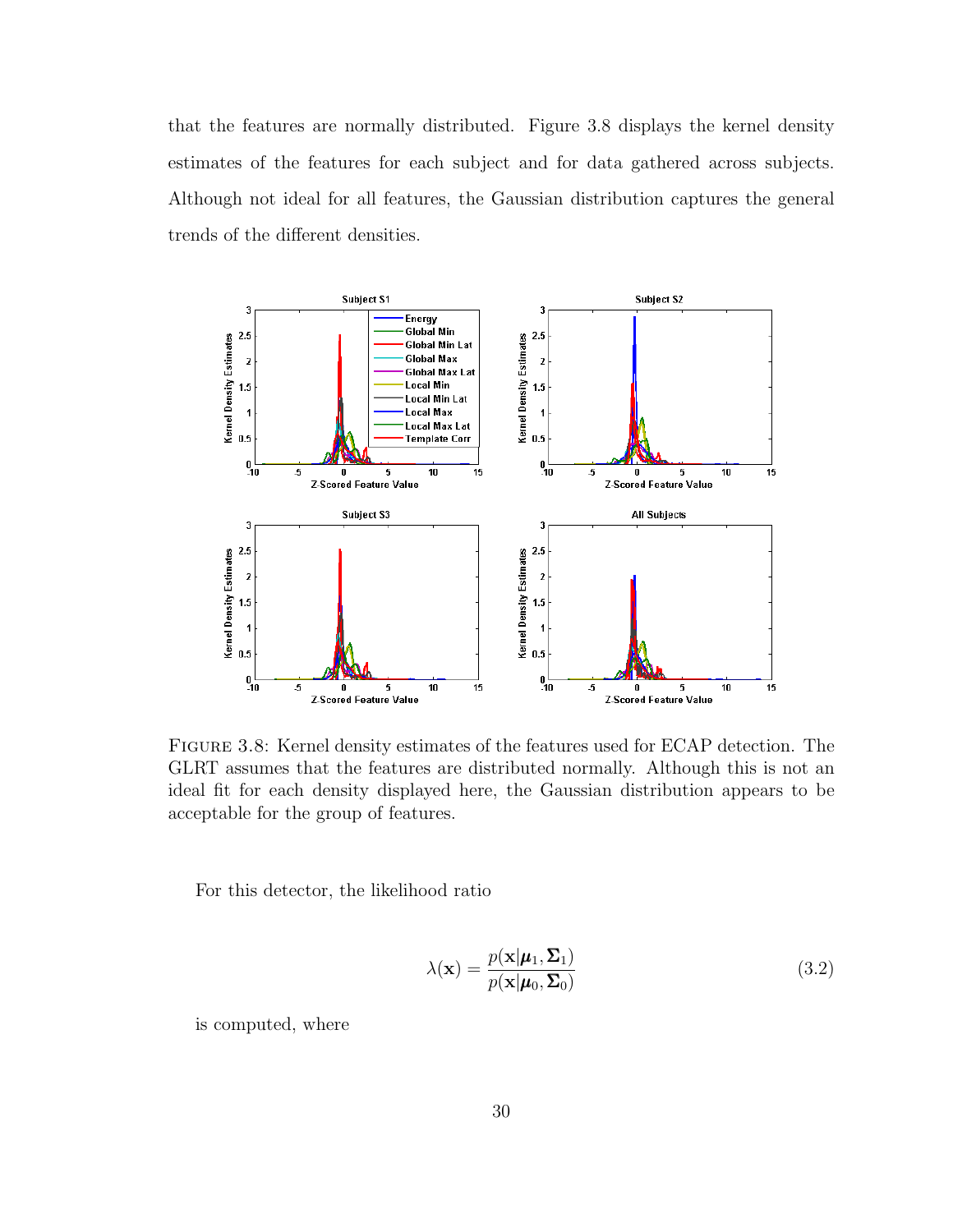$$
p(\mathbf{x}|\boldsymbol{\mu}_1, \boldsymbol{\Sigma}_1) = \frac{\exp(-\frac{1}{2}(\mathbf{x} - \boldsymbol{\mu}_1)^T \boldsymbol{\Sigma}_1^{-1}(\mathbf{x} - \boldsymbol{\mu}_1))}{(2\pi)^{\frac{D}{2}} |\boldsymbol{\Sigma}_1|^{\frac{1}{2}}}
$$
(3.3)

and

$$
p(\mathbf{x}|\boldsymbol{\mu_0}, \boldsymbol{\Sigma_0}) = \frac{\exp(-\frac{1}{2}(\mathbf{x} - \boldsymbol{\mu}_0)^T \boldsymbol{\Sigma}_0^{-1}(\mathbf{x} - \boldsymbol{\mu}_0))}{(2\pi)^{\frac{D}{2}} |\boldsymbol{\Sigma}_0|^{\frac{1}{2}}}
$$
(3.4)

X is the D-component input vector,  $\mu$  is the D-component mean vector of the features, and  $\Sigma$  is the D-by-D covariance matrix of the features. The subscripts 1 and 0 refer to the cases in which an ECAP is present and in which there is no ECAP present, respectively. To classify the data,  $\lambda(\mathbf{x})$  is compared to a threshold.

### 3.3.7 Energy Detector

A simple energy detector was also considered as a baseline classifier for the ECAP detection segment of this study. This detector requires only that the signal energy be calculated and compared to a threshold for classification. If a signal contains energy above this threshold, it is classified as containing an ECAP.

### 3.3.8 Template Correlation

Finally, as another baseline ECAP detector, template correlation was used to classify the signals. A template was created by averaging ten signals known to contain strong ECAPs, and decision statistics were obtained by correlating an input signal with this template. The decision statistic for each signal was the maximum correlation that resulted when shifting the template to all possible locations relative to the input signal.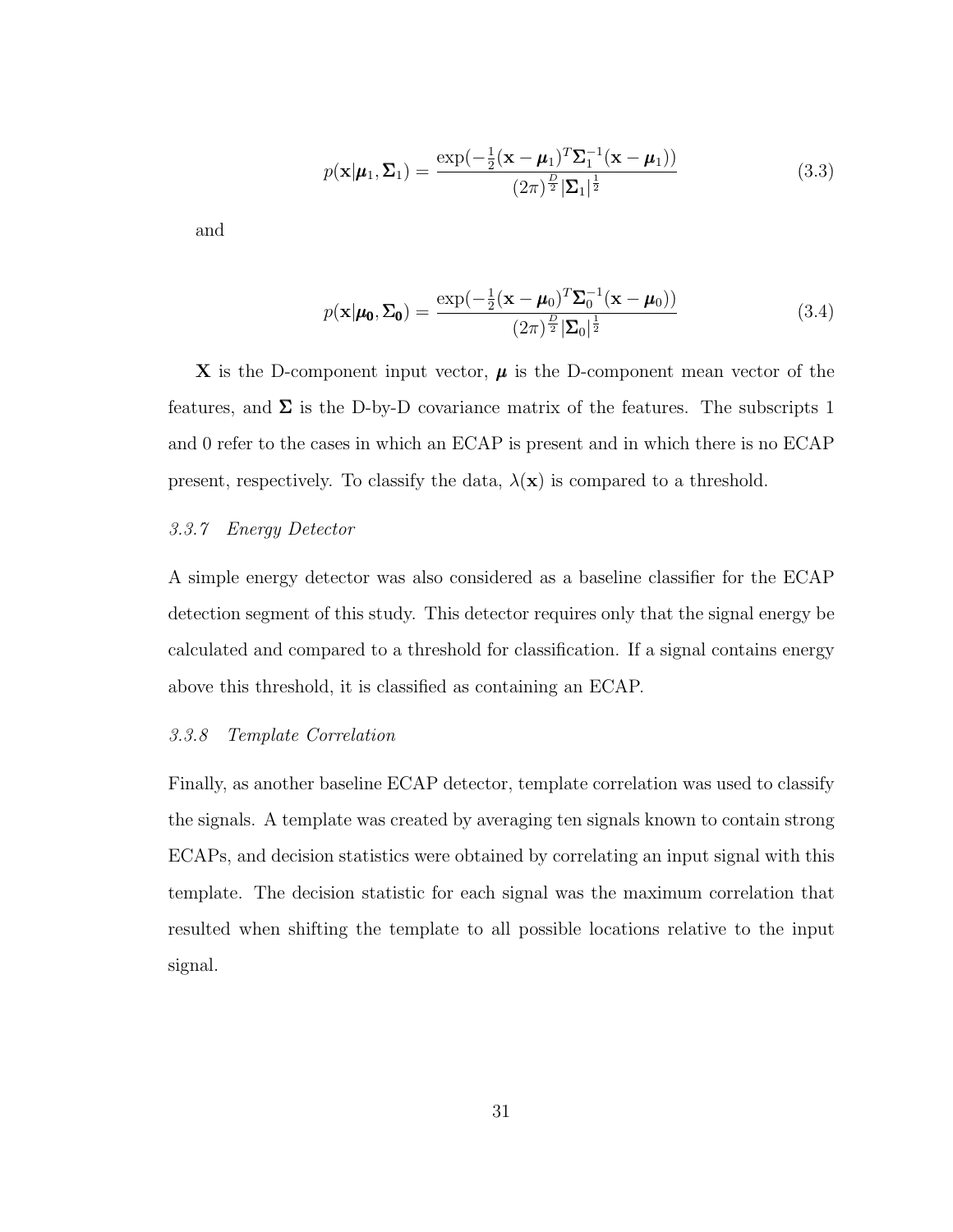## 3.4 ECAP Detection Results

The ROCs for subject-specific ECAP detectors are shown in Figure [3.9.](#page-43-0) The plot on the top left demonstrates results obtained using Subject S1's data, the plot on the top right contains results found using Subject S2's data, and the bottom plot was created using Subject S3's data. These algorithms outperform the baseline detectors (the energy detector and template correlation), with the KNN and GLRT methods outperforming the others overall. However, further investigation is required to obtain a higher probability of detection, while maintaining a low probability of false alarm.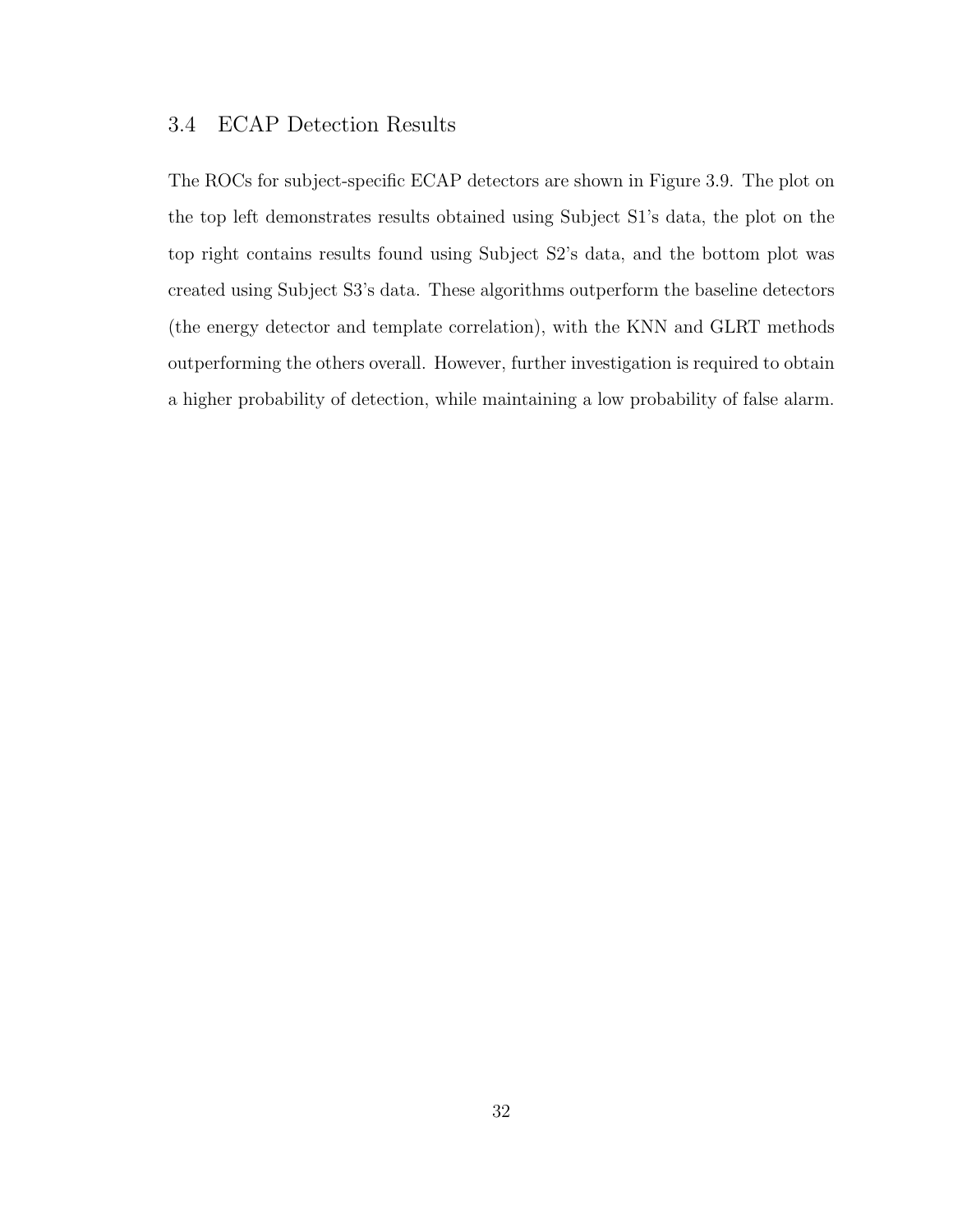

<span id="page-43-0"></span>Figure 3.9: Subject-specific ROC curves for the ECAP detectors. The plot on the top left demonstrates the results obtained using Subject S1's data, the results in the top right plot were found using Subject S2's data, and the bottom plot was created using Subject S3's data.

The classifier that will be used in a future study will be trained on data collected from various subjects, in order to maintain generality. Figure [3.10](#page-44-0) demonstrates the performance results of the ECAP detectors using data collected from all three subjects. These results suggest that the ECAP detectors are generalizable across subjects but, similarly to the subject-specific detectors, they will require future improvements. These improvements could be in the form of selecting more relevant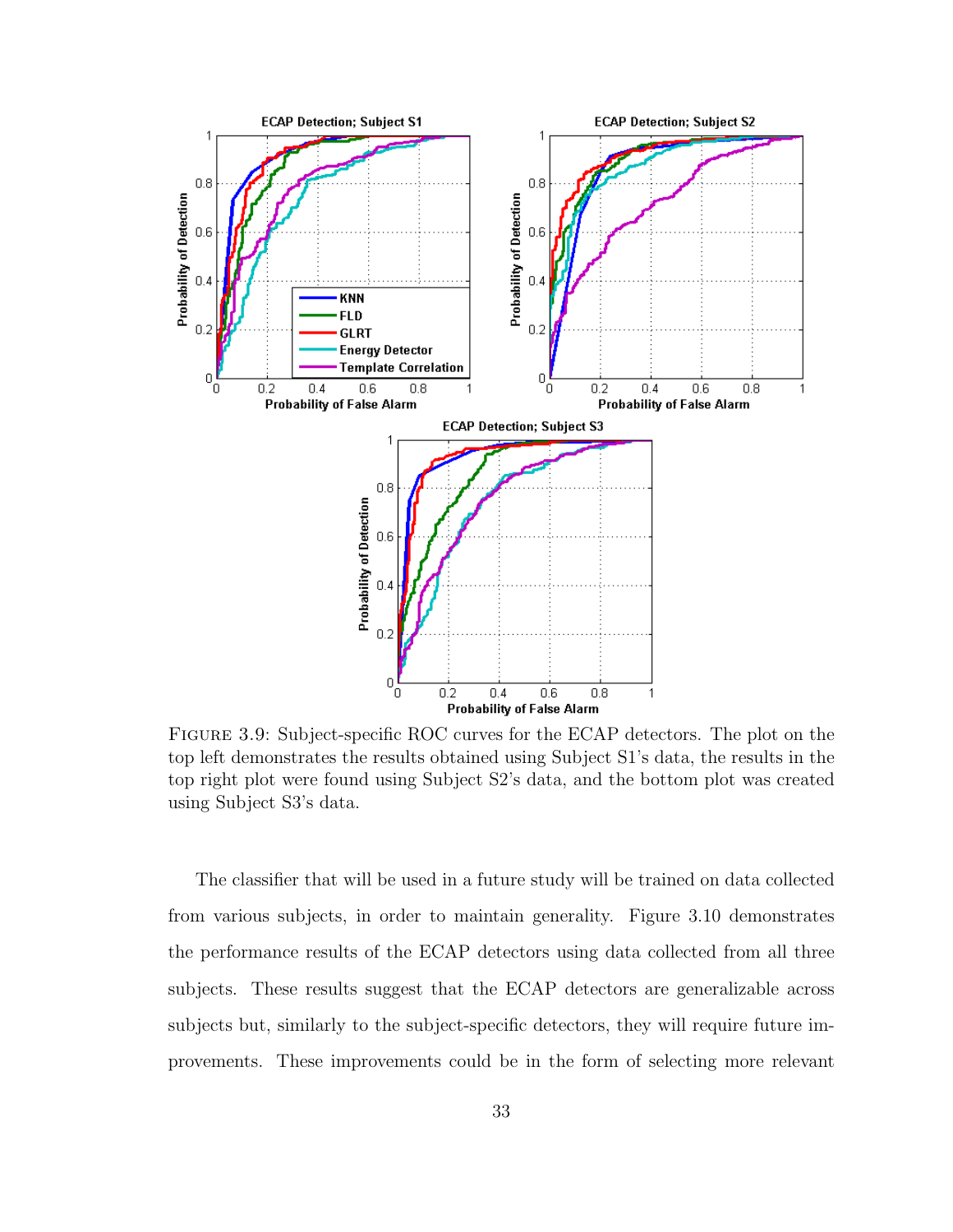features or implementing more appropriate detection algorithms. Similarly to the subject-specific results, the KNN and GLRT methods appear to be the strongest ECAP classifiers overall.



<span id="page-44-0"></span>Figure 3.10: ROC curves for ECAP detectors trained and tested using data gathered from all subjects. The success of these detectors suggests that, although future work is required, the ECAP detectors are generalizable across subjects.

## 3.5 ECAP Detection Conclusions

Although the linear regression method is used clinically, this study determined that the skew of ECAP thresholds resulting from linear regression would introduce undesirable inaccuracies into this study. The other ECAP detectors that were considered in this study outperformed the two baseline detectors, energy detection and template correlation. Although these detectors could prove useful for future larger scale investigations, the ECAP thresholds for the remainder of this study were determined visually.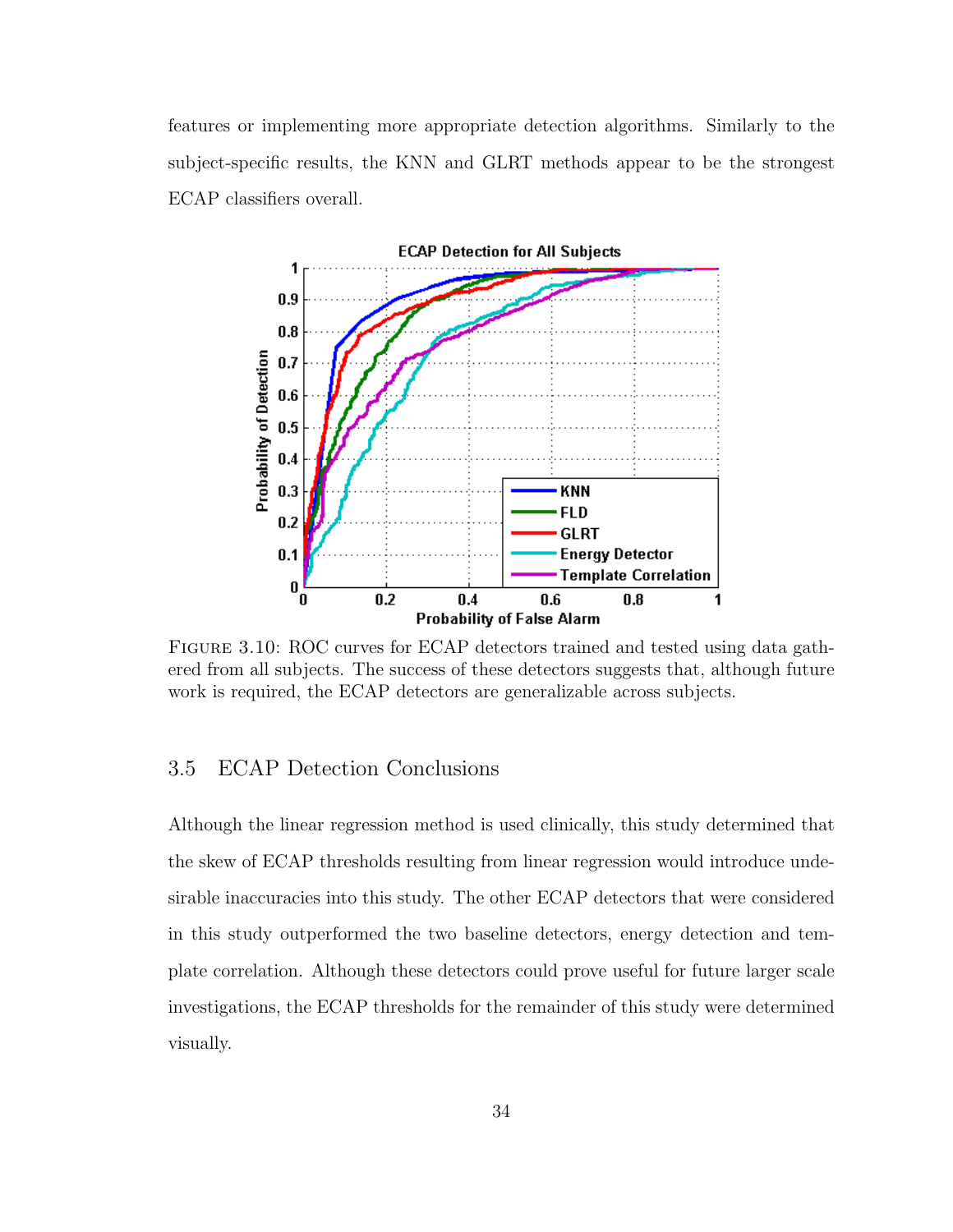## Experimental Methods

4

This study utilized forward masking measurements to estimate information in the stimulation patterns of speech that, since it is masked, may not be received by the user. These estimates could potentially guide new speech processing algorithms to mitigate lost information or substitute alternate information. Because forward masking patterns cannot be measured psychophysically in a clinically relevant time frame [\[2\]](#page-72-0), this study obtained forward masking patterns with ECAP measurements. Several experiments were required to achieve the goals of approximating forward masking patterns with ECAP measurements. First, ECAP threshold patterns were measured for each electrode in the array so that each electrode could act as a masker with all other electrodes acting as probes. Data was then collected from a psychophysical forward masking task, and this data was used to scale the ECAP threshold patterns into forward masking patterns.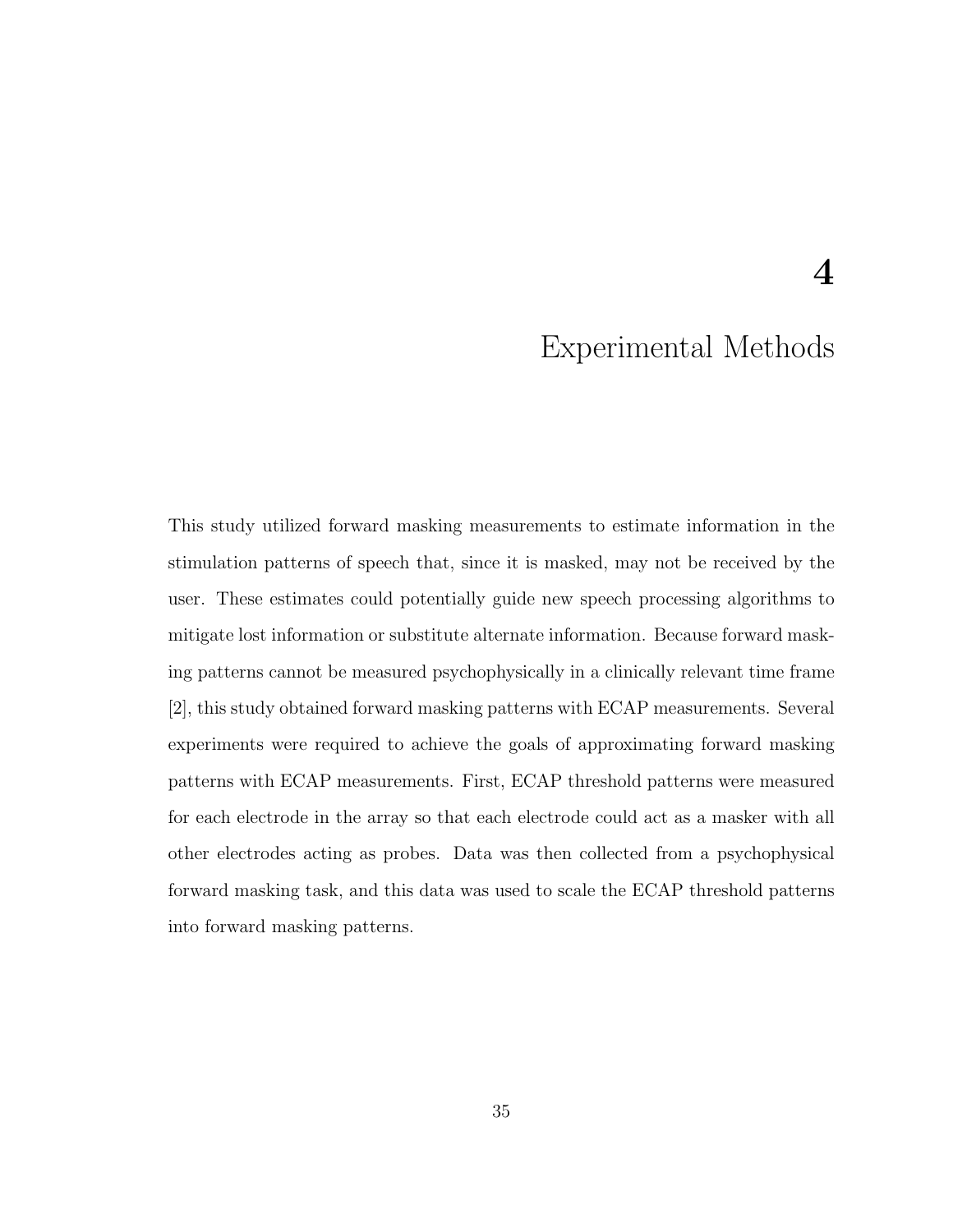### 4.1 ECAP Data Collection

### 4.1.1 Experimental Plan

This study aimed to determine the shift in the ECAP threshold of a probe electrode that resulted from stimulation on a preceding masker electrode. (ECAP threshold is defined to be the threshold at which an ECAP can first be measured). Since a greater degree of forward masking results in a strong ECAP, threshold decreases as masking increases.

Each electrode was designated as the "masker" when measuring its ECAP threshold pattern. The masker electrode was held constant and was presented at 90% of the subject's dynamic range throughout the measurements. The amplitude of the probe pulses varied between 50-90% of the subject's dynamic range. The current level at which an ECAP was first visualized was recorded manually as the ECAP threshold for that masker-probe pair, and ECAP thresholds were determined for all masker-probe combinations. As an example, the ECAP threshold profile for Subject S3, masker electrode 8 is shown in Figure [4.1.](#page-47-0) Unlike forward masking threshold shifts, greater amounts of masking are reflected by smaller ECAP thresholds.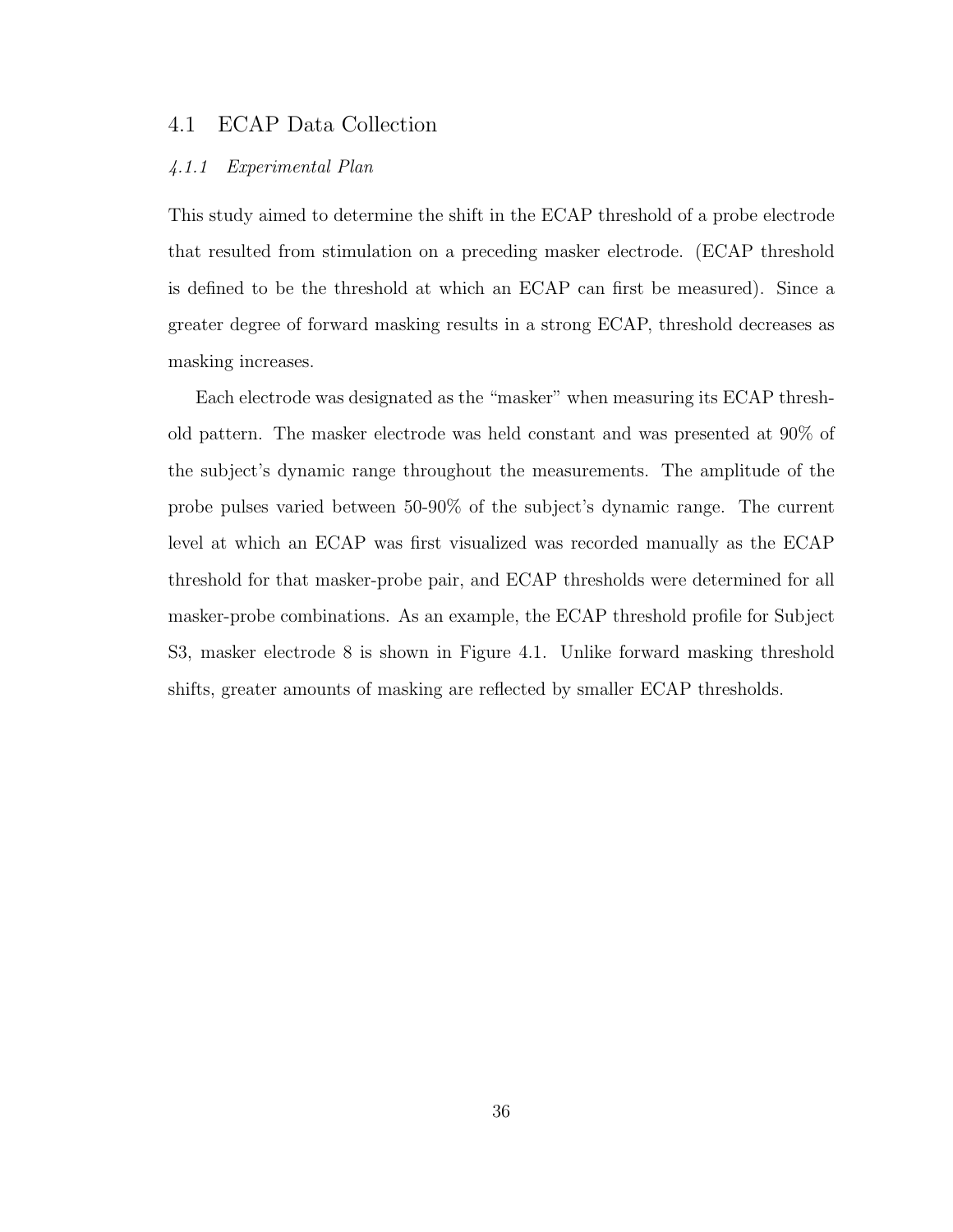

<span id="page-47-0"></span>Figure 4.1: ECAP threshold pattern for Subject S3, masker electrode 8. The current level required to achieve an ECAP threshold is plotted for all probe electrodes. Note that smaller threshold values correspond to greater amounts of masking.

Once ECAP thresholds were determined for all masker-probe combinations, ECAP threshold patterns were to be scaled into forward masking patterns. A previous study suggests that psychophysical threshold shifts and ECAP threshold shifts are correlated [\[9\]](#page-72-1). Therefore, psychophysical forward masking measurements were recorded to scale the ECAP threshold patterns into forward masking threshold shift patterns. The specifics describing how the ECAP threshold patterns were scaled are outlined in a future section.

## <span id="page-47-1"></span>4.2 Psychophysical Forward Masking Data Collection

Threshold shifts measured using traditional forward masking approaches, in which a masker pulse train precedes a probe pulse train, were found to not correlate strongly with ECAP threshold shifts in all subjects [\[43\]](#page-75-2). However, Hughes and Stille (2009) used simultaneous stimulation when measuring ECAP threshold shifts and psychophysical masking patterns, and they found a correlation between the two mea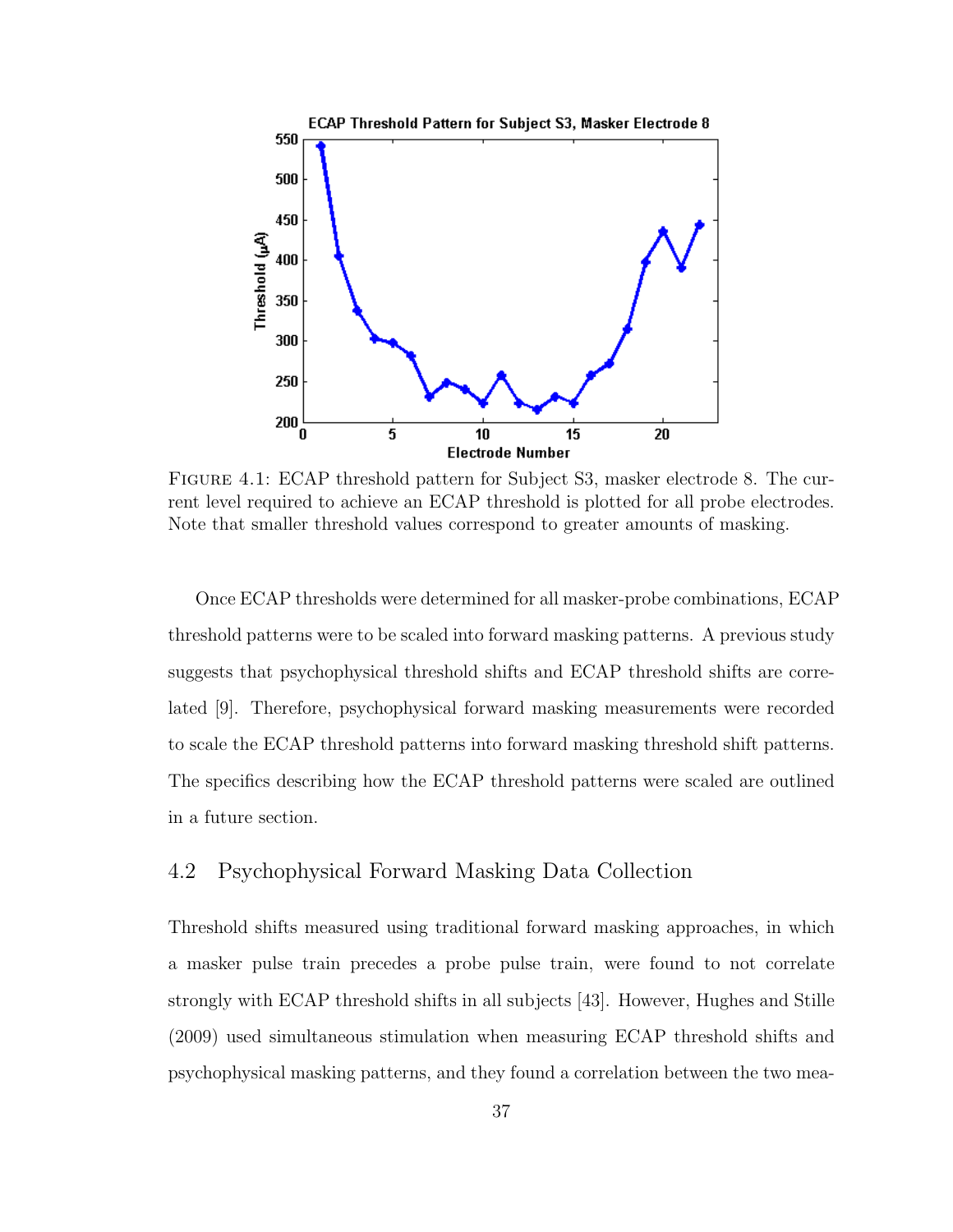surements. Their success was thought, in part, to be due to the similarity between the ECAP measurements and the psychophysical measurements [\[9\]](#page-72-1).

The NRT system available in the Cochlear Custom Sound EP software does not allow simultaneous stimulation while measuring ECAPs. Rather, all ECAPs in this study resulted from measuring the response to a masker followed by a probe, and ECAP threshold shifts could not be measured directly. Alternatively, the ECAP threshold patterns that were measured were scaled into forward masking patterns using select psychophysical measurements to approximate ECAP "probe-alone" values. (The methods of approximation will be explained in a future section.) The psychophysical measurements were in the form of interleaved masking, which consists of a pulse train in which each masker pulse is followed by a probe pulse in an "interleaved" pattern. By ensuring that the interleaved masking parameters and the ECAP measurement parameters were as similar as possible, this study aimed to maintain the correlation between ECAP and psychophysical threshold shift measurements found by Hughes and Stille (2009).

Although some psychophysical measurements were required to approximate forward masking patterns with ECAP threshold patterns, this study measured a select few psychophysical threshold shifts. Therefore, the method outlined in this document is still more time efficient than traditional psychophysical methods.

### 4.2.1 Stimuli and Equipment

The psychophysical forward masking experiment consisted of 300 ms biphasic pulse trains, each pulse 25  $\mu s$  wide. The interpulse gap for Subjects S1 and S3 was 7  $\mu s$ , and the gap for Subject S2 was  $8 \mu s$  due to hardware limitations associated with his implant. Stimuli were presented using the Nucleus Implant Communicator (NIC), which was driven by a PC.

Prior to testing, subjects' thresholds and maximum comfortable levels were mea-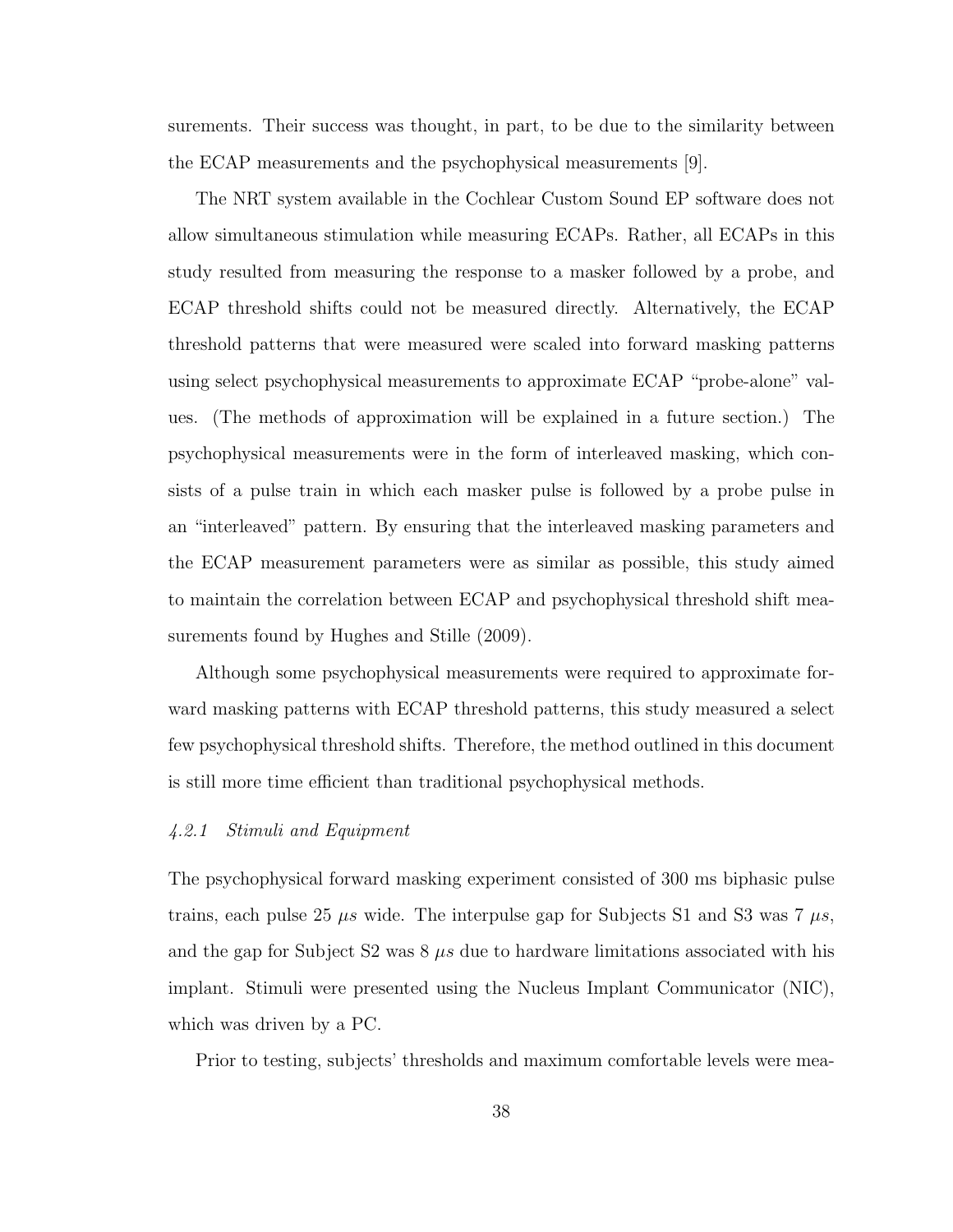sured using 80 pps pulse trains of length 300 ms. These measurements assisted in determining the range of stimulation levels for the following experiment. Parameters throughout this experiment were selected to match those used to measure ECAP threshold patterns.

Two different pulse trains were presented to the subjects (see Figure [4.2](#page-50-0) for a zoomed-in illustration of these stimuli). The first pulse train contained pulses presented at a rate of 80 pps (a). The second pulse train contained the same 80 pps pulse train, which became the "masker" pulses, with the addition of "probe" pulses inserted 400  $\mu s$  after each of these masker pulses (b). The masker pulses were presented at 90% of the subject's dynamic range (in both scenarios (a) and (b)), and the amplitude of the probe pulses varied depending on the accuracy of the subjects' responses during the task. This was completed for all electrodes, with both masker and probe presented to the same electrode. Similar forward masking experiments, referred to as "interleaved masking" have been implemented in [\[4\]](#page-72-2), [\[46\]](#page-75-3), [\[47\]](#page-75-4), [\[48\]](#page-75-5).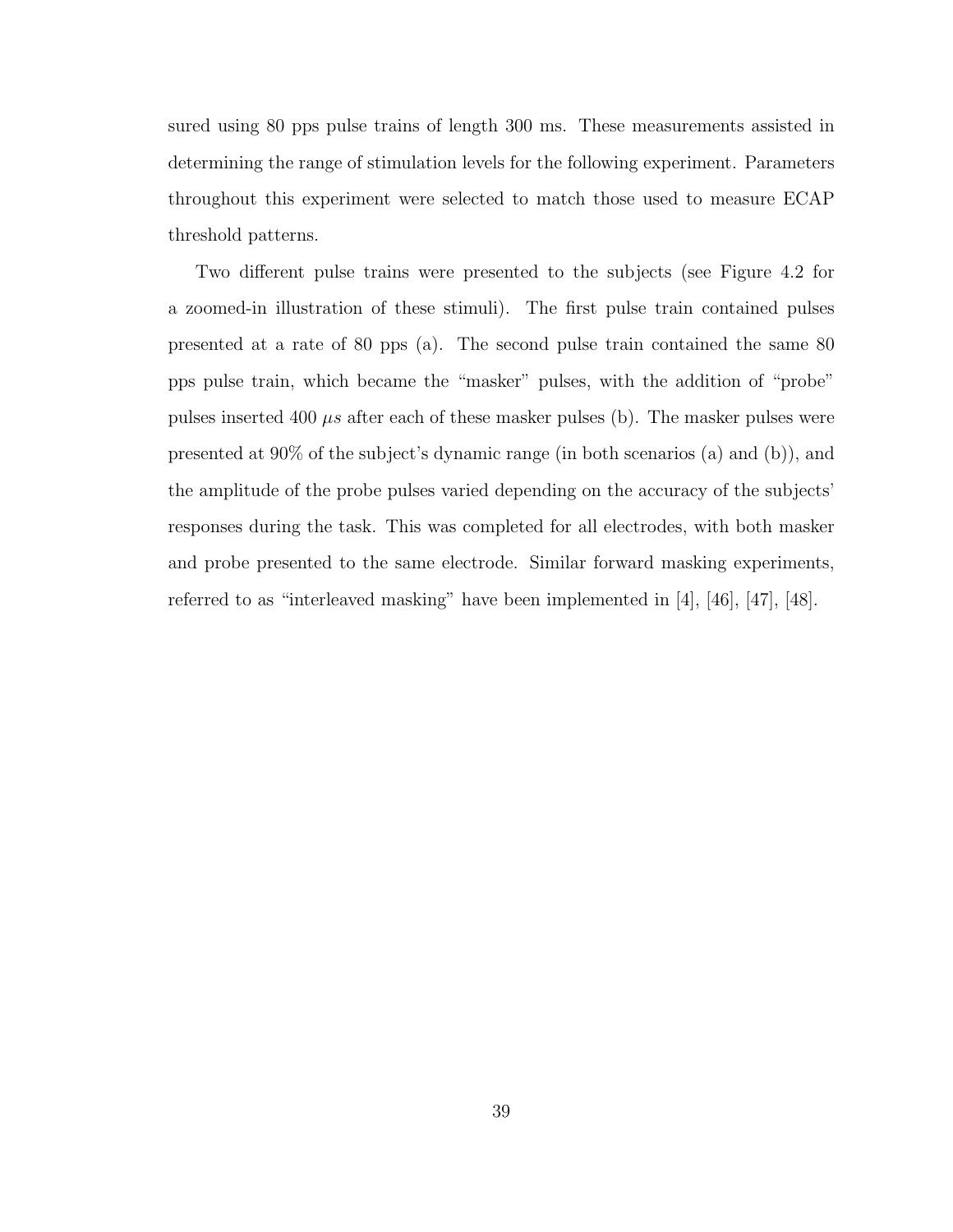

<span id="page-50-0"></span>FIGURE 4.2: One section of the stimuli used in the psychophysical forward masking task. Both pulse trains were 300 ms in length (containing more pulses than shown here). Pulse train (a) was simply a pulse train presented at 80 pps. Pulse train (b) contained the same base 80 pps pulse train, with additional "probe" pulses inserted  $400 \mu s$  after each "masker" pulse. Both masker and probe stimuli were presented to the same electrode.

### 4.2.2 Experimental Plan

Subjects were presented with three pulse trains, separated by 500 ms of silence. Pulse train (a) (see Figure [4.2\)](#page-50-0) was presented in interval 1 as well as in interval 2 or 3 (determined randomly). Pulse train (b) was presented in the remaining interval.

A graphical user interface (GUI), shown in Figure [4.3,](#page-51-0) was presented to the subjects. After pressing the "Ready" button they were presented with the three stimuli, while corresponding buttons on the GUI were illuminated. Subjects were instructed to select the interval that differed from the others (the interval containing the interleaved masking stimulus). After a response was submitted, the button associated with the correct response was highlighted in green to provide feedback.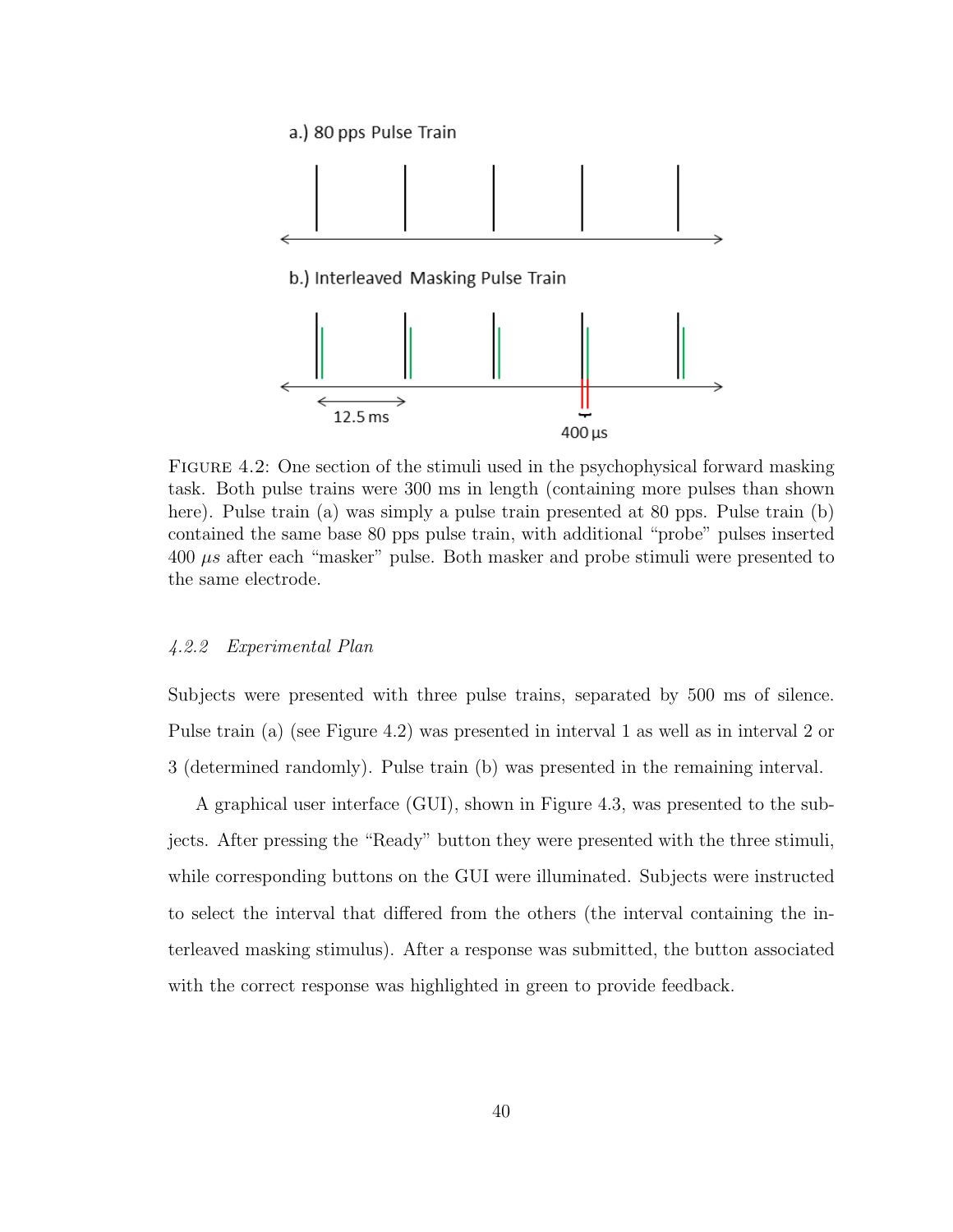

<span id="page-51-0"></span>Figure 4.3: The graphical user interface (GUI) presented to subjects during the forward masking task. Subjects were instructed to press the "Ready" button, listen to the stimuli (while corresponding segments of the GUI were illuminated), and select which interval (2 or 3) contained the stimulus that differed from the others. After each response, the button associated with the correct response was highlighted in green to provide feedback.

The masker and the probe pulses were initially presented at 90% of the subject's dynamic range. This task was an adaptive "two-down, one-up" procedure (converging on the 70.7% location on the psychometric function [\[49\]](#page-76-0)), which required two correct responses for the probe current level to be decreased, but only one incorrect response for the probe current level to be increased. The step size was two current steps (on Cochlear's 1-255 scale) for the first four reversals. A "reversal" occurred when an incorrect response was made after two correct responses, or when two correct responses occurred after an incorrect response. The step size was then decreased to one current step for the final four reversals. An average of the probe current levels presented during the final four reversals was recorded for each trial, and five trials were averaged for each electrode.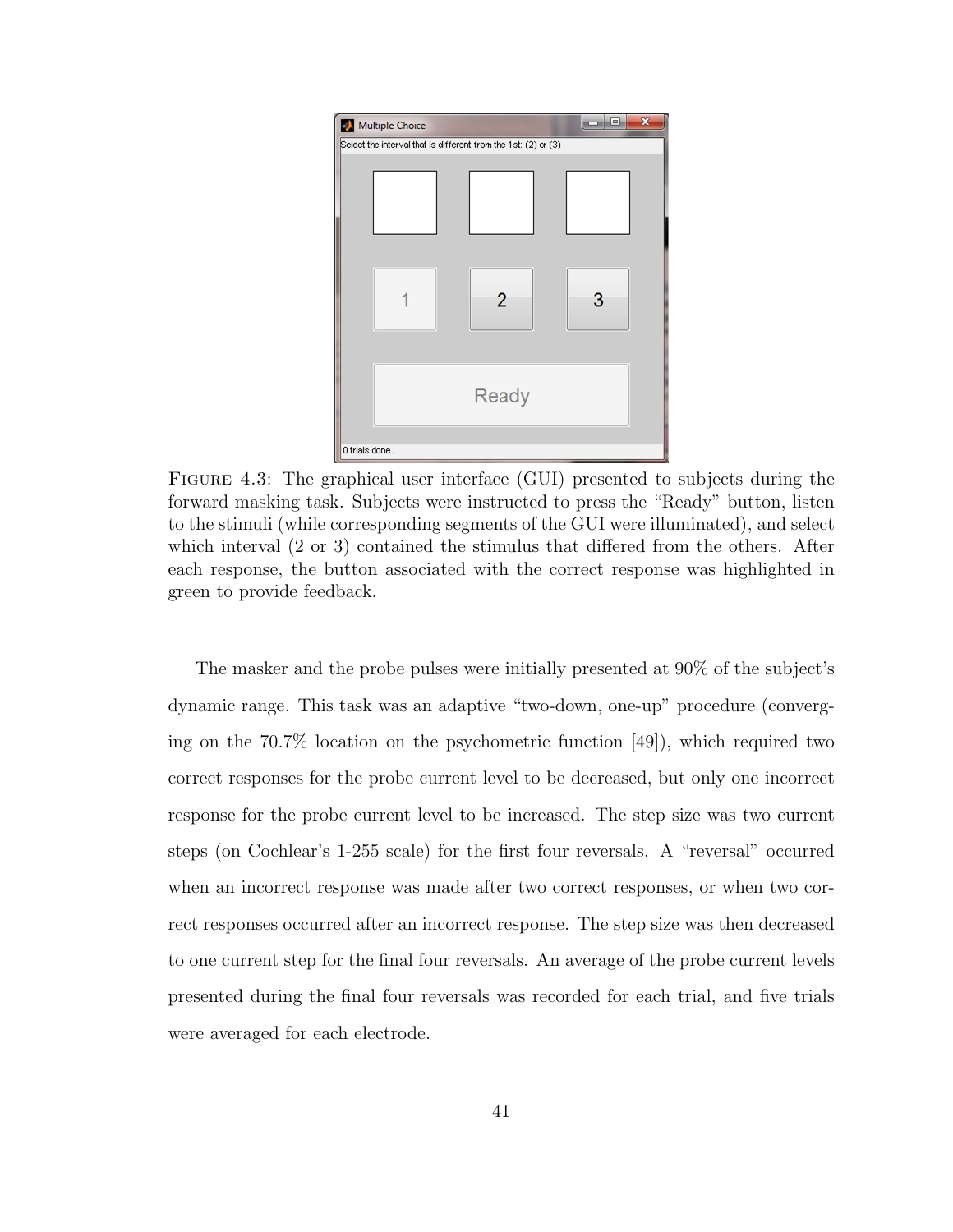### 4.3 Forward Masking Patterns

As discussed in Section [4.2,](#page-47-1) psychophysical measurements were necessary to determine the scaling factors that converted ECAP threshold curves to forward masking curves. The psychophysical shifts were calculated for each electrode when the masker and the probe shared a common location. This was completed by subtracting each electrode's psychophysical threshold measurement from the corresponding psychophysical forward masking threshold measurement. Since this psychophysical threshold shift corresponds to the ECAP threshold shift, subtracting the psychophysical threshold shifts from the ECAP thresholds measured when the masker and the probe were on the same electrode, as seen in Figure [4.4,](#page-52-0) results in the ECAP "probealone" threshold at that electrode location. The collection of probe-alone values are the scale factors needed to convert the ECAP threshold curves to psychophysical threshold shift curves.



<span id="page-52-0"></span>Figure 4.4: Model of calculating ECAP probe-alone threshold. The ECAP probealone threshold was calculated by subtracting the psychophysical threshold shift (the difference between the psychophysically-measured masked threshold and the psychophysical probe-alone threshold) from the ECAP threshold measured when the masker and the probe were located on the same electrode in the array.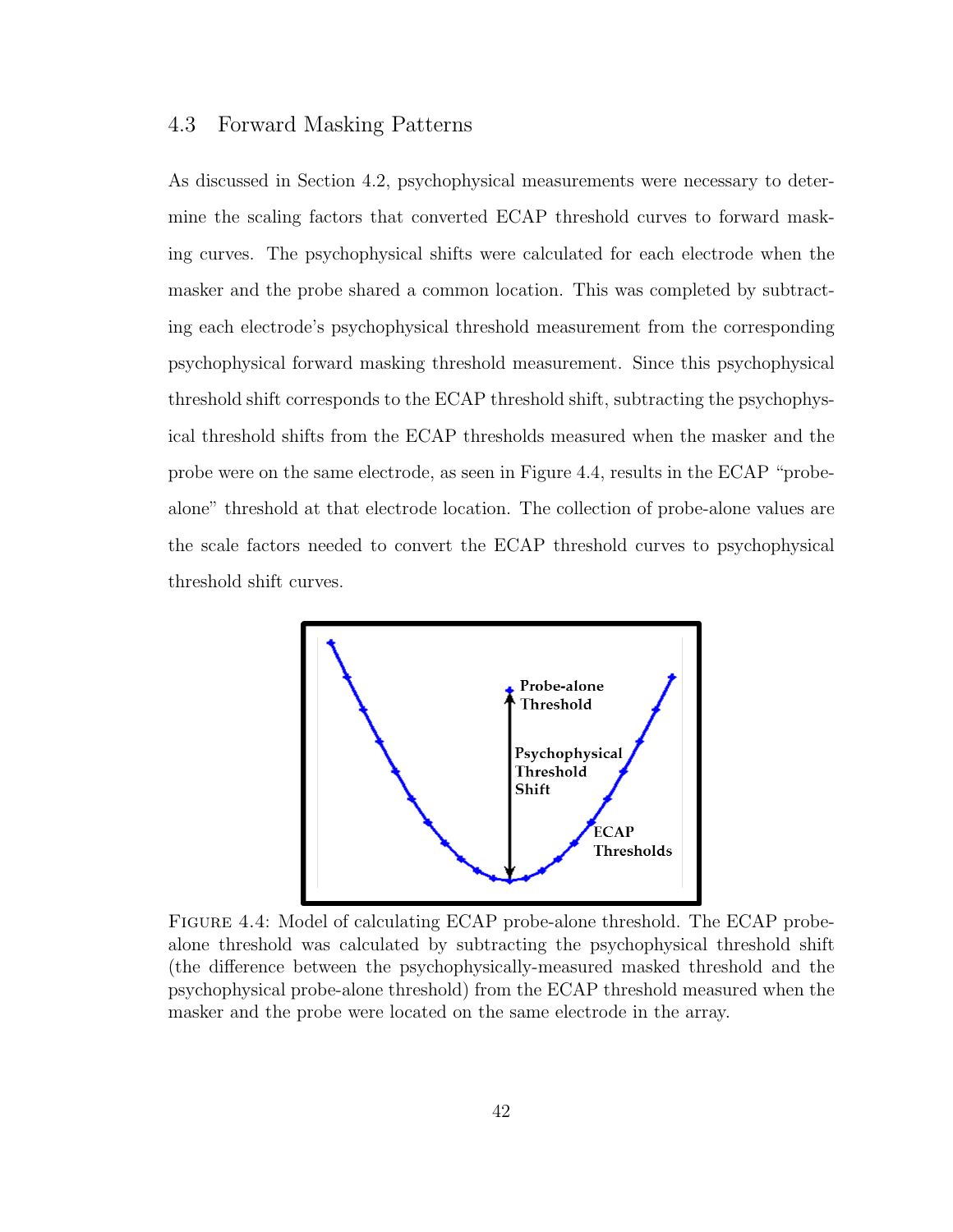Once the ECAP probe-alone threshold was calculated for every electrode in the array, ECAP thresholds could be converted into forward masking threshold shifts. This was completed by subtracting the probe-alone values from the ECAP thresholds that were associated with those probe locations [\[9\]](#page-72-1). The threshold shift pattern that resulted for Subject S3, masker electrode 8 is shown in Figure [4.5.](#page-53-0) Nonmonotonicities similar to those observed in this figure have also been reported in the literature [\[1\]](#page-72-3),  $[2], [3], [5].$  $[2], [3], [5].$  $[2], [3], [5].$  $[2], [3], [5].$  $[2], [3], [5].$  $[2], [3], [5].$ 



<span id="page-53-0"></span>Figure 4.5: Threshold shift pattern for Subject S3, masker electrode 8. Note that larger threshold shift values now correspond to greater amounts of masking.

Threshold shift patterns are extremely variable in width and shape, and ECAPs are not always measurable for every masker-probe combination at current levels comfortable for the subject. Oftentimes, as in Figure [4.6,](#page-54-0) ECAPs are only measurable when the masker and probe are separated by a minimal distance on the electrode array.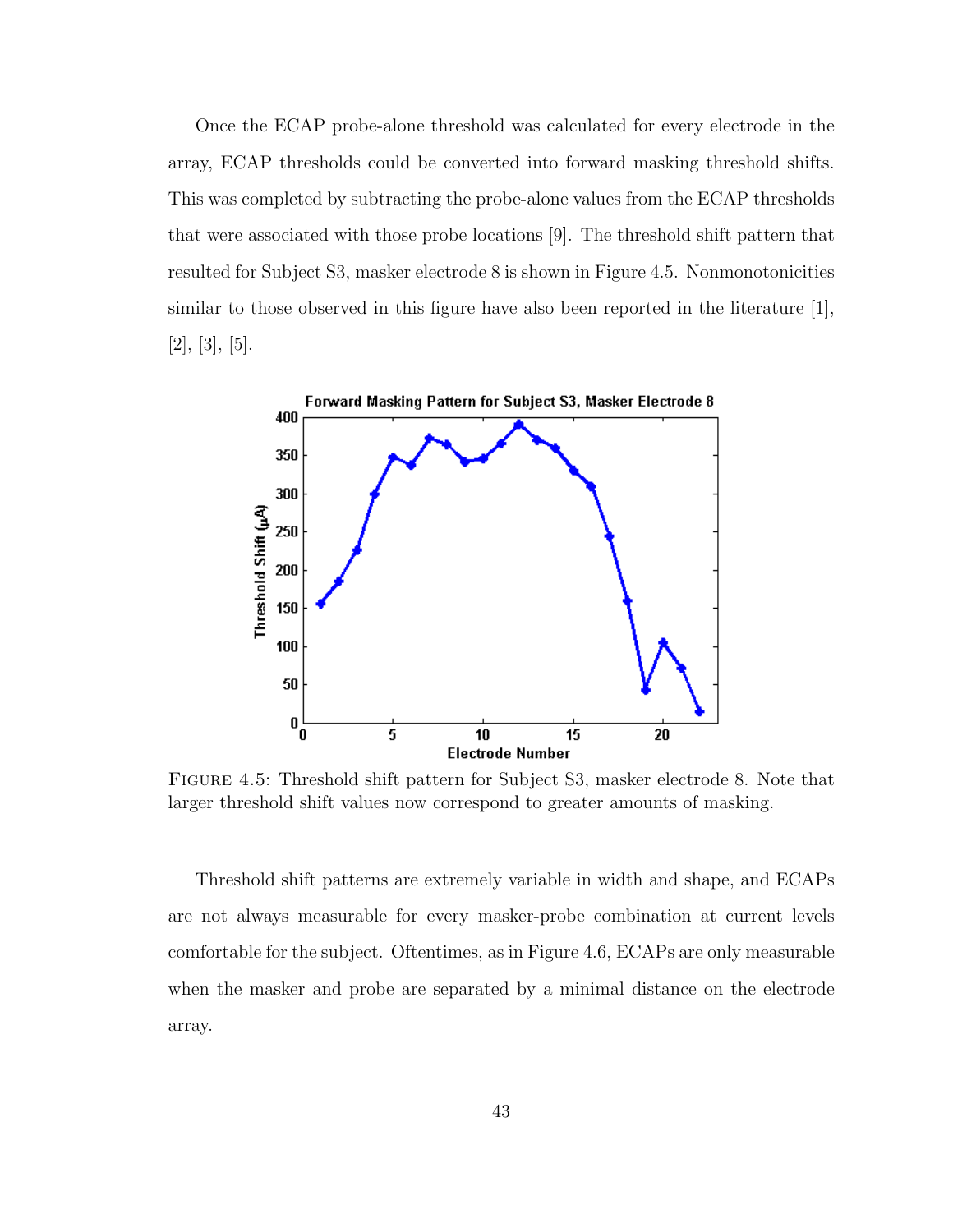

<span id="page-54-0"></span>Figure 4.6: Threshold shift pattern for Subject S2, masker electrode 19. This threshold shift pattern is notably narrower than that shown in Figure [4.5.](#page-53-0) Such a narrow pattern is not uncommon, as ECAPs are not measurable for all masker-probe combinations at current levels comfortable for the subject.

Additionally, the peaks of forward masking patterns do not always occur when the masker and the probe are on the same electrode, as shown in Figure [4.7.](#page-55-0) This figure displays the forward masking pattern that resulted when electrode 3 was designated as the masker electrode, but the peak of the masking pattern occurred when the probe was presented to electrode 5. Such results are not uncommon and have been reported in the literature (e.g. [\[2\]](#page-72-0)).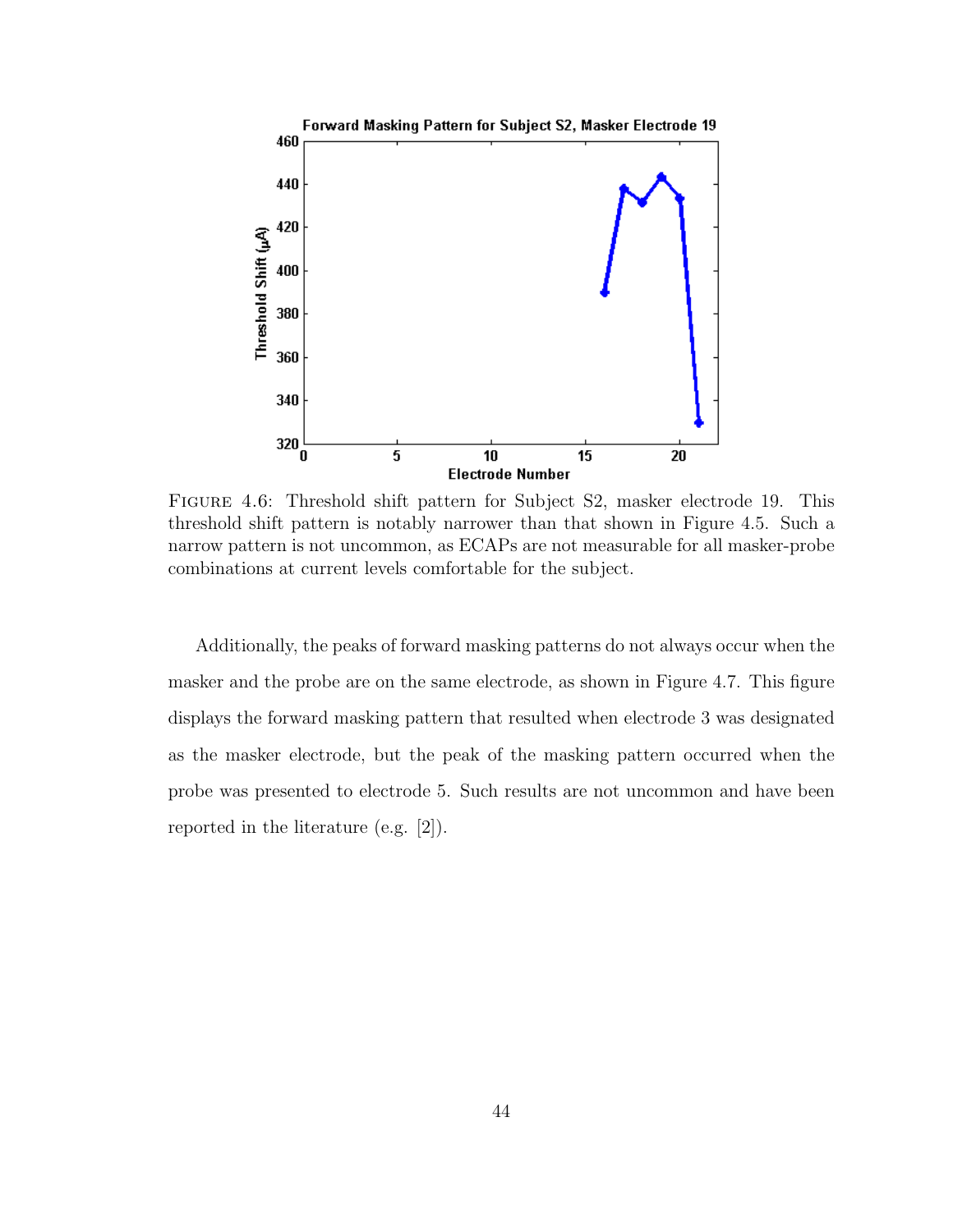

<span id="page-55-0"></span>Figure 4.7: Threshold shift pattern for Subject S3, masker electrode 3. Although the masker was located at electrode 3, the peak of this forward masking pattern occurs at electrode 5. Peaks that occur when the masker and the probe are located at different electrodes have been reported in the literature (e.g. [\[2\]](#page-72-0)).

Many forward masking pattern approximations resulted in deviations from the "ideal" case in which a maximum occurs when the masker and the probe are presented to the same electrode and the curve monotonically decreases as the distance between the masker and probe is increased. However, the discrepancies seen in this study are not uncommon and have been reported in the literature.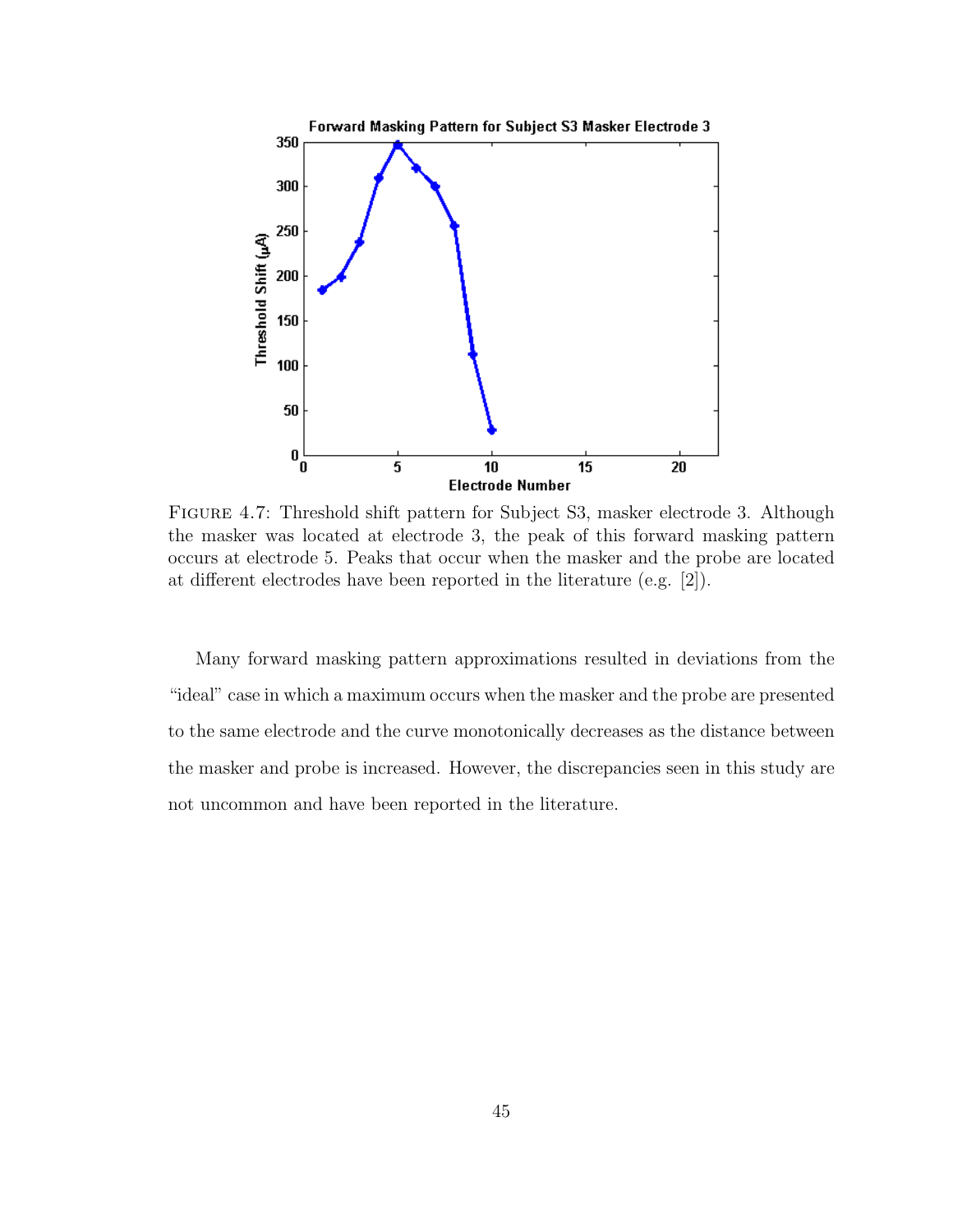# Analysis of Forward Masking Patterns

Compared to normal hearing listeners, cochlear implant users are presented with limited frequency and temporal information. Some of this limited information is potentially imperceptible due to channel interactions, and forward masking has been used to identify some of these interactions (e.g. [\[1\]](#page-72-3), [\[2\]](#page-72-0), [\[3\]](#page-72-4), [\[4\]](#page-72-2), [\[5\]](#page-72-5), [\[6\]](#page-72-6), [\[7\]](#page-72-7)).

This study approximated forward masking patterns using ECAP measurements. In order to determine whether the approximations were accurate and whether forward masking can predict imperceptible information, this study applied the forward masking patterns to speech stimuli.

## 5.1 Forward Masking Patterns Applied to Speech Stimuli

### 5.1.1 Stimulation Patterns

To validate the accuracy of the forward masking patterns, and to investigate whether they can be used to predict imperceptible information, the patterns were used to remove "masked" pulses from speech stimulation patterns. Figure [5.1](#page-57-0) shows the stimulation pattern for the original speech token "asa." Although this is similar to the electrodogram displayed in Section [2.1,](#page-15-0) Figure [5.1](#page-57-0) displays the stimulation pat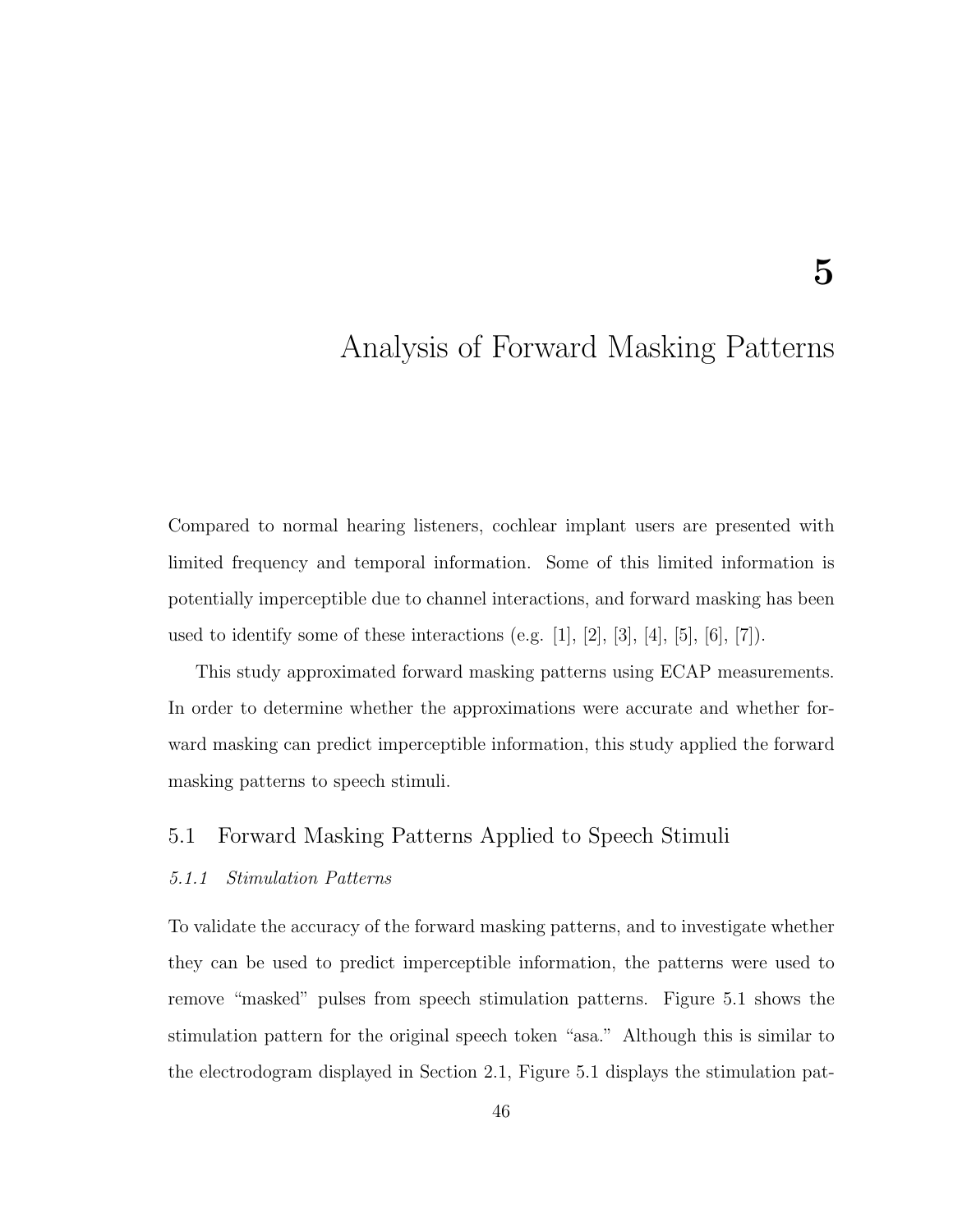tern generated using Subject S3's clinical parameters. Recall, these electrodograms consist of pulses that occur on a given electrode (frequency band) at a given time. The amplitude of these pulses corresponds to the current level that is delivered.



Stimulation Pattern of "Asa"

<span id="page-57-0"></span>Figure 5.1: Stimulation pattern of the speech token "asa" generated using Subject S3's clinical parameters. This stimulation pattern, referred to as an electrodogram, demonstrates the frequency and temporal information that is presented to Subject S3 during the speech token "asa." Time is plotted on the x axis, and the y axis designates the electrode. If a given electrode is to be stimulated at a given time, a "tick" mark, with amplitude corresponding to the stimulation current level, will appear at the corresponding location

### 5.1.2 Applying Forward Masking Patterns to Stimulation Patterns

When deciding which pulses in a given stimulus were likely masked, each pulse was considered to be a "masker" pulse that could mask future "probe" pulses. The previously measured forward masking patterns were linearly scaled according to the amplitude of each masker pulse [\[23\]](#page-73-0), and the amplitudes of the patterns were decayed according to the delays between the maskers and the probes. Probe pulses with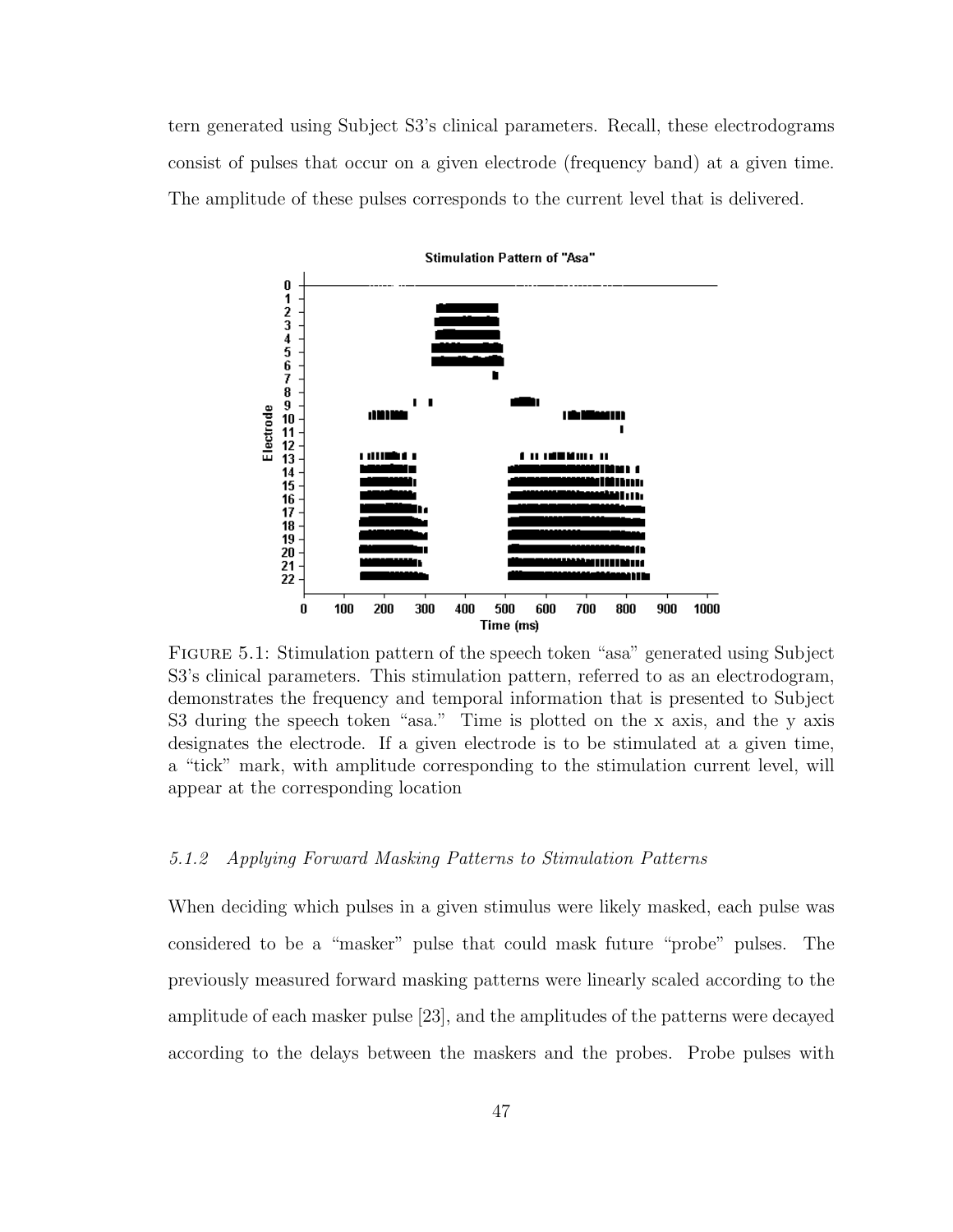amplitudes less than the sum of their original thresholds and the threshold shift imposed by the masker pulse were removed from the stimulation pattern before being presented to the subject. Figure [5.2](#page-58-0) demonstrates the stimulation pattern for the speech token "asa" according to Subject S3's clinical parameters after "masked" information has been removed from the stimulus. In this example, 35.10% of pulses were removed from the original stimulation pattern. When applying the subjectspecific forward masking patterns to speech stimuli for Subjects S1, S2, and S3, an average 37.41%, 59.05%, and 28.22% of pulses, respectively, were assumed to be masked and were therefore removed from the stimulation patterns.



<span id="page-58-0"></span>Figure 5.2: Stimulation pattern of the speech token "asa" after removing masked pulses. This stimulation pattern demonstrates the unmasked frequency and temporal information, as estimated using Subject S3's forward masking patterns. 35.10% of pulses were removed from the original stimulation pattern shown in Figure [5.1.](#page-57-0)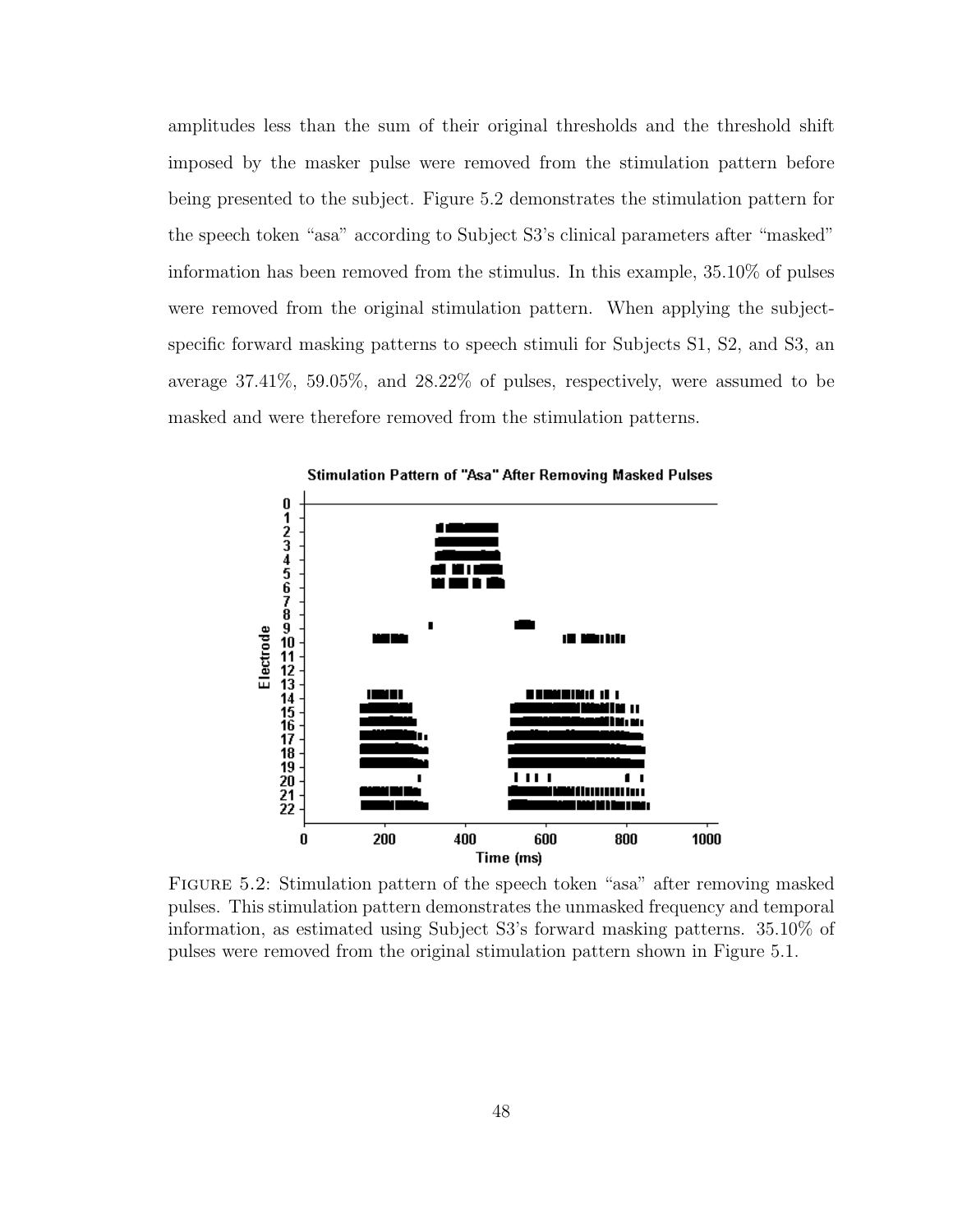### 5.1.3 Forward Masking Parameters

Forward masking patterns must be scaled based on the masker amplitude and the time between the masker and the probe. As previously mentioned, forward masking patterns in this study were linearly scaled according to the amplitude of each masking pulse [\[23\]](#page-73-0). Additionally, it has been found that forward masking patterns decay exponentially with time (e.g. [\[18\]](#page-73-1), [\[23\]](#page-73-0), [\[32\]](#page-74-2), [\[50\]](#page-76-1)). A previous study investigated the temporal decay resulting from single-pulse forward masking, finding that the rapid recovery process completes by about 10 ms for most subjects [\[23\]](#page-73-0).

Although the study outlined in this document approximated subject-specific forward masking patterns, the amplitude and temporal scaling parameters associated with the patterns reflected averages of those reported in the literature. As a result this study anticipated that when testing speech recognition, parameters would most likely require alterations to fit each subject personally.

### 5.2 Speech Reception Threshold

For this portion of the study, a speech reception threshold (SRT) task was completed. Subjects were presented with sentence stimuli and were asked to reproduce what they heard. A correct response would cause the signal to noise ratio (SNR) of the subsequent sentence to decrease, while an incorrect response would result in an increased SNR. This one-down, one-up procedure converges to the 50% location on the psychometric function [\[49\]](#page-76-0), and therefore determines the noise level at which subjects can correctly identify sentences 50% of the time.

The SRT task was selected for this experiment because it focuses around the noise level at which subjects struggle to understand speech. A more traditional task in which stimuli are presented at a fixed SNR is potentially less robust and may allow subjects to simply compensate for missing information in the stimuli from which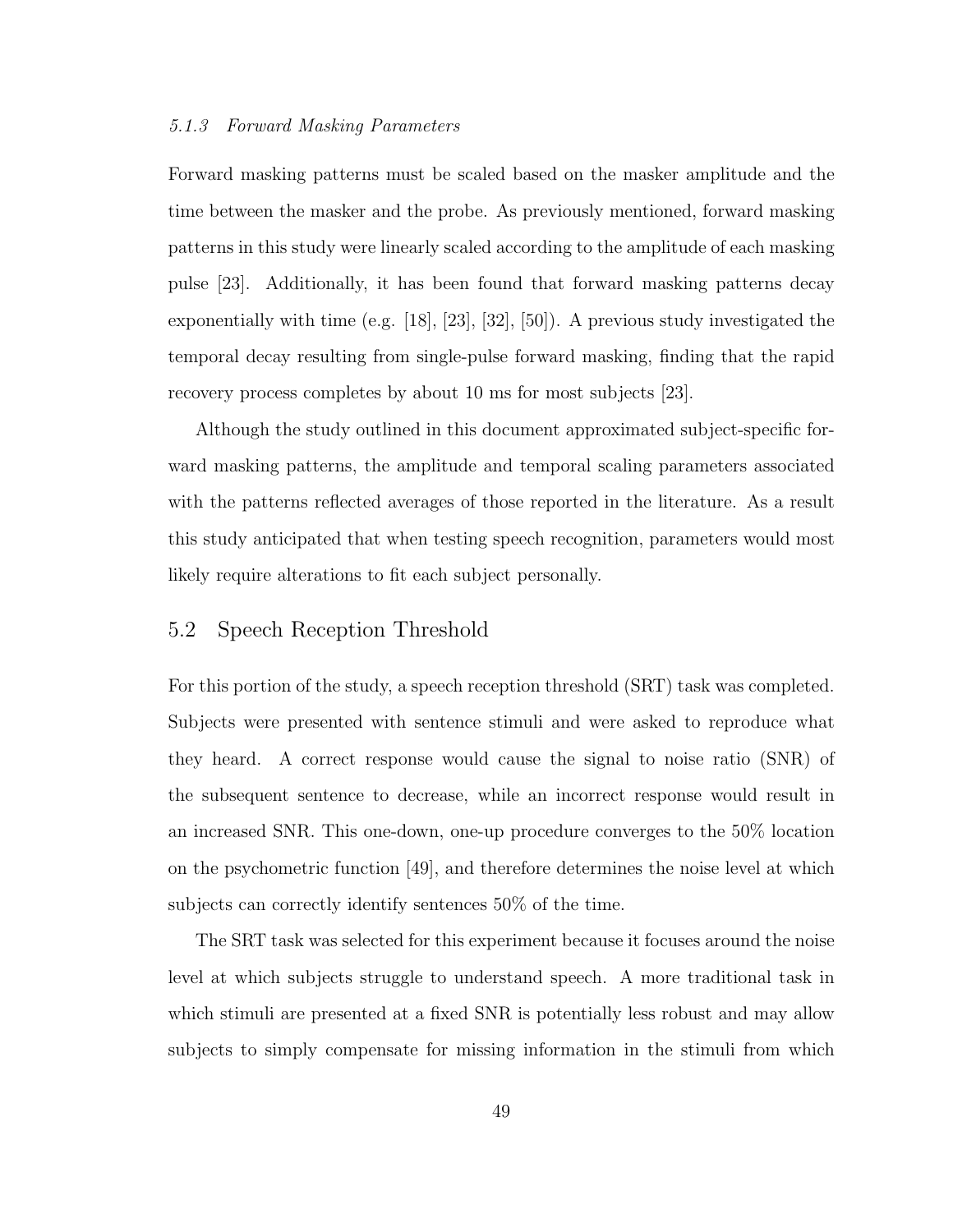"masked" pulses were removed.

### 5.2.1 Stimuli and Equipment

This portion of the study presented stimuli utilizing the parameters (pulse rate, pulse width, interphase gap, etc.) that the subjects used most frequently in every-day situations. Thresholds and maximum comfortable levels, however, were measured to account for differences in hardware.

#### 5.2.2 Experimental Plan

The SRT task utilized sentences from the Hearing in Noise Test (HINT) [\[51\]](#page-76-2). The sentences are divided into 25 "lists," each containing ten sentences. The first sentence of each list was presented to the subject at an SNR of 16 dB. If the subject was able to correctly reproduce the sentence (with the exception of plurals and articles), the sentence was considered to be correct, the SNR was decreased by 2 dB, and the next sentence was presented. If the subject could not correctly reproduce the sentence, the SNR was increased by 2 dB before the subsequent sentence was presented. This one-down, one-up procedure continued until all ten sentences in the given list had been presented. The final SRT value was determined to be the average of the SNRs of sentences 5-10.

To test if removing masked pulses affected speech recognition, the SRTs were measured for two conditions in all subjects. The first condition consisted of speech stimuli presented in their original form, with all pulses retained. In the second condition, "masked" pulses were removed from the original stimuli according to the subject-specific forward masking patterns. Five repeats were conducted for each condition, and the distributions resulting from these repeats were compared to determine the effects of removing masked pulses. If this study successfully predicted imperceptible information, the distributions resulting from the two conditions should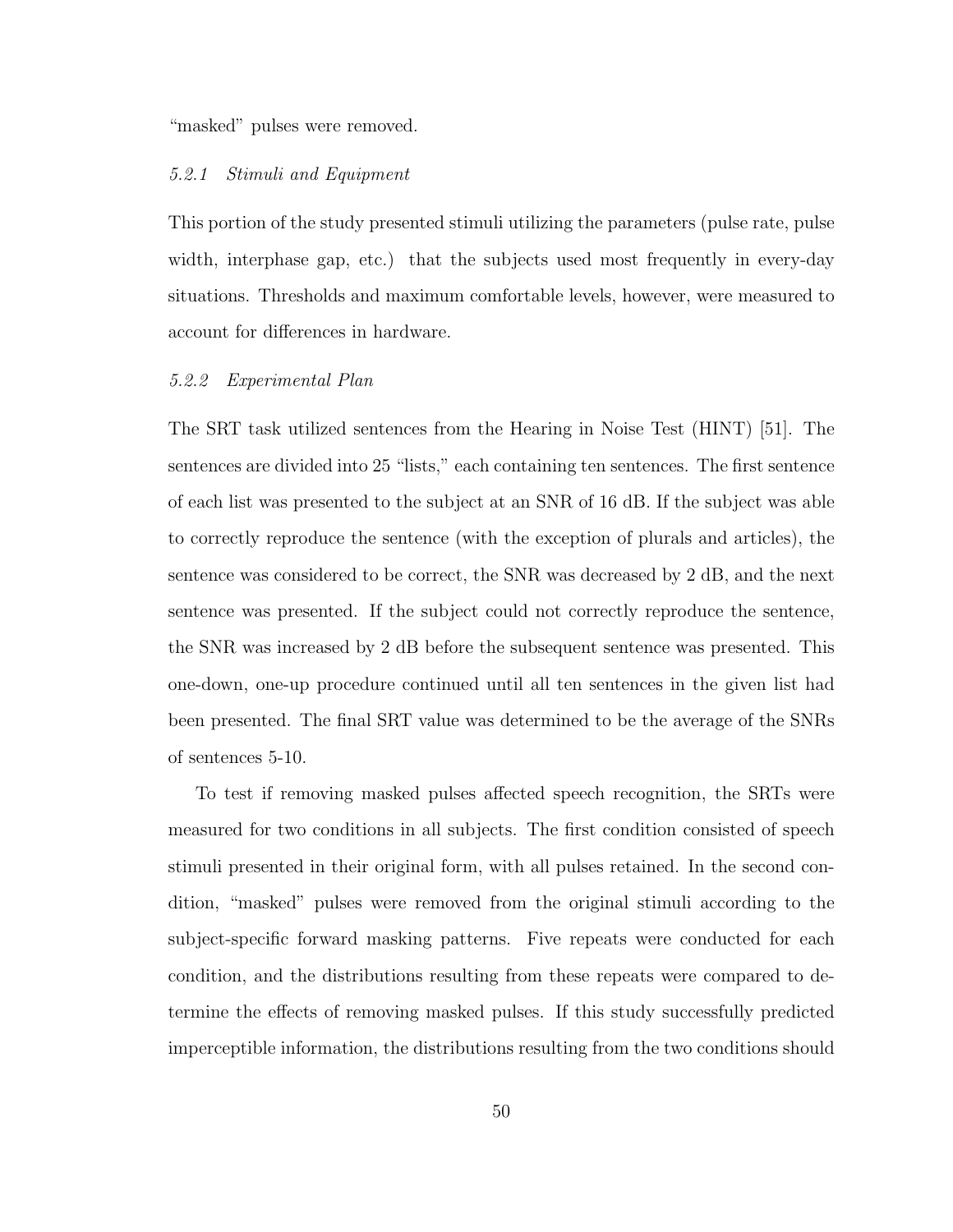be comparable.

### 5.2.3 Results

For Subjects S1 and S2, the initial results reflected differences in the SRT distributions when all pulses were retained and when masked pulses were removed from speech stimuli. These differences suggested that the two subjects required forward masking pattern scaling parameters that deviated from averages reported in the literature. In order to decrease the amount of masked pulses in the stimulation patterns of these two subjects, the decay scaling parameters were altered. Specifically, this study decreased the recovery process completion time, or the time after which the exponentially decaying forward masking pattern would have approximately no effect on future probe stimuli.

Figure [5.3](#page-62-0) displays the speech reception thresholds that were found for the three subjects and two conditions. No statistically significant differences were found between the distributions of the two conditions for all three subjects ( $p = 0.54$ ,  $p =$ 0.48, and  $p = 0.32$ , respectively). These distributions suggest that forward masking can potentially predict imperceptible information that can be dropped from a stimulation pattern without negative effects on speech recognition.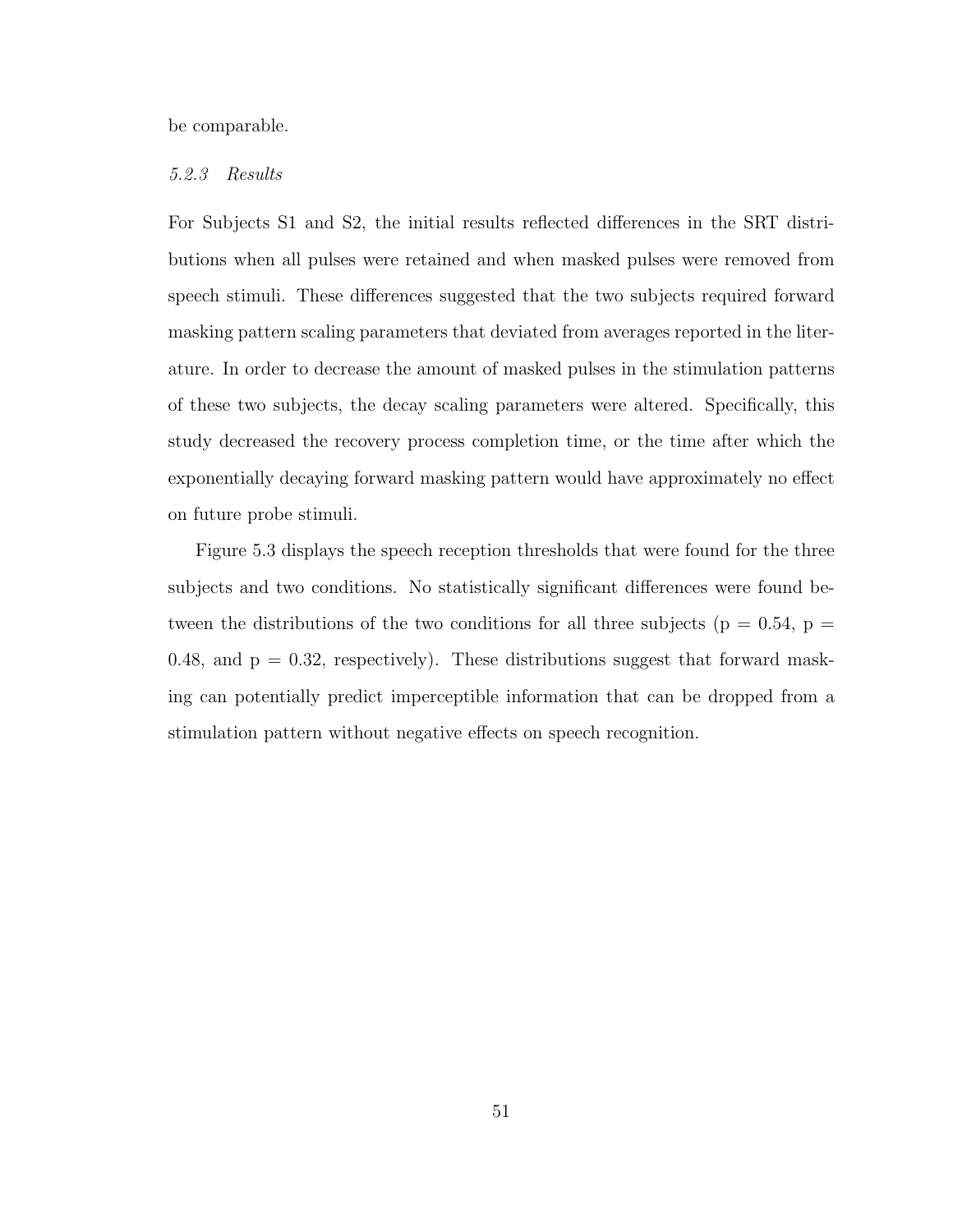

<span id="page-62-0"></span>Figure 5.3: Speech reception thresholds measured for three subjects and two conditions: original sentence stimuli, and sentence stimuli from which masked pulses were removed. For all three subjects, the differences between the "pulses retained" and the "masked pulses dropped" distributions were not found to be statistically significant.

As noted in the title of the top left plot of Figure [5.3,](#page-62-0) a recovery process completion time of 2 ms was used for Subject S1. Because this parameter is unrealistic according to the literature (e.g. [\[23\]](#page-73-0)), a post hoc analysis, comparing alterations to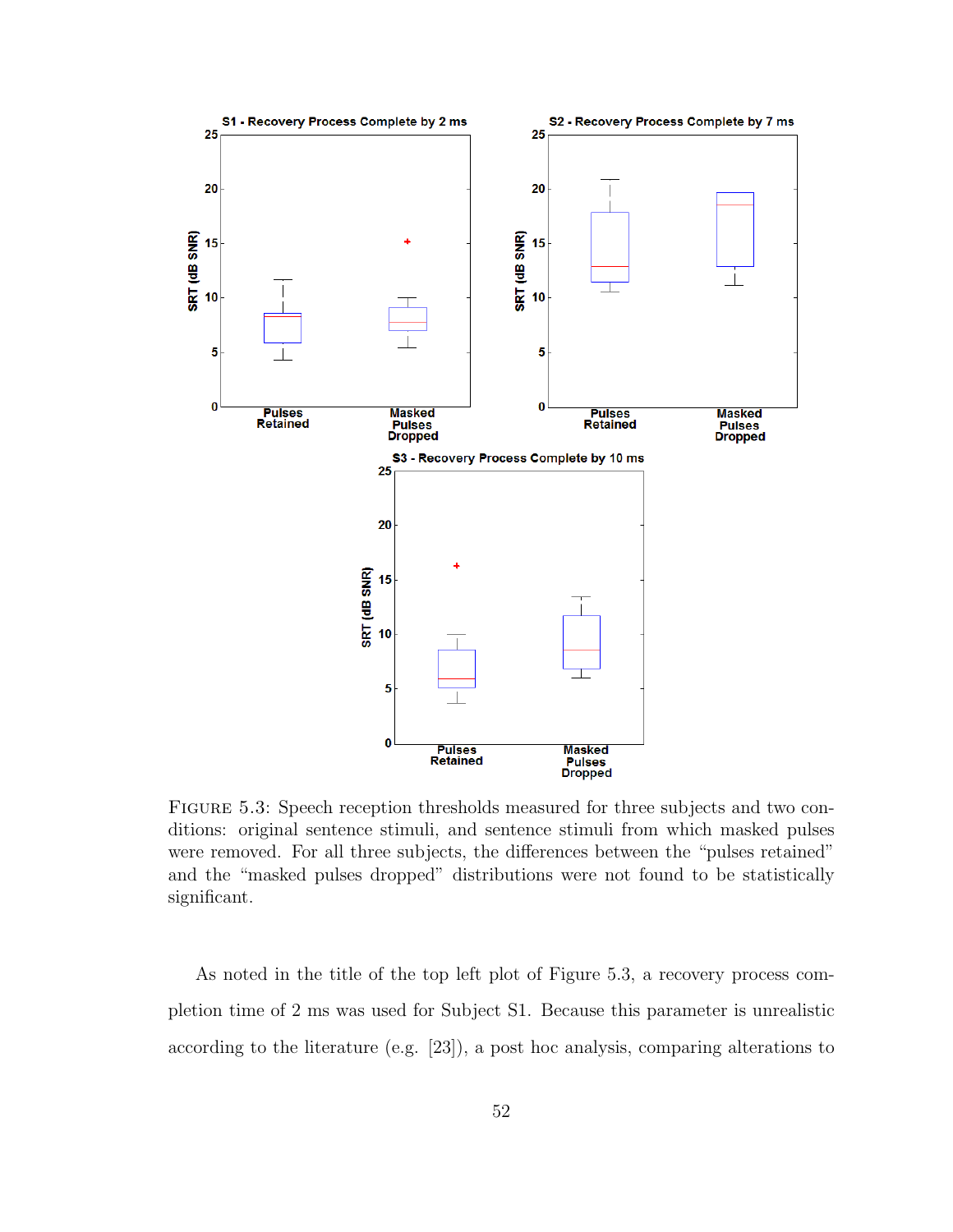the amplitude and temporal scaling factors, was completed.

## 5.2.4 Post Hoc Comparison of Parameter Effects

Although a future study will investigate the relationship between altering the scaling parameter (by decreasing the amplitudes of the masking patterns) and altering the temporal decay (by shortening the recovery process completion time) an initial comparison suggests that the results of the two alterations are similar. Figure [5.4](#page-64-0) displays the estimated average percentages of pulses masked from sentence stimuli as a function of electrode number for the three subjects. Results for the two modifications, altering the temporal decay parameter (blue) and altering the scaling parameter (red), were calculated by applying the subject-specific forward masking patterns to sentence stimuli in a MATLAB simulation. This simulation recorded the percentages of pulses masked per channel for each subject, averaging the results over 100 sentences. The two alterations resulted in similar masking percentages per channel when the overall percentages of masked pulses were equal. For Subject S3 the results are identical for both cases because, for this subject, the recovery process completion time was set to 10 ms. Therefore, the amount of masking did not need to be reduced by either shortening the recovery process completion time or by decreasing the masking pattern amplitude.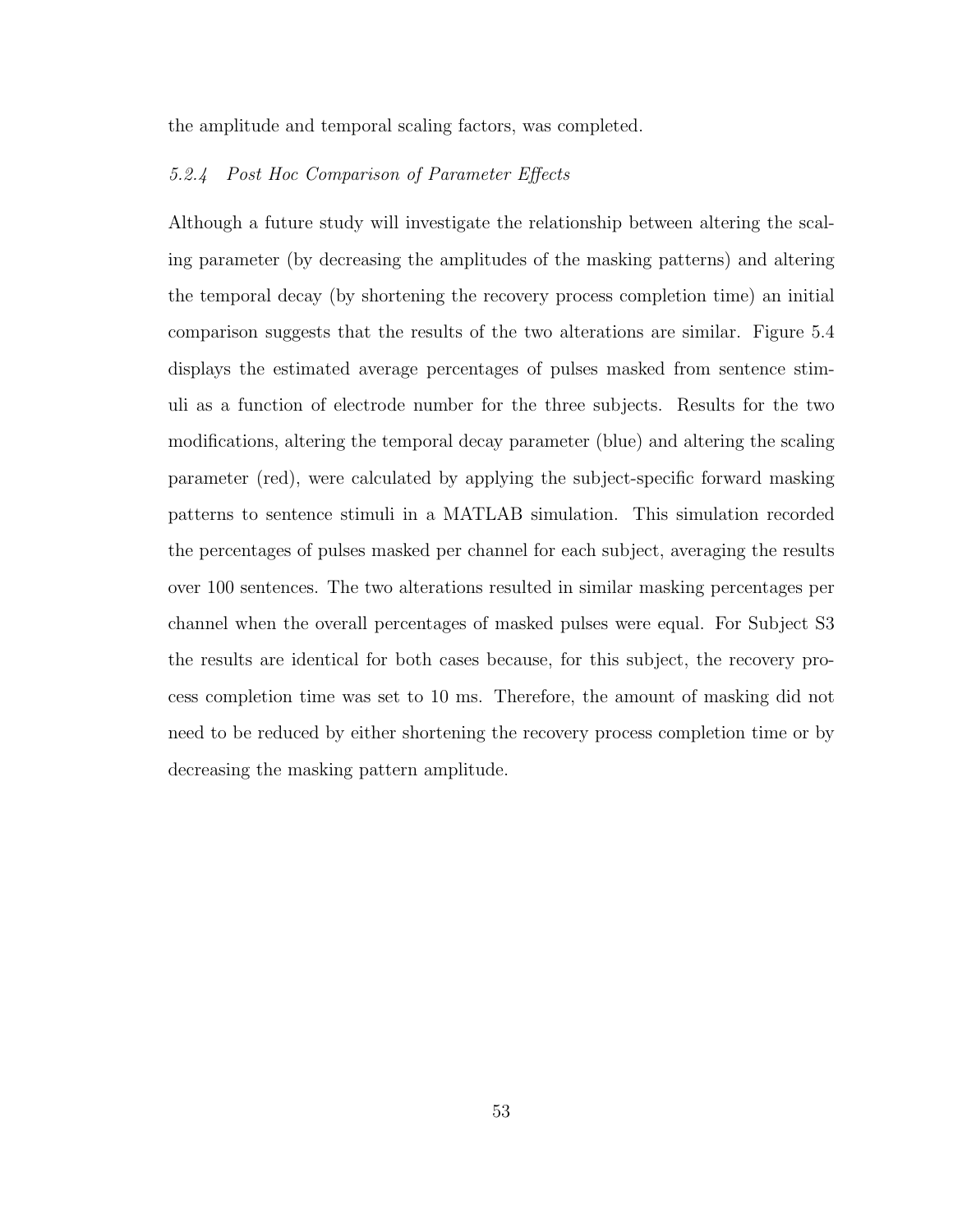

<span id="page-64-0"></span>FIGURE 5.4: The percentages of pulses masked per channel for three subjects, when altering the recovery process completion time versus altering the masking pattern amplitude. This figure suggests that altering either parameter results in similar percentages of masked pulses per channel. Note: the recovery process completion time for Subject S3 was set equal to 10 ms. Therefore, the amount of masking did not need to be reduced by either shortening the recovery process completion time or by decreasing the masking pattern amplitude. As a result, the plots are identical for the two methods.

## 5.3 Analysis of Masked Speech

This study also investigated the amount of masking that occurs in different parts of speech. Understanding which phonemes are most vulnerable to masking could aid in understanding the perceptual effects of the phenomenon. Figure [5.5](#page-65-0) displays the number of pulses masked from different parts of speech as a function of the total number of pulses originally present. The slopes for each condition, displayed in the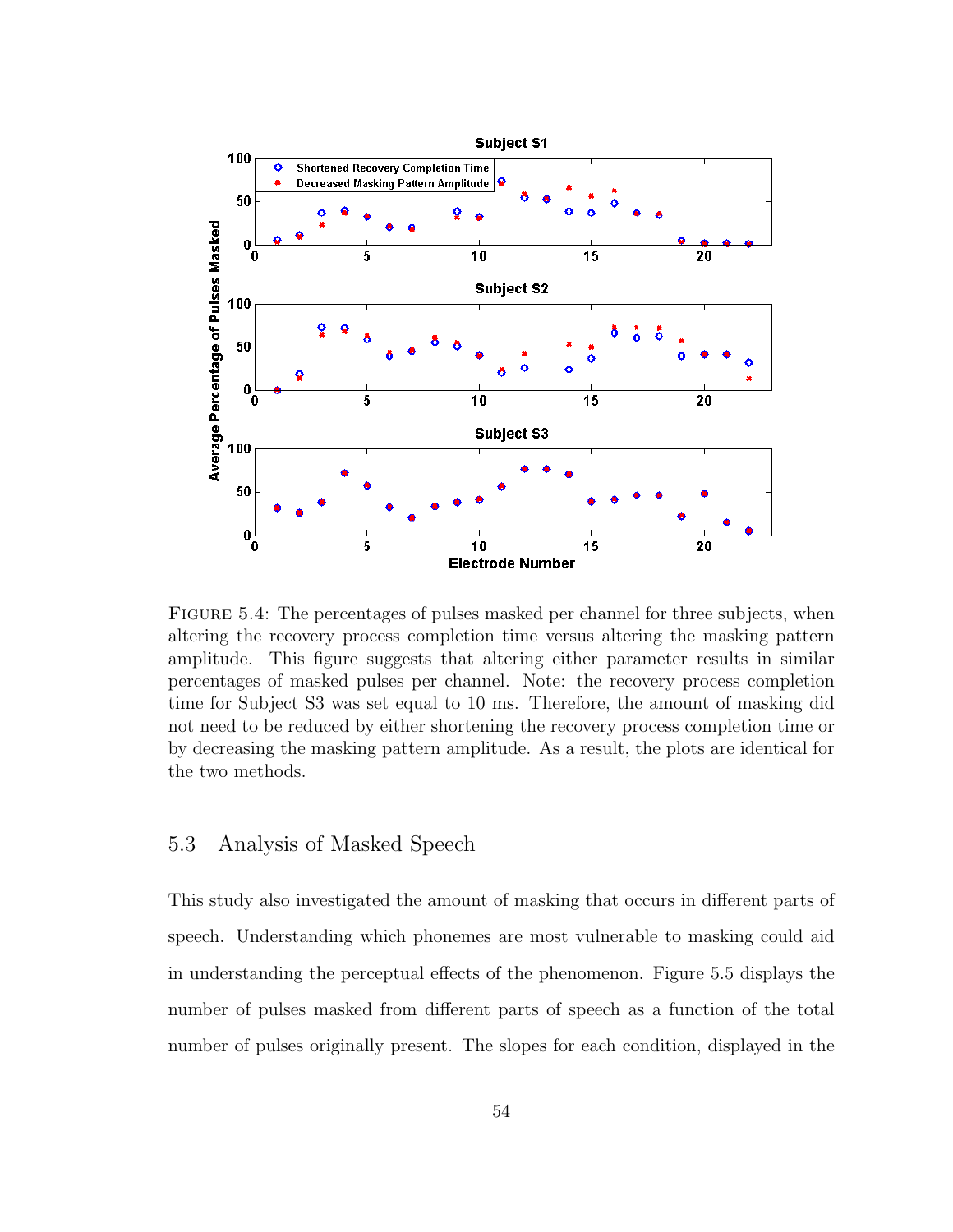upper left corner of each plot, suggest subtle differences in the amount of masking occurring per phoneme. These differences, if statistically significantly different, could aid in a better understanding of forward masking's effect on different parts of speech.



<span id="page-65-0"></span>Figure 5.5: The number of pulses masked from different parts of speech as a function of the total number of pulses originally present. Data for Subjects S1, S2, and S3 are displayed in the top, middle, and bottom plots, respectively. The corresponding slopes are displayed in the upper left corner of each plot. This figure implies subtle differences in the amount of masking occurring per part of speech.

Figure [5.6](#page-66-0) displays the average amount of masking that occurs per phoneme across subjects. Using this data and comparing all phonemes to vowels, only nasals were found to be statistically different (student t-test,  $p < 0.05$ ). However, the subjects who participated in this experiment had low levels of masking on the low frequency channels associated with nasals, suggesting that this finding may be specific to those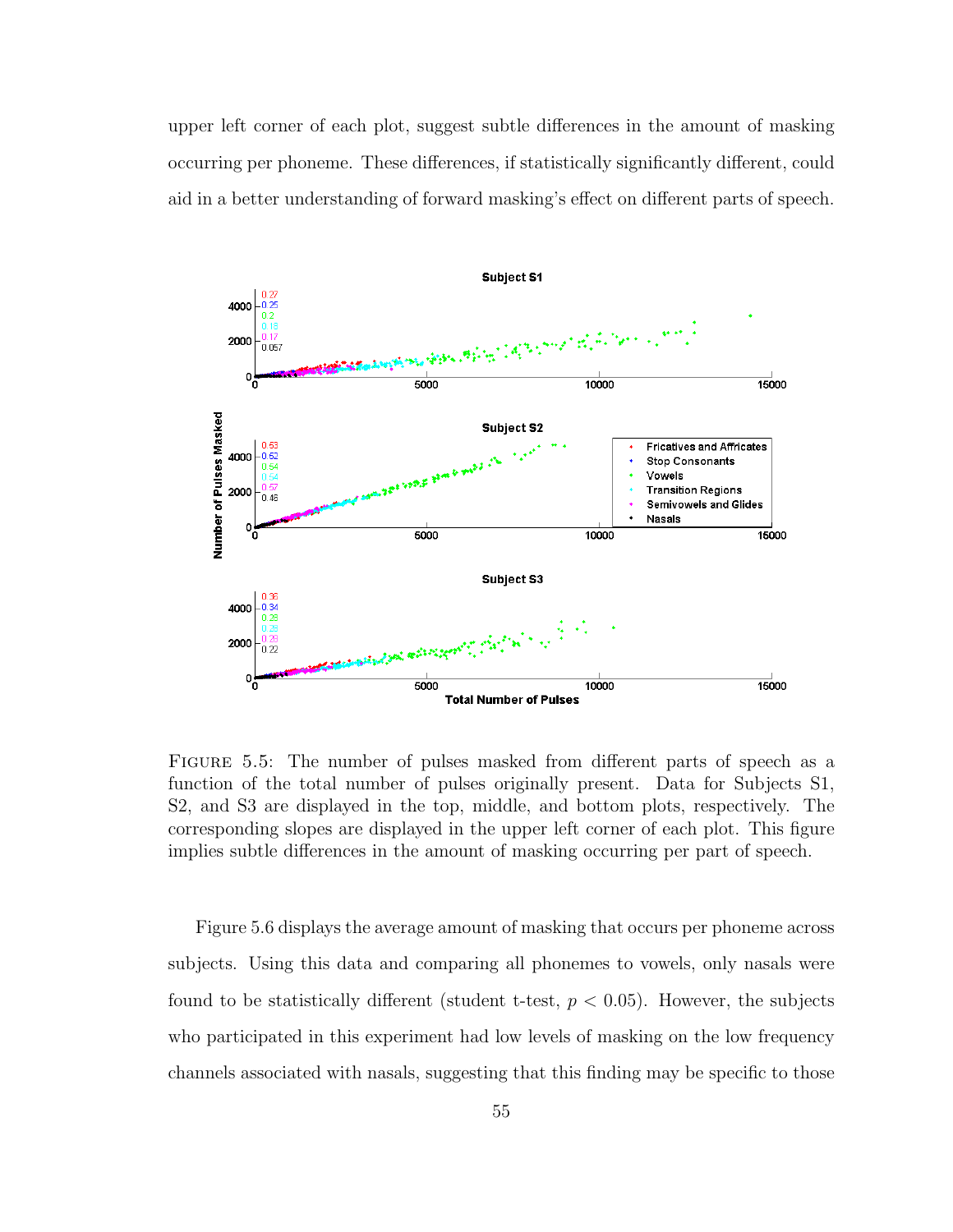who participated in this experiment.



<span id="page-66-0"></span>Figure 5.6: Stem plot of the average percentage of pulses masked per phoneme across subjects. Although nasals were statistically different than vowels (student t-test,  $p < 0.05$ ), this may be due to subject-specific low levels of masking on low frequency channels.

Figure [5.7](#page-67-0) demonstrates the low levels of masking on the low frequency channels (high electrode numbers) associated with nasals for Subject S1. This figure, which is a plot of the forward masking patterns for electrodes 19-22, displays low levels of masking for electrodes 19-22 when the probe is on or near the masker location. As these should be the instances when masking is greatest, the levels of masking seen here are lower than expected.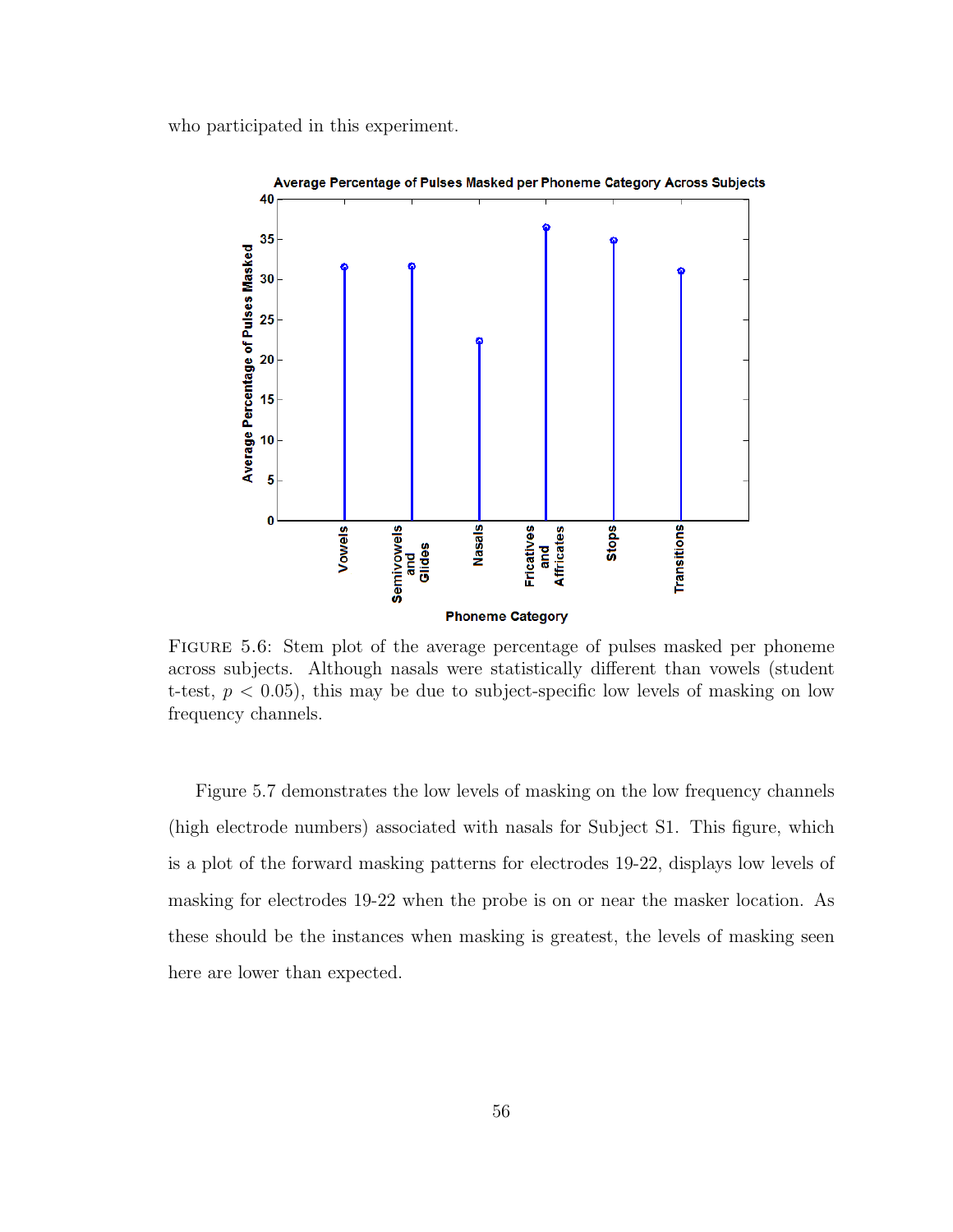

<span id="page-67-0"></span>Figure 5.7: Forward masking patterns for Subject S1, masker electrodes 19-22. The greatest amount of masking is expected when the masker and probe are on or near the same electrode, and these plots demonstrate low levels of masking on low frequency channels (high electrode numbers) in these scenarios.

## 5.4 Discussion

This study successfully applied forward masking pattern approximations to speech stimuli, removing masked pulses from sentence stimuli. The SRT task evaluated each subject's speech recognition abilities for two conditions: sentence stimuli from which all pulses were retained and sentence stimuli from which masked pulses were removed. No statistically significant differences were found between the two distributions of SRTs for all subjects, suggesting that forward masking, with some level of adjustment, can predict imperceptible pulses that can be dropped from stimuli without negatively effecting speech recognition. The adjustment that this study made was in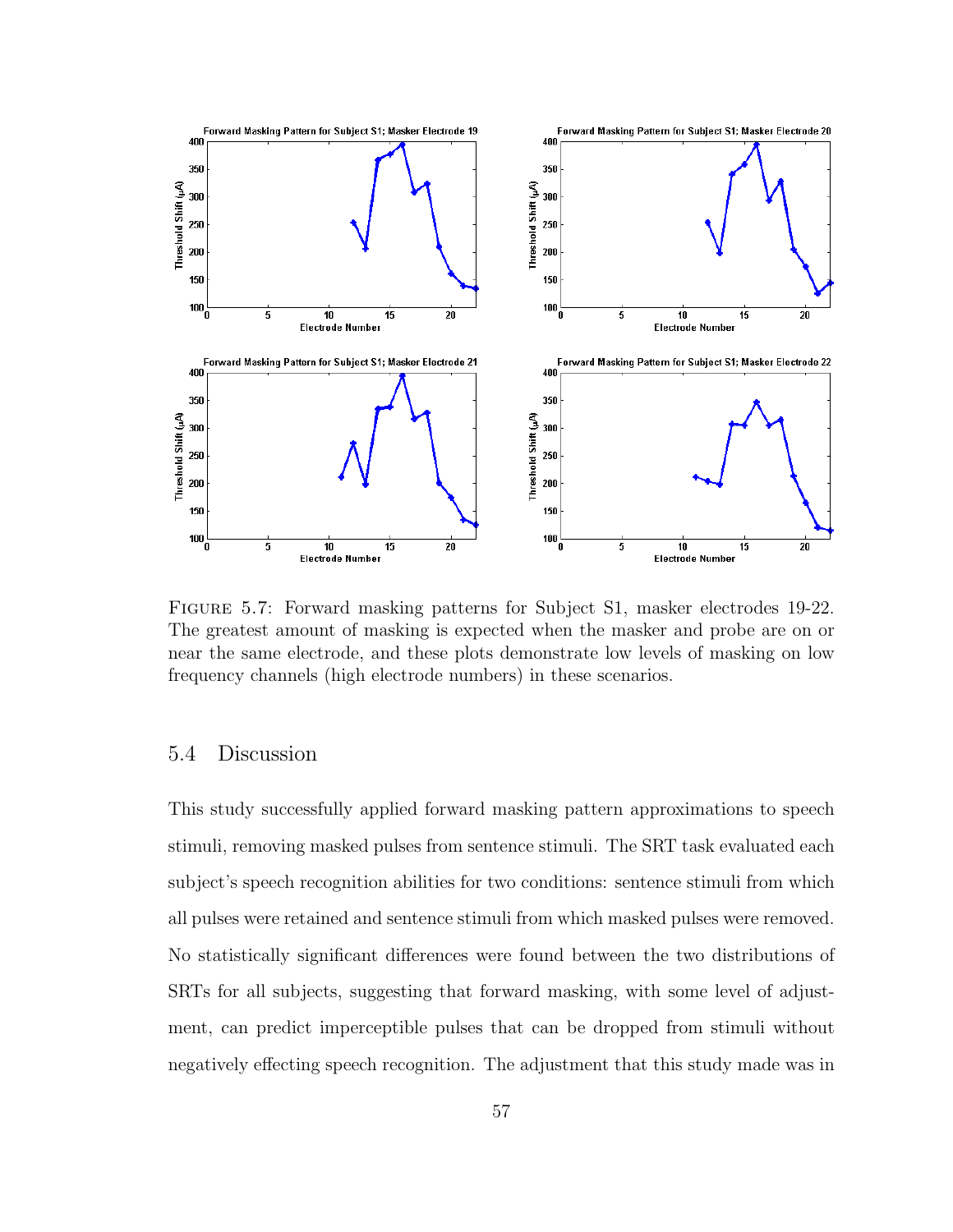the form of altering the temporal decay parameter. A post hoc analysis suggested that altering this parameter has similar effects to altering the scaling parameter of the forward masking patterns' amplitudes.

Finally, an analysis of the amount of masking occurring per speech phoneme resulted in inconclusive evidence for the wider cochlear implant population. Rather, it is hypothesized that the statistically significant difference found between the amount of information lost from nasals and vowels was a subject-specific result tied to characteristics of the forward masking patterns approximated in this study.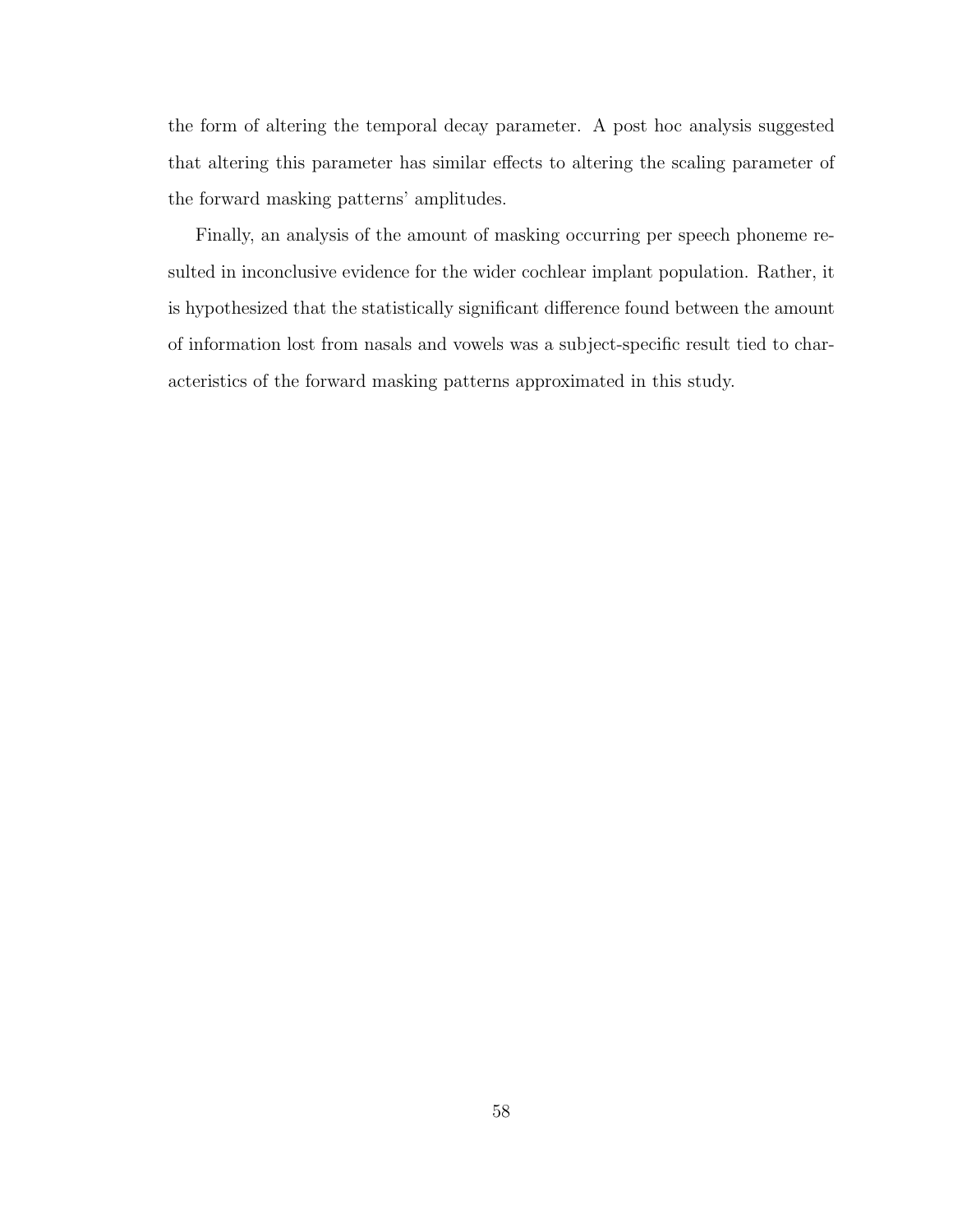# 6

## **Conclusions**

The results of this study suggest that forward masking patterns approximated using ECAP threshold measurements could predict information that is imperceptible for cochlear implant users. This study utilized subject- and electrode-specific forward masking patterns to estimate threshold shifts that resulted from each stimulating pulse. These threshold shifts were used to determine stimuli that may be "masked" as a result of a prior stimulus. To assess the hypothesis that these pulses were in fact imperceptible, an SRT task was completed for sentence stimuli from which "masked" pulses were retained and those from which "masked" pulses were removed. For all three subjects, no statistically significant differences were found between the distributions of the two SRTs. These results suggest that masked pulses may be removed from sentence stimuli without altering a cochlear implant listener's speech perception abilities, which could guide speech processing algorithms that either mitigate lost information or substitute alternate information.

The SRT task was used in an attempt to discourage subjects from simply compensating for missing information when masked pulses were removed from sentence stimuli. This task focuses around the noise levels at which subjects struggle to un-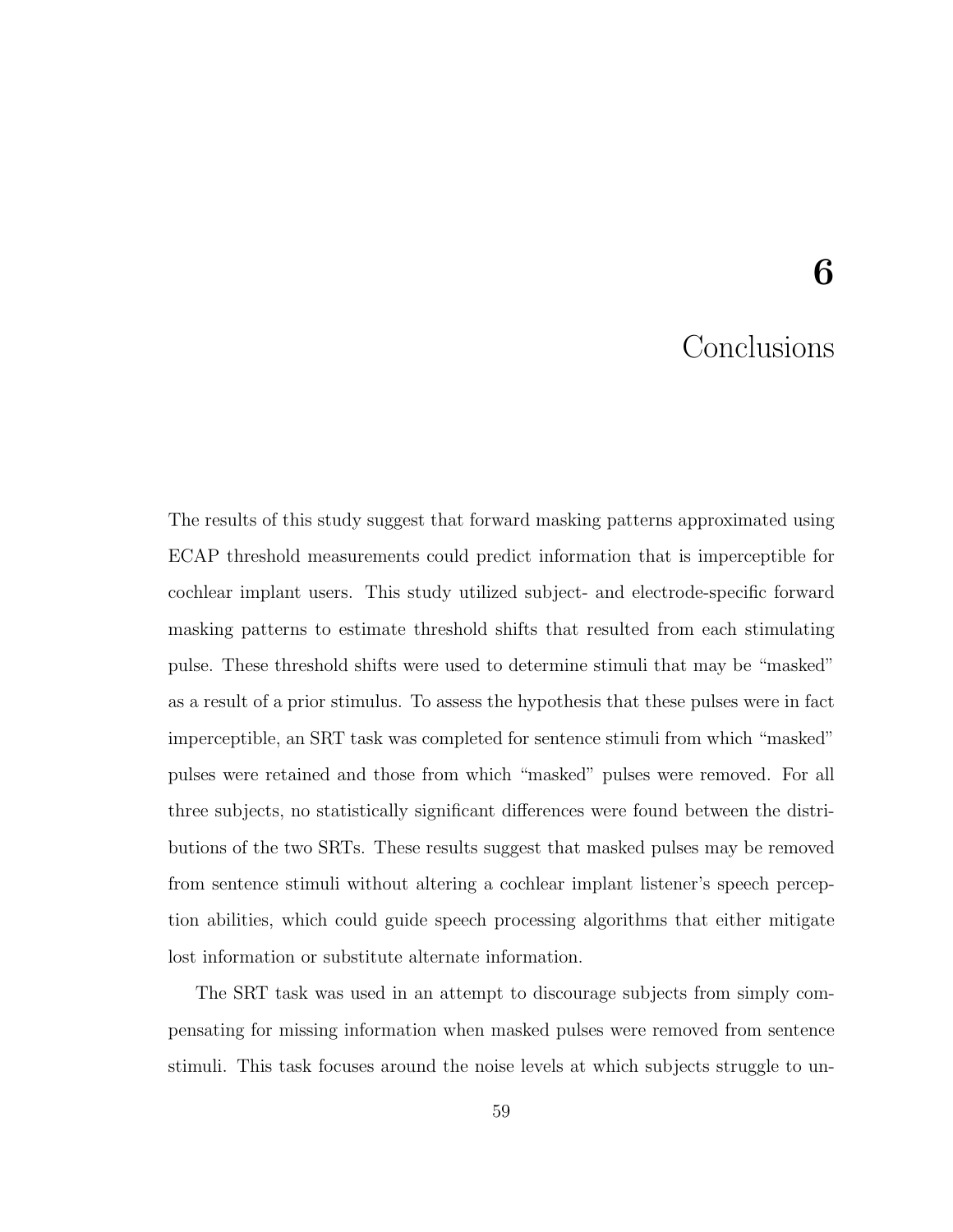derstand speech, potentially resulting in a more robust task than one in which speech is presented at a fixed SNR. However, to further argue that subjects are not simply compensating for missing information when masked pulses are removed, a future study will compare the SRTs measured in this document with those measured when pulses are removed at random. If the "masked" pulses are in fact not being perceived by the subjects, the scenario in which random pulses are removed should result in higher (worse) SRTs than the case in which masked pulses are removed.

Although the initial results are promising, further investigation is required to better fit the masking patterns to each subject. In this study, the amount of masking occurring in the sentence stimuli was decreased by altering the recovery process of the threshold shift patterns. Although adjusting the recovery process and decreasing the amplitude of the threshold shift patterns resulted in similar per channel masking, future work will investigate the accuracy of both approaches.

While approximating the forward masking patterns, this study highlighted the need for ECAP detection algorithms. Although these detectors performed relatively well, future work will require developing a method that will increase the probability of detection while maintaining a low probability of false alarm. Once improvements have been made, the results of this study suggest that the ECAP detectors will be generalizable across subjects.

This study also investigated the amount of masking that occurs in different speech phonemes. Although the amount of masking that occurs during the presentation of nasals was statistically significantly different than that occurring for vowels, the subjects who participated in this study experienced low levels of masking on the low frequency channels associated with nasals. Therefore this finding may be specific to the participants of this study.

In order to obtain more robust results, additional subjects will also be recruited. Besides providing support to the claim that removing masked pulses does not effect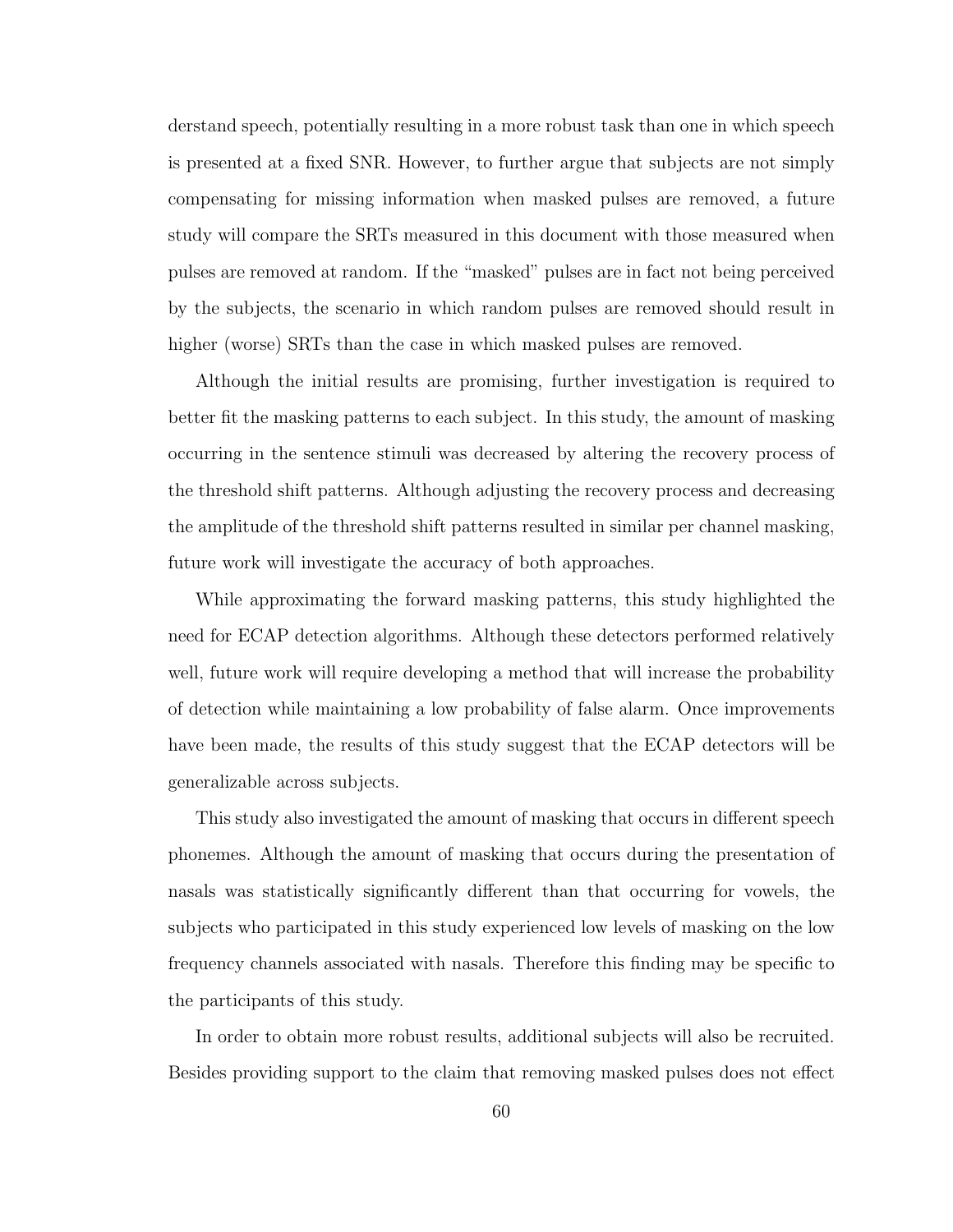speech recognition, more participants could help this study further investigate the effects of masking on different phonemes. This study observed low levels of masking on the low frequency channels of the current participants. Additional subjects could result in varied forward masking patterns, and thus different amounts of masking per phoneme.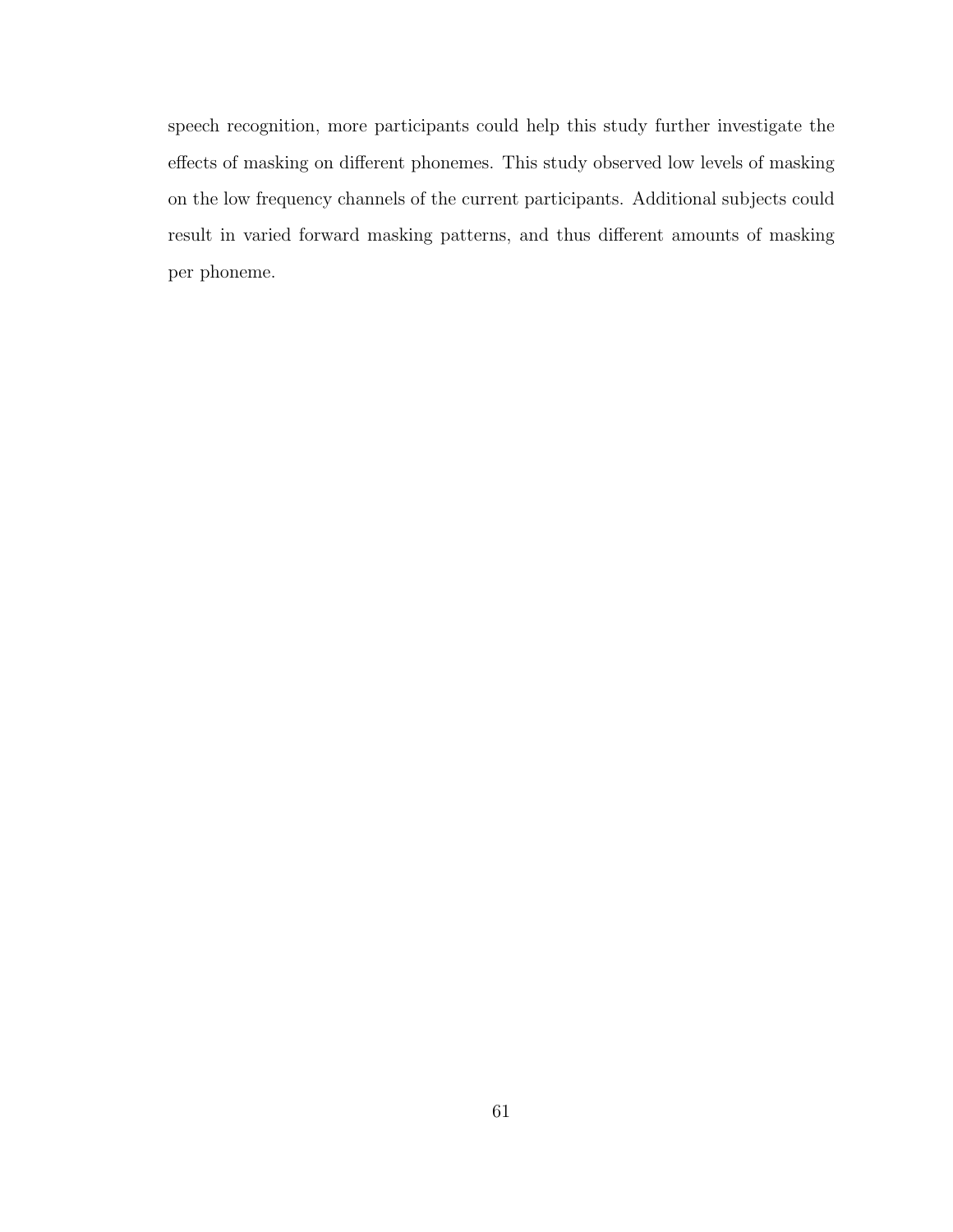## Bibliography

- [1] M. Chatterjee and R. Shannon, "Forward masked excitation patterns in multielectrode electrical stimulation," J. Acoust. Soc. Am., vol. 103, pp. 2565–2572, 1998.
- [2] C. Throckmorton and L. Collins, "Investigation of the effects of temporal and spatial interactions on speech-recognition skills in cochlear implant subjects," J. Acoust. Soc. Am., vol. 105, pp. 861–873, 1999.
- [3] R. Shannon, "Multichannel electrical stimulation of the auditory nerve in man. ii. channel interaction," *Hear. Res.*, vol. 12, pp.  $1-16$ , 1983.
- [4] Y. Tong and G. Clark, "Loudness summation, masking, and temopral interaction for sensations produced by electric stimulation of two sites in the human cochlea," J. Acoust. Soc. Am., vol. 79(6), pp. 1958–1966, 1986.
- [5] H. Lim, Y. Tong, and G. Clark, "Forward masking patterns produced by interacochlear electrical stimulation of one and two electrode pairs in the human cochlea," J. Acoust. Soc. Am., vol. 86(3), pp. 971–980, 1989.
- [6] R. Shannon, "Forward masking in patients with cochlear implants," J. Acoust. Soc. Am., vol. 88, pp. 741–744, 1990.
- [7] P. Blamey and G. Dooley, "Pattern recognition and masking in cochlear implant patients," J. Acoust. Soc. Am., vol. 97, pp. 271–278, 1993.
- [8] W. Nogueira, A. Buchner, T. Lenarz, and B. Elder, "A psychoacoustic NofMtype speech coding strategy for cochlear implants," J. Appl. Sig. Process, vol. 18, pp. 3044–3059, 2005.
- [9] M. Hughes and L. Stille, "Psychophysical and physiological measures of electrical-field interaction in cochlear implants," J. Acoust. Soc. Am., vol. 125, pp. 247–260, 2009.
- [10] H. Duifhuis, "Consequences of peripheral frequency selectivity for nonsimultaneous masking," J. Acoust. Soc. Am., vol. 54(6), pp. 1471–1973, 1973.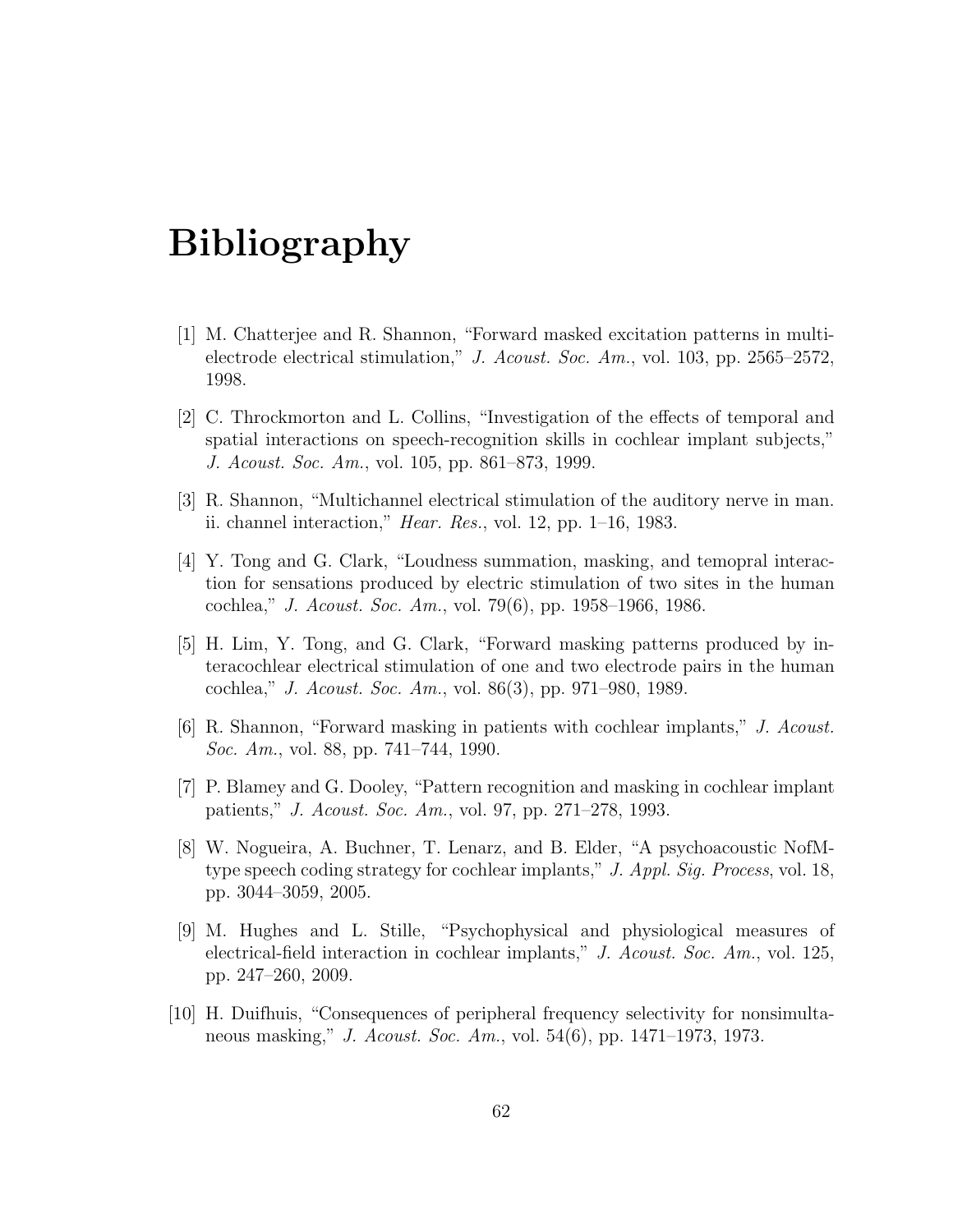- [11] L. Cohen, L. Richardson, E. Saunders, and R. Cowan, "Spatial spread of neural excitation in cochlear implant recipients: comparison of improved ecap method and psychophysical forward masking," Hear. Res., vol. 179, pp. 72–87, 2003.
- [12] P. Abbas, M. Hughes, C. Brown, C. Miller, and H. South, "Channel interaction in cochlear implant users evaluated using the electrically evoked compound action potential," Audiol. Neurootol., vol. 9(4), pp. 203–213, 2004.
- [13] H. Schuknecht, *Pathology of the Ear*. Lea and Febiger, 1993.
- [14] P. Loizou, "Introduction to cochlear implants," IEEE Signal Process. Mag., vol. 18(1), pp. 32–42, 1999.
- [15] F. Zeng, S. Rebscher, W. Harrison, X. Sun, and H. Feng, "Cochlear implants: system design, integration, and evaluation," IEEE Rev. Biomed. Eng., vol. 1, pp. 115–142, 2008.
- [16] R. Plomp, "Rate of decay of auditory sensation," J. Acoust. Soc. Am., vol. 36(2), pp. 277–282, 1964.
- [17] R. Shannon, "Two-tone unmasking and suppression in a forward-masking situation," J. Acoust. Soc. Am., vol. 59(6), pp. 1460–1470, 1976.
- [18] D. Harris and P. Dallos, "Forward masking of auditory nerve fiber responses," J. Neurophysiol., vol. 42(4), pp. 1083–1107, 1979.
- [19] W. Jesteadt, S. Bacon, and J. Lehman, "Forward masking as a function of frequency, masker level, and signal decay," J. Acoust. Soc. Am., vol. 71, pp. 950– 962, 1982.
- [20] R. Shannon, "Multichannel electrical stimulation of the auditory nerve in man. i. basic psychophysics," Hear. Res., vol. 11, pp. 157–189, 1983.
- [21] R. Wegel and C. Lane, "The auditory masking of one sound by another and its probable relation to the dynamics of the inner ear," Phys. Rev., vol. 23, pp. 266–285, 1924.
- [22] N. Kiang and E. Moxon, "Physiological considerations in artificial stimulation of the inner ear," Ann. Otol. Rhinol. Laryngol., vol. 81, pp. 714–730, 1972.
- [23] D. Nelson and G. Donaldson, "Psychophysical recovery from single-pulse forward masking in electric hearing," J. Acoust. Soc. Am., vol. 109(6), pp. 2921– 2933, 2001.
- [24] D. Nagal, "Compound action potential of the cochlear nerve evoked electrically," Arch. Otol. Rhinol. Laryngol., vol. 206, pp. 293–298, 1974.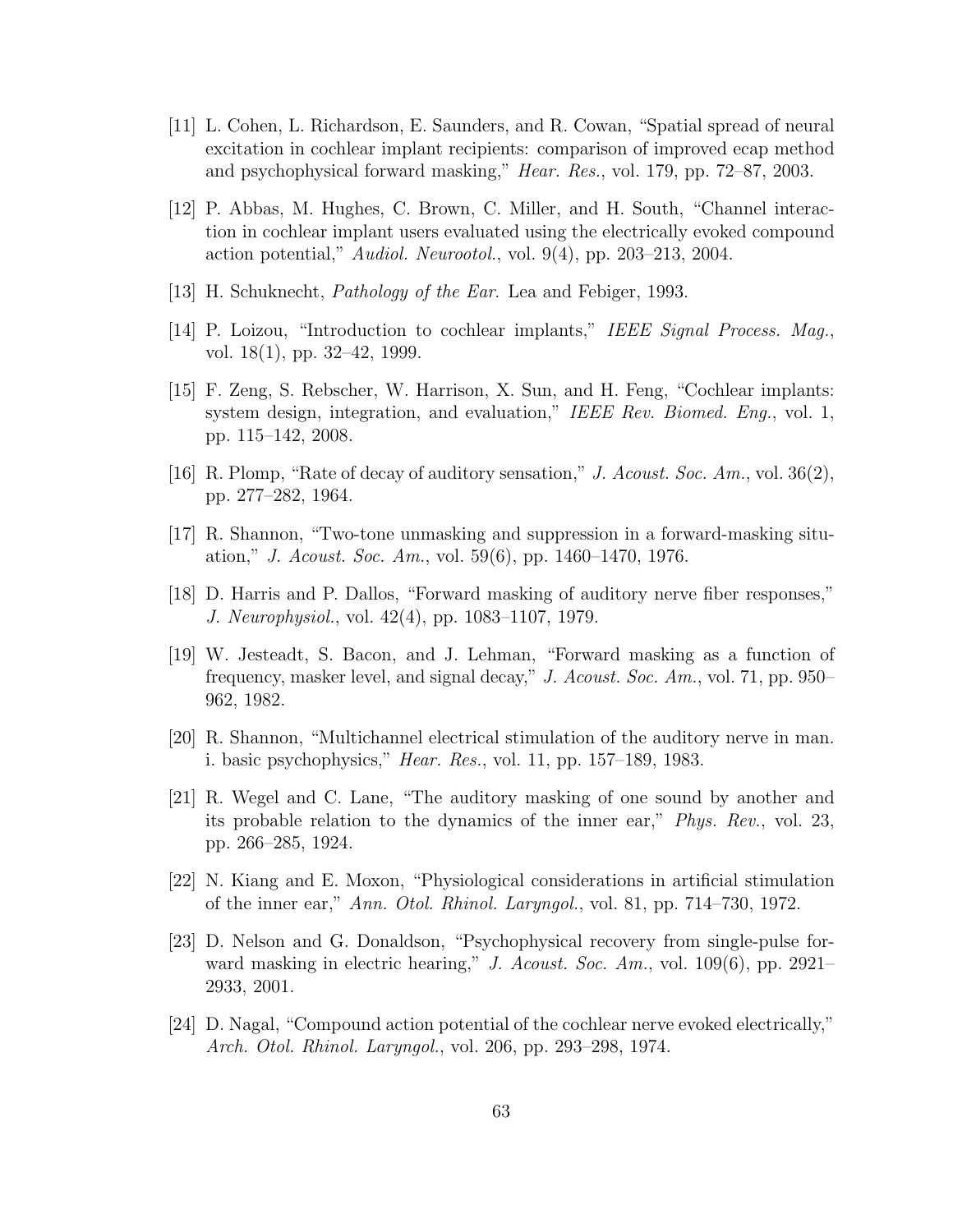- [25] V. Prijs, "On peripheral auditory adaptation. ii. comparison of electrically and acoustically evoked action potentials in the guinea pig," Acustica, vol. 45, pp. 1– 13, 1980.
- [26] R. Charlet de Sauvage, Y. Cazals, J. Erre, and J. Aran, "Acoustically derived auditory nerve action potentials evoked by electrical stimulation: An estimation of the waveform of single unit contribution," J. Acoust. Soc. Am., vol. 73 $(2)$ , pp. 616–627, 1983.
- [27] P. Stypulkowski and C. van den Honert, "Physiological properties of the electrically stimulated auditory nerve. i. compound action potential recordings," Hear. Res., vol. 14, pp. 205–223, 1984.
- [28] J. Aran, J. Erre, and R. Charlet de Sauvage, "Derived evoked potentials for continuous tones using a hybrid electrical-acoustical stimulation," Hear. Res., vol. 20, pp. 289–293, 1985.
- [29] J. Aran, J. Erre, H. Hiel, and P. Goeury, "Distribution of viii nerve excitation by pure tones derived by electrical stimulation and acoustic masking," Acta. Otolaryngol., vol. 103, pp. 593–601, 1987.
- [30] C. Brown, P. Abbas, and B. Gantz, "Electrically evoked whole-nerve action potentials: Data from human cochlear implant users," J. Acoust. Soc. Am., vol. 88(3), pp. 1385–1391, 1990.
- [31] B. Charasse, H. Thai-Van, C. Berger-Vachon, and L. Collet, "Assessing auditory nerve refractory function with a modified subtraction method: results and mathematical modeling," Clin. Neurophysiol., vol. 114, pp. 1344–1450, 2003.
- [32] C. Brown, P. Abbas, J. Borland, and M. Bertschy, "Electrically evoked whole nerve action potentials in ineraid cochlear implant users: Responses to different stimulating electrode configurations and comparison to psychophysical responses," J. Speech Hear. Res., vol. 39(3), pp. 453–467, 1996.
- [33] C. Brown, P. Abbas, and B. Gantz, "Preliminary experience with neural response telemetry in the Nucleus CI24M cochlear implant," Am. J. Otol., vol. 19(3), pp. 320–327, 1998.
- [34] P. Abbas, C. Brown, J. Shallop, J. Firszt, M. Hughes, S. Hong, and S. Staller, "Summary of results using the Nucleus CI24M implant to record the electrically evoked compound action potential," Ear Hear., vol. 20(1), pp. 45–59, 1999.
- [35] L. Smith and F. Simmons, "Estimating eighth nerve survival by electrical stimulation," Ann. Otol. Rhinol. Laryngol., vol. 92, pp. 19–23, 1983.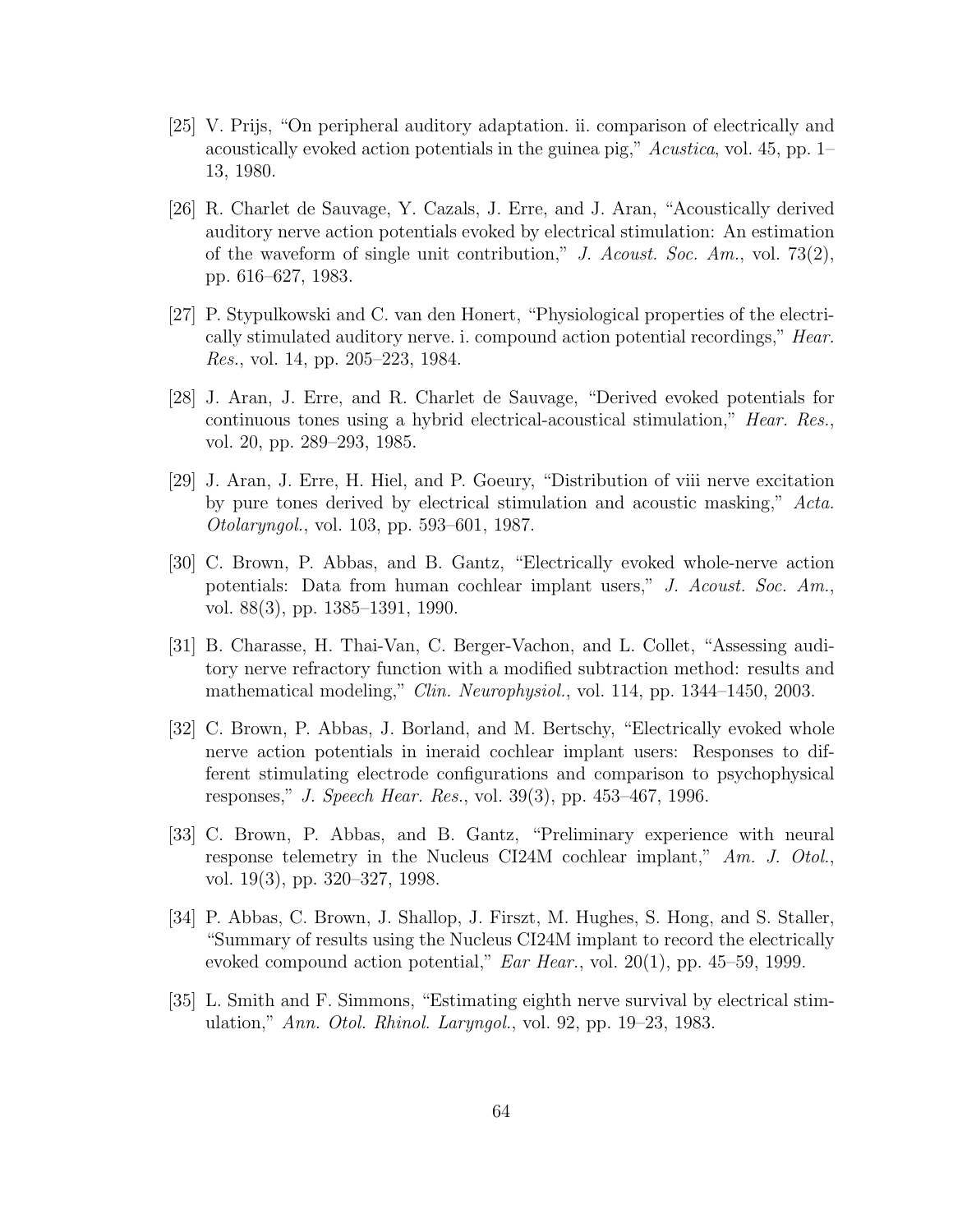- [36] R. Jyung, J. Miller, and S. CAnnon, "Evaluation of eighth nerve integrity by the electrically evoked middle latency response," Otolaryngol. Head Neck Surg., vol. 101, pp. 670–682, 1989.
- [37] R. Hall, "Estimation of surviving spiral ganglion cells in the deaf rat using the electrically evoked auditory brainstem response," Hear. Res., vol. 45, pp. 123– 136, 1990.
- [38] L. Cohen, E. Saunders, and L. Richardson, "Spatial spread of neural excitation: comparison of compound action potential and forward-masking data in cochlear implant recipients," *Int. J. Audiol.*, vol. 43, pp. 1–10, 2004.
- [39] C. Miller, P. Abbas, and B. Robinson, "Response properties of the refractory auditory nerve fiber," J. Assoc. Res. Otolaryngol., vol.  $2(3)$ , pp.  $216-232$ ,  $2001$ .
- [40] W. Lai and N. Dillier, "A simple two-component model of the electrically evoked compound action potential in the human cochlea," Audiol. Neurootol., vol. 5, pp. 333–345, 2000.
- [41] C. Miller, P. Abbas, and C. Brown, "An improved method of reducing stimulus artifact in the electrically evoked whole-nerve potential,"  $Ear$  Hear., vol. 21(4), pp. 280–290, 2000.
- [42] C. Miller, P. Abbas, J. Rubinstein, B. Robinson, A. Matsuoka, and G. Woodworth, "Electrically evoked compound action potentials of guinea pig and cat: Responses to monopolar, monophasic stimulation," Hear. Res., vol. 119, pp. 142–154, 1998.
- [43] M. Hughes and L. Stille, "Psychophysical versus physiological spatial forward masking and the relation to speech perception in cochlear implants," Ear Hear., vol. 29, pp. 435–452, 2008.
- [44] H. Cullington, "Preliminary neural response telemetry results," Br. J. Audiol., vol. 34(3), pp. 131–140, 2000.
- [45] C. Bishop, Pattern Recognition and Machine Learning. Springer, 2006.
- [46] F. Zeng, H. Chen, and S. Han, "Temporal masking in electric hearing," J. Assoc. Res. Otolaryngol., vol. 6, pp. 390–400, 2005.
- [47] O. Macherey, R. Carlyon, A. van Wieringen, J. Deeks, and J. Wouters, "Higher sensitivity of human auditory nerve fibers to positive electrical currents," J. Assoc. Res. Otolaryngol., vol. 9(2), pp. 241–251, 2008.
- [48] B. Kwon and C. von den Honert, "Spatial and temporal effects of interleaved masking in cochlear implants," J. Assoc. Res. Otolaryngol., vol. 10, pp. 447–457, 2009.